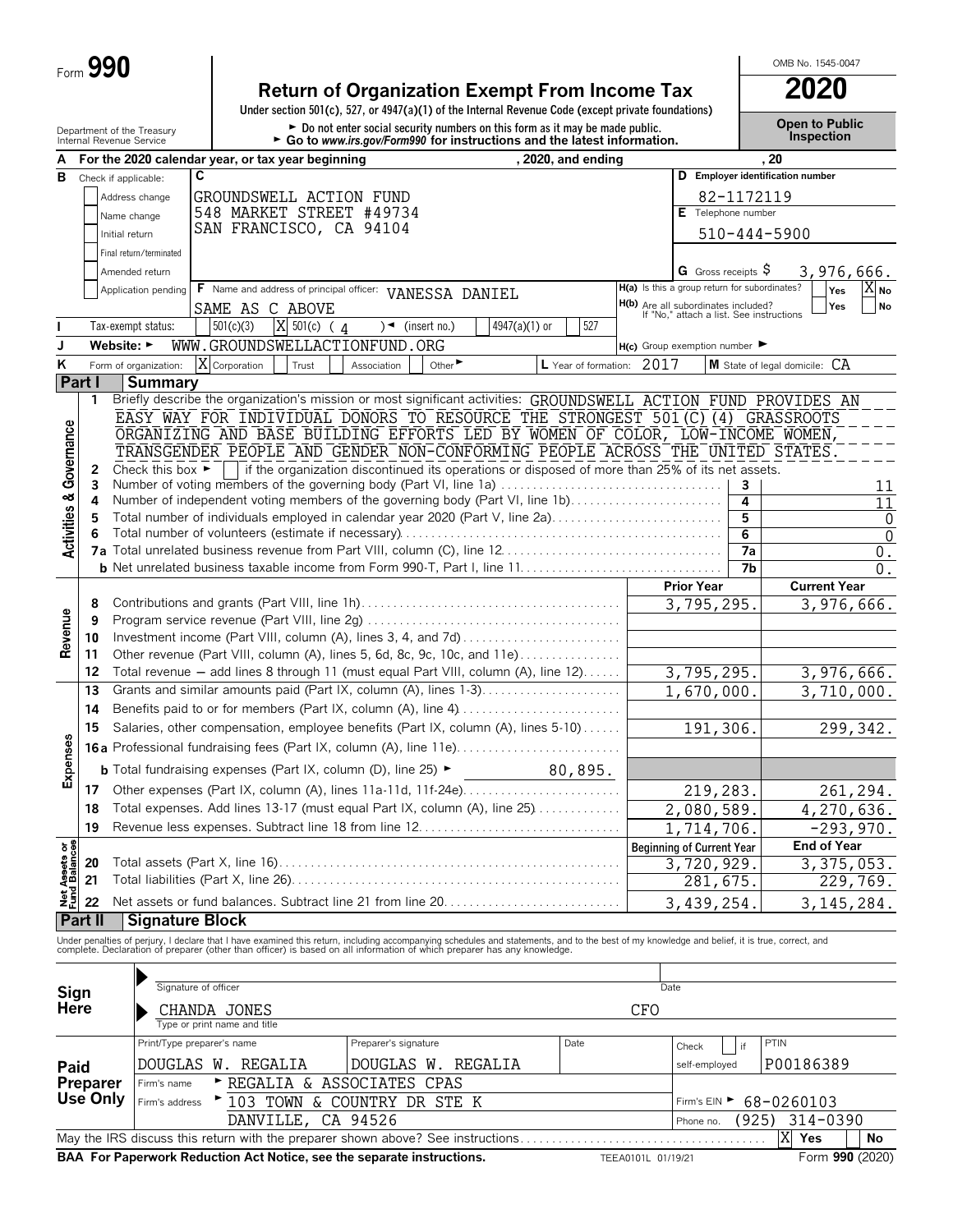|            | Form 990 (2020)<br>GROUNDSWELL ACTION FUND                                                                                                                                                              | 82-1172119       | Page 2          |
|------------|---------------------------------------------------------------------------------------------------------------------------------------------------------------------------------------------------------|------------------|-----------------|
|            | <b>Statement of Program Service Accomplishments</b><br>Part III                                                                                                                                         |                  |                 |
|            |                                                                                                                                                                                                         |                  | X               |
|            | 1 Briefly describe the organization's mission:                                                                                                                                                          |                  |                 |
|            | SEE SCHEDULE O                                                                                                                                                                                          |                  |                 |
|            |                                                                                                                                                                                                         |                  |                 |
|            |                                                                                                                                                                                                         |                  |                 |
|            | 2 Did the organization undertake any significant program services during the year which were not listed on the prior                                                                                    |                  |                 |
|            |                                                                                                                                                                                                         | Yes              | ΙX<br>No        |
|            | If "Yes," describe these new services on Schedule O.                                                                                                                                                    |                  |                 |
| 3          | Did the organization cease conducting, or make significant changes in how it conducts, any program services?                                                                                            | Yes              | ΙX<br>No        |
|            | If "Yes," describe these changes on Schedule O.                                                                                                                                                         |                  |                 |
|            | Describe the organization's program service accomplishments for each of its three largest program services, as measured by expenses.                                                                    |                  |                 |
|            | Section $501(c)(3)$ and $501(c)(4)$ organizations are required to report the amount of grants and allocations to others, the total expenses,<br>and revenue, if any, for each program service reported. |                  |                 |
|            |                                                                                                                                                                                                         |                  |                 |
|            | ) (Expenses $\sqrt{5}$<br>4,038,909. including grants of $\frac{1}{5}$<br>3,710,000.) (Revenue<br>$4a$ (Code:                                                                                           | \$,              |                 |
|            | GROUNDSWELL ACTION FUND MAKES GRANTS AND PROVIDES STAFF TECHNICAL ASSISTANCE TO                                                                                                                         |                  |                 |
|            | NONPROFIT ORGANIZATIONS AND MOVEMENT LEADERS WHO ARE PAVING THE ROAD TO LIBERATION                                                                                                                      |                  |                 |
|            | AND HARNESSING ELECTIONS AS PART OF A BROADER STRATEGY OF TRANSFORMATION AND POWER                                                                                                                      |                  |                 |
|            | BUILDING. WHILE WE, AND OUR GRANTEE PARTNERS, UNDERSTAND THE IMPORTANCE OF                                                                                                                              |                  | WINNING         |
|            | INDIVIDUAL ELECTIONS OR POLICY FIGHTS, THE LONG-TERM PRIZE IS CREATING AND SUSTAINING                                                                                                                   |                  |                 |
|            | A TRULY INCLUSIVE, PARTICIPATORY DEMOCRACY WITH LEADERS WHO COME FROM AND REFLECT OUR                                                                                                                   |                  |                 |
|            | COMMUNITIES AND ARE ROOTED IN PROGRESSIVE VALUES OF INTERCONNECTEDNESS, STRUCTURAL                                                                                                                      |                  |                 |
|            | INCLUSION, AN ECONOMY FOR THE COMMON GOOD, AND LIBERATION. WE ALSO RECOGNIZE THAT                                                                                                                       |                  |                 |
|            | DEMOCRACY REQUIRES NOT JUST ROBUST ELECTIONS AND LEGISLATIVE PROCESSES, BUT ALSO                                                                                                                        |                  |                 |
|            | PEOPLE IN THE STREETS READY AND ABLE TO HOLD POWER ACCOUNTABLE                                                                                                                                          |                  |                 |
|            |                                                                                                                                                                                                         |                  |                 |
|            |                                                                                                                                                                                                         |                  |                 |
|            | ) (Expenses $\sqrt{5}$<br>including grants of $\frac{1}{2}$<br>$4b$ (Code:<br>GROUNDSWELL ACTION FUND PARTICIPATES ACTIVELY IN 10 DONOR NETWORKS, IN AN EFFORT TO                                       | \$<br>) (Revenue |                 |
|            | EDUCATE FUNDERS ABOUT THE REPRODUCTIVE JUSTICE MOVEMENT AND TO RAISE THE VISIBILITY                                                                                                                     |                  |                 |
|            | OUR GRANTEES. STAFF MAKE PRESENTATIONS AT DOZENS OF MEETINGS AND EVENTS ANNUALLY<br>OF.                                                                                                                 |                  |                 |
|            | AND REGULARLY HOST EDUCATIONAL EVENTS FOR THE PHILANTHROPIC COMMUNITY,                                                                                                                                  | TO UPLIFT        |                 |
|            | GRANTEES AND TO CREATE OPPORTUNITIES FOR THEM TO BUILD RELATIONSHIPS WITH FUNDERS.                                                                                                                      |                  |                 |
|            |                                                                                                                                                                                                         |                  |                 |
|            |                                                                                                                                                                                                         |                  |                 |
|            |                                                                                                                                                                                                         |                  |                 |
|            |                                                                                                                                                                                                         |                  |                 |
|            |                                                                                                                                                                                                         |                  |                 |
|            |                                                                                                                                                                                                         |                  |                 |
|            |                                                                                                                                                                                                         |                  |                 |
|            | including grants of $\frac{1}{2}$<br>) (Expenses $\sqrt{5}$<br>$4c$ (Code:                                                                                                                              | ) (Revenue       |                 |
|            |                                                                                                                                                                                                         |                  |                 |
|            |                                                                                                                                                                                                         |                  |                 |
|            |                                                                                                                                                                                                         |                  |                 |
|            |                                                                                                                                                                                                         |                  |                 |
|            |                                                                                                                                                                                                         |                  |                 |
|            |                                                                                                                                                                                                         |                  |                 |
|            |                                                                                                                                                                                                         |                  |                 |
|            |                                                                                                                                                                                                         |                  |                 |
|            |                                                                                                                                                                                                         |                  |                 |
|            |                                                                                                                                                                                                         |                  |                 |
|            |                                                                                                                                                                                                         |                  |                 |
|            | 4 d Other program services (Describe on Schedule O.)                                                                                                                                                    |                  |                 |
|            | \$<br>including grants of<br>) (Revenue $\frac{1}{2}$<br>(Expenses<br>Ş                                                                                                                                 |                  |                 |
|            | 4,038,909.<br>4e Total program service expenses                                                                                                                                                         |                  |                 |
| <b>BAA</b> | TEEA0102L 10/07/20                                                                                                                                                                                      |                  | Form 990 (2020) |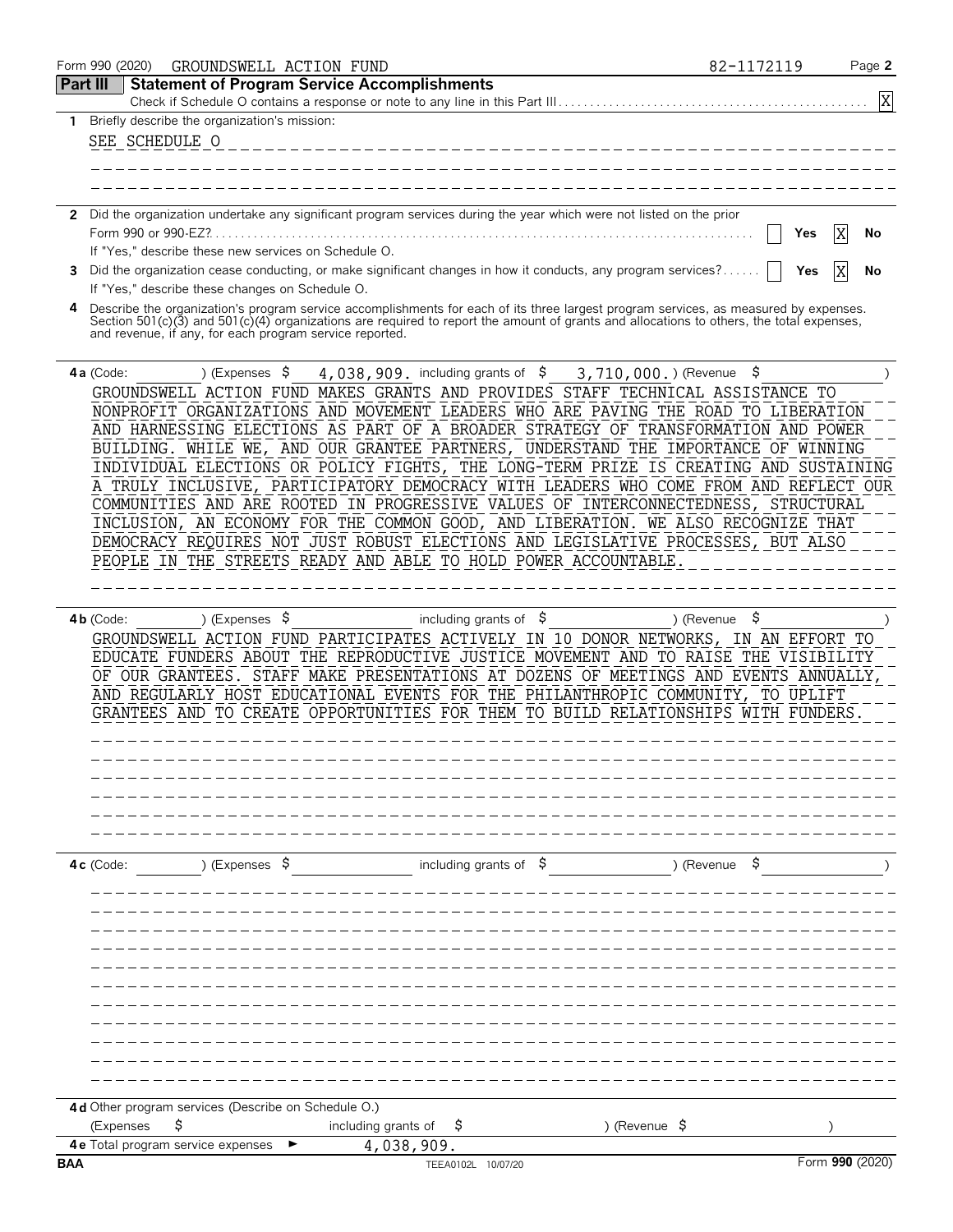Form 990 (2020) Page **3 Part IV Checklist of Required Schedules** GROUNDSWELL ACTION FUND 82-1172119

| 82-1172119 |  |
|------------|--|
|------------|--|

|     |                                                                                                                                                                                                                                                     |                 | <b>Yes</b> | No              |
|-----|-----------------------------------------------------------------------------------------------------------------------------------------------------------------------------------------------------------------------------------------------------|-----------------|------------|-----------------|
|     | Is the organization described in section 501(c)(3) or $4947(a)(1)$ (other than a private foundation)? If 'Yes,' complete<br>Schedule A                                                                                                              | 1               |            | Χ               |
|     |                                                                                                                                                                                                                                                     | $\overline{2}$  | X          |                 |
| 3   | Did the organization engage in direct or indirect political campaign activities on behalf of or in opposition to candidates                                                                                                                         | 3               |            | X               |
|     | 4 Section 501(c)(3) organizations. Did the organization engage in lobbying activities, or have a section 501(h) election                                                                                                                            | 4               |            |                 |
|     | 5 Is the organization a section $501(c)(4)$ , $501(c)(5)$ , or $501(c)(6)$ organization that receives membership dues,<br>assessments, or similar amounts as defined in Revenue Procedure 98-19? If 'Yes,' complete Schedule C, Part III            | 5               |            | X               |
|     | Did the organization maintain any donor advised funds or any similar funds or accounts for which donors have the right<br>to provide advice on the distribution or investment of amounts in such funds or accounts? If 'Yes,' complete Schedule D,  | 6               |            | Χ               |
| 7   | Did the organization receive or hold a conservation easement, including easements to preserve open space, the                                                                                                                                       | $\overline{7}$  |            | Χ               |
|     | 8 Did the organization maintain collections of works of art, historical treasures, or other similar assets? If 'Yes,'                                                                                                                               | 8               |            | Χ               |
| 9.  | Did the organization report an amount in Part X, line 21, for escrow or custodial account liability, serve as a custodian<br>For amounts not listed in Part X; or provide credit counseling, debt management, credit repair, or debt negotiation    | 9               |            | X               |
| 10  | Did the organization, directly or through a related organization, hold assets in donor-restricted endowments                                                                                                                                        | 10              |            | Χ               |
| 11  | If the organization's answer to any of the following questions is 'Yes', then complete Schedule D, Parts VI, VII, VIII, IX,<br>or X as applicable.                                                                                                  |                 |            |                 |
|     | a Did the organization report an amount for land, buildings, and equipment in Part X, line 10? If 'Yes,' complete Schedule                                                                                                                          | 11a             | Χ          |                 |
|     | <b>b</b> Did the organization report an amount for investments – other securities in Part X, line 12, that is 5% or more of its total                                                                                                               | 11 <sub>b</sub> |            | Χ               |
|     | c Did the organization report an amount for investments - program related in Part X, line 13, that is 5% or more of its total                                                                                                                       | 11c             |            | Χ               |
|     | d Did the organization report an amount for other assets in Part X, line 15, that is 5% or more of its total assets reported                                                                                                                        | 11d             |            | X               |
|     | e Did the organization report an amount for other liabilities in Part X, line 25? If 'Yes,' complete Schedule D, Part X                                                                                                                             | 11e             | Χ          |                 |
|     | f Did the organization's separate or consolidated financial statements for the tax year include a footnote that addresses<br>the organization's liability for uncertain tax positions under FIN 48 (ASC 740)? If 'Yes,' complete Schedule D, Part X | 11f             | X          |                 |
|     | 12 a Did the organization obtain separate, independent audited financial statements for the tax year? If 'Yes,' complete                                                                                                                            | 12a             |            | Χ               |
|     | <b>b</b> Was the organization included in consolidated, independent audited financial statements for the tax year? If 'Yes,' and                                                                                                                    | 12 <sub>b</sub> | X          |                 |
|     |                                                                                                                                                                                                                                                     | 13              |            | X               |
|     | 14a Did the organization maintain an office, employees, or agents outside of the United States?                                                                                                                                                     | 14a             |            | Χ               |
|     | <b>b</b> Did the organization have aggregate revenues or expenses of more than \$10,000 from grantmaking, fundraising,<br>business, investment, and program service activities outside the United States, or aggregate foreign investments valued   | 14b             |            | Χ               |
|     | 15 Did the organization report on Part IX, column (A), line 3, more than \$5,000 of grants or other assistance to or for any                                                                                                                        | 15              |            | Χ               |
|     | 16 Did the organization report on Part IX, column (A), line 3, more than \$5,000 of aggregate grants or other assistance to                                                                                                                         | 16              |            | Χ               |
|     | 17 Did the organization report a total of more than \$15,000 of expenses for professional fundraising services on Part IX, column (A), lines 6 and 11e? If 'Yes,' complete Schedule G, Part I See instructions                                      | 17              |            | X               |
|     | 18 Did the organization report more than \$15,000 total of fundraising event gross income and contributions on Part VIII,                                                                                                                           | 18              |            | Χ               |
|     | 19 Did the organization report more than \$15,000 of gross income from gaming activities on Part VIII, line 9a? If 'Yes,'                                                                                                                           | 19              |            | Χ               |
|     |                                                                                                                                                                                                                                                     | 20a             |            | Χ               |
|     | <b>b</b> If 'Yes' to line 20a, did the organization attach a copy of its audited financial statements to this return?                                                                                                                               | 20 <sub>b</sub> |            |                 |
|     | 21 Did the organization report more than \$5,000 of grants or other assistance to any domestic organization or                                                                                                                                      |                 | Χ          |                 |
| BAA | TEEA0103L 10/07/20                                                                                                                                                                                                                                  | 21              |            | Form 990 (2020) |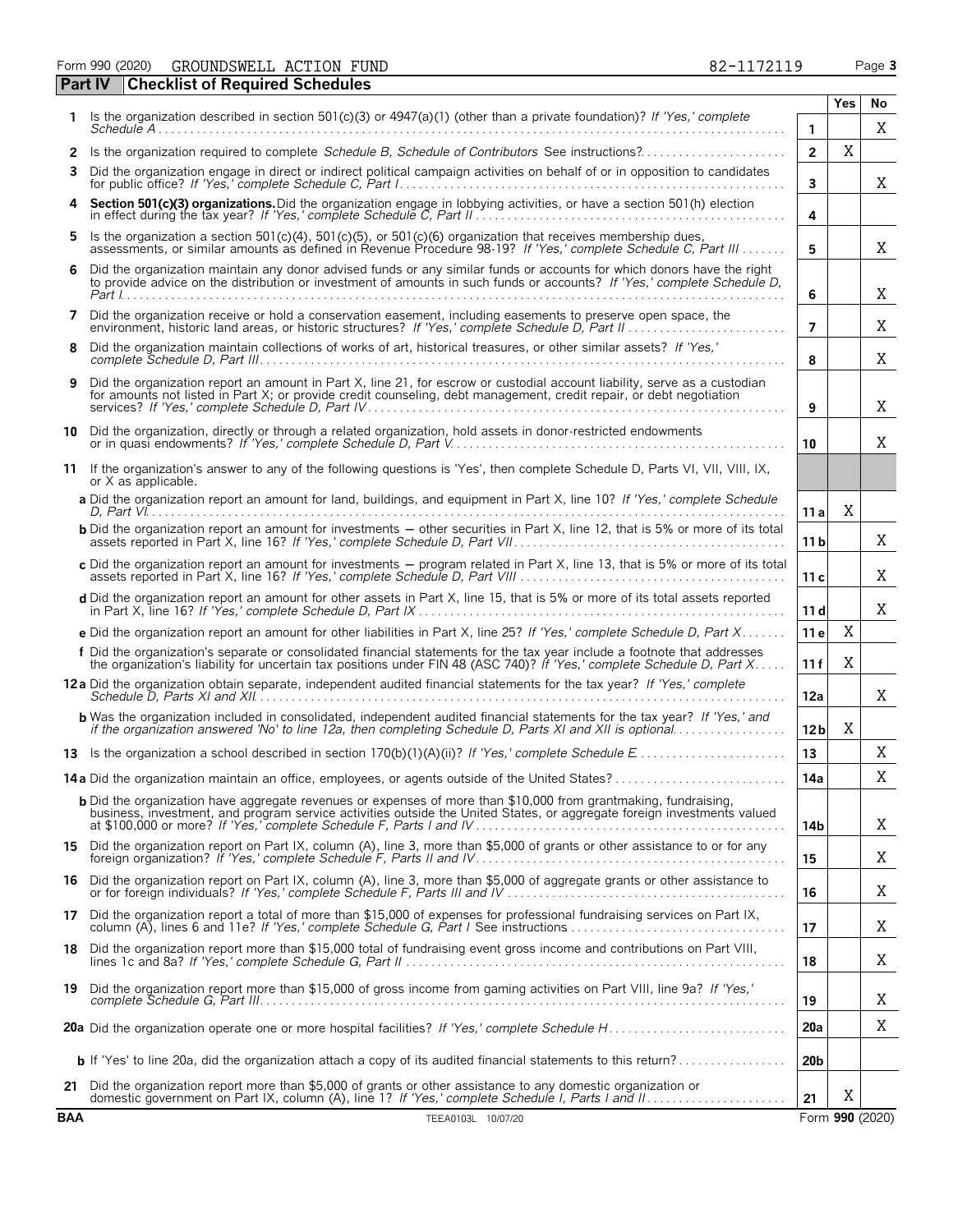Form 990 (2020) Page **4** GROUNDSWELL ACTION FUND 82-1172119

| 82-1172119 |  |  |
|------------|--|--|
|            |  |  |

|    | <b>Checklist of Required Schedules</b> (continued)<br><b>Part IV</b>                                                                                                                                                                                                                                                                  |                 |                |                |
|----|---------------------------------------------------------------------------------------------------------------------------------------------------------------------------------------------------------------------------------------------------------------------------------------------------------------------------------------|-----------------|----------------|----------------|
|    |                                                                                                                                                                                                                                                                                                                                       |                 | Yes            | No             |
|    | 22 Did the organization report more than \$5,000 of grants or other assistance to or for domestic individuals on Part IX,                                                                                                                                                                                                             | 22              |                | Χ              |
|    | 23 Did the organization answer 'Yes' to Part VII, Section A, line 3, 4, or 5 about compensation of the organization's current<br>and former officers, directors, trustees, key employees, and highest compensated employees? If 'Yes,' complete                                                                                       | 23              |                | Χ              |
|    | 24 a Did the organization have a tax-exempt bond issue with an outstanding principal amount of more than \$100,000 as of<br>the last day of the year, that was issued after December 31, 2002? If Yes,' answer lines 24b through 24d and                                                                                              | 24a             |                | Χ              |
|    | <b>b</b> Did the organization invest any proceeds of tax-exempt bonds beyond a temporary period exception?                                                                                                                                                                                                                            | 24 <sub>b</sub> |                |                |
|    | c Did the organization maintain an escrow account other than a refunding escrow at any time during the year to defease                                                                                                                                                                                                                | 24с             |                |                |
|    | d Did the organization act as an 'on behalf of' issuer for bonds outstanding at any time during the year?                                                                                                                                                                                                                             | 24d             |                |                |
|    | 25 a Section 501(c)(3), 501(c)(4), and 501(c)(29) organizations. Did the organization engage in an excess benefit                                                                                                                                                                                                                     | 25a             |                | Χ              |
|    | b Is the organization aware that it engaged in an excess benefit transaction with a disqualified person in a prior year, and<br>that the transaction has not been reported on any of the organization's prior Forms 990 or 990-EZ? If 'Yes,' complete                                                                                 | 25 <sub>b</sub> |                | Χ              |
| 26 | Did the organization report any amount on Part X, line 5 or 22, for receivables from or payables to any current or<br>former officer, director, trustee, key employee, creator or founder, substantial contributor, or 35% controlled entity                                                                                          | 26              |                | Χ              |
| 27 | Did the organization provide a grant or other assistance to any current or former officer, director, trustee, key<br>employee, creator or founder, substantial contributor or employee thereof, a grant selection committee<br>member, or to a 35% controlled entity (including an employee thereof) or family member of any of these | 27              |                | X              |
| 28 | Was the organization a party to a business transaction with one of the following parties (see Schedule L, Part IV<br>instructions, for applicable filing thresholds, conditions, and exceptions):                                                                                                                                     |                 |                |                |
|    | a A current or former officer, director, trustee, key employee, creator or founder, or substantial contributor? If                                                                                                                                                                                                                    | 28a             |                | Χ              |
|    |                                                                                                                                                                                                                                                                                                                                       | 28 <sub>b</sub> |                | X              |
|    | c A 35% controlled entity of one or more individuals and/or organizations described in lines 28a or 28b? If                                                                                                                                                                                                                           | 28c             |                | Χ              |
| 29 | Did the organization receive more than \$25,000 in non-cash contributions? If 'Yes,' complete Schedule M.                                                                                                                                                                                                                             | 29              |                | $\overline{X}$ |
| 30 | Did the organization receive contributions of art, historical treasures, or other similar assets, or qualified conservation                                                                                                                                                                                                           | 30              |                | Χ              |
| 31 | Did the organization liquidate, terminate, or dissolve and cease operations? If 'Yes,' complete Schedule N, Part I                                                                                                                                                                                                                    | 31              |                | $\overline{X}$ |
| 32 | Did the organization sell, exchange, dispose of, or transfer more than 25% of its net assets? If 'Yes,' complete                                                                                                                                                                                                                      | 32 <sub>2</sub> |                | Χ              |
|    | 33 Did the organization own 100% of an entity disregarded as separate from the organization under Regulations sections                                                                                                                                                                                                                | 33              |                | Χ              |
| 34 | Was the organization related to any tax-exempt or taxable entity? If 'Yes,' complete Schedule R, Part II, III, or IV,                                                                                                                                                                                                                 | 34              | X              |                |
|    |                                                                                                                                                                                                                                                                                                                                       | 35a             |                | Χ              |
|    | b If 'Yes' to line 35a, did the organization receive any payment from or engage in any transaction with a controlled<br>entity within the meaning of section 512(b)(13)? If 'Yes,' complete Schedule R, Part V, line 2                                                                                                                | 35 <sub>b</sub> |                |                |
|    | 36 Section 501(c)(3) organizations. Did the organization make any transfers to an exempt non-charitable related                                                                                                                                                                                                                       | 36              |                |                |
| 37 | Did the organization conduct more than 5% of its activities through an entity that is not a related organization and that is treated as a partnership for federal income tax purposes? If 'Yes,' complete Schedule R, Part VI.                                                                                                        | 37              |                | Χ              |
| 38 | Did the organization complete Schedule O and provide explanations in Schedule O for Part VI, lines 11b and 19?<br>Note: All Form 990 filers are required to complete Schedule O.                                                                                                                                                      | 38              | Χ              |                |
|    | Part V Statements Regarding Other IRS Filings and Tax Compliance                                                                                                                                                                                                                                                                      |                 |                |                |
|    |                                                                                                                                                                                                                                                                                                                                       |                 | <b>Yes</b>     | No             |
|    |                                                                                                                                                                                                                                                                                                                                       | 10              |                |                |
|    | <b>b</b> Enter the number of Forms W-2G included in line 1a. Enter -0- if not applicable<br>1 <sub>b</sub>                                                                                                                                                                                                                            | $\Omega$        |                |                |
|    | c Did the organization comply with backup withholding rules for reportable payments to vendors and reportable gaming                                                                                                                                                                                                                  | 1 c             | $\overline{X}$ |                |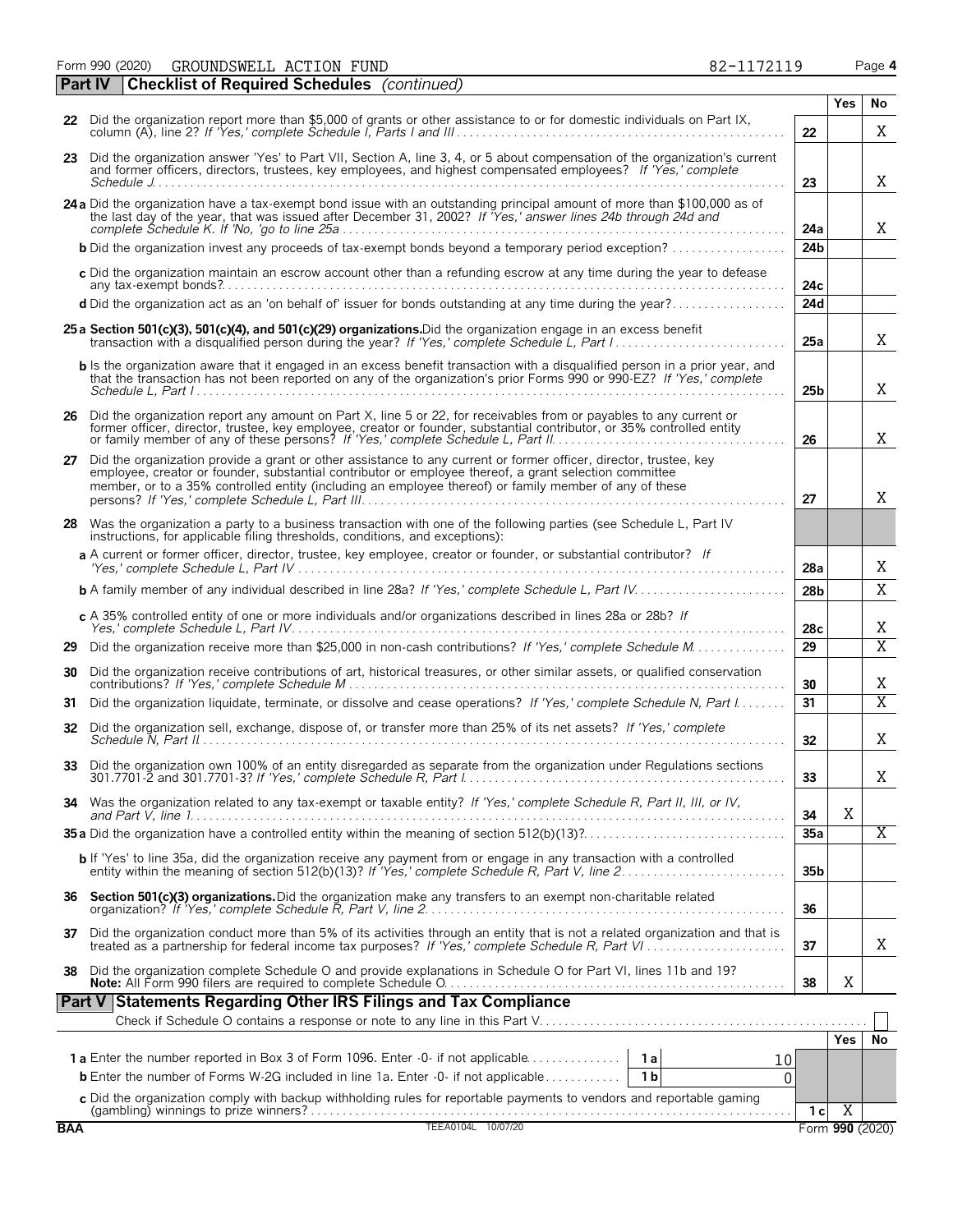|               | GROUNDSWELL ACTION FUND<br>82-1172119<br>Form 990 (2020)                                                                                                                                                                                         |                             |     | Page 5                  |
|---------------|--------------------------------------------------------------------------------------------------------------------------------------------------------------------------------------------------------------------------------------------------|-----------------------------|-----|-------------------------|
| <b>Part V</b> | Statements Regarding Other IRS Filings and Tax Compliance (continued)                                                                                                                                                                            |                             |     |                         |
|               |                                                                                                                                                                                                                                                  |                             | Yes | No                      |
|               | 2a Enter the number of employees reported on Form W-3, Transmittal of Wage and Tax Statements, filed for the calendar year ending with or within the year covered by this return<br>2a<br>0                                                      |                             |     |                         |
|               | <b>b</b> If at least one is reported on line 2a, did the organization file all required federal employment tax returns?                                                                                                                          | 2 <sub>b</sub>              |     |                         |
|               | Note: If the sum of lines 1a and 2a is greater than 250, you may be required to e-file (see instructions)                                                                                                                                        |                             |     |                         |
|               | 3a Did the organization have unrelated business gross income of \$1,000 or more during the year?                                                                                                                                                 | 3a                          |     | Χ                       |
|               |                                                                                                                                                                                                                                                  | 3 <sub>b</sub>              |     |                         |
|               | 4a At any time during the calendar year, did the organization have an interest in, or a signature or other authority over, a<br>financial account in a foreign country (such as a bank account, securities account, or other financial account)? | 4а                          |     | Χ                       |
|               | <b>b</b> If 'Yes,' enter the name of the foreign country $\blacktriangleright$<br>See instructions for filing requirements for FinCEN Form 114, Report of Foreign Bank and Financial Accounts (FBAR).                                            |                             |     |                         |
|               | <b>5a</b> Was the organization a party to a prohibited tax shelter transaction at any time during the tax year?                                                                                                                                  | 5a                          |     | Χ                       |
|               | <b>b</b> Did any taxable party notify the organization that it was or is a party to a prohibited tax shelter transaction?                                                                                                                        | 5 <sub>b</sub>              |     | $\overline{\mathrm{X}}$ |
|               |                                                                                                                                                                                                                                                  | 5c                          |     |                         |
|               | 6 a Does the organization have annual gross receipts that are normally greater than \$100,000, and did the organization<br>solicit any contributions that were not tax deductible as charitable contributions?                                   | 6 a                         | Χ   |                         |
|               | b If 'Yes,' did the organization include with every solicitation an express statement that such contributions or gifts were                                                                                                                      | 6 <sub>b</sub>              | Χ   |                         |
|               | 7 Organizations that may receive deductible contributions under section 170(c).                                                                                                                                                                  |                             |     |                         |
|               | a Did the organization receive a payment in excess of \$75 made partly as a contribution and partly for goods and                                                                                                                                |                             |     |                         |
|               | <b>b</b> If 'Yes,' did the organization notify the donor of the value of the goods or services provided? $\ldots$                                                                                                                                | <b>7a</b><br>7 <sub>b</sub> |     |                         |
|               | c Did the organization sell, exchange, or otherwise dispose of tangible personal property for which it was required to file                                                                                                                      |                             |     |                         |
|               |                                                                                                                                                                                                                                                  | 7 с                         |     |                         |
|               |                                                                                                                                                                                                                                                  |                             |     |                         |
|               | e Did the organization receive any funds, directly or indirectly, to pay premiums on a personal benefit contract?                                                                                                                                | <b>7e</b>                   |     |                         |
|               |                                                                                                                                                                                                                                                  | 7f                          |     |                         |
|               | q If the organization received a contribution of qualified intellectual property, did the organization file Form 8899                                                                                                                            | 7 g                         |     |                         |
|               | h If the organization received a contribution of cars, boats, airplanes, or other vehicles, did the organization file a<br>Form 1098-C?                                                                                                          | 7 h                         |     |                         |
| 8             | Sponsoring organizations maintaining donor advised funds. Did a donor advised fund maintained by the sponsoring                                                                                                                                  |                             |     |                         |
|               |                                                                                                                                                                                                                                                  | 8                           |     |                         |
| 9             | Sponsoring organizations maintaining donor advised funds.                                                                                                                                                                                        | 9a                          |     |                         |
|               | <b>b</b> Did the sponsoring organization make a distribution to a donor, donor advisor, or related person?                                                                                                                                       | 9 b                         |     |                         |
|               | 10 Section 501(c)(7) organizations. Enter:                                                                                                                                                                                                       |                             |     |                         |
|               | 10 a                                                                                                                                                                                                                                             |                             |     |                         |
|               | <b>b</b> Gross receipts, included on Form 990, Part VIII, line 12, for public use of club facilities<br>10 b                                                                                                                                     |                             |     |                         |
| 11.           | Section 501(c)(12) organizations. Enter:<br>11a                                                                                                                                                                                                  |                             |     |                         |
|               | <b>b</b> Gross income from other sources (Do not net amounts due or paid to other sources<br>11 b                                                                                                                                                |                             |     |                         |
|               | 12a Section 4947(a)(1) non-exempt charitable trusts. Is the organization filing Form 990 in lieu of Form 1041?                                                                                                                                   | 12a                         |     |                         |
|               | <b>b</b> If 'Yes,' enter the amount of tax-exempt interest received or accrued during the year $\dots\dots$<br>12 <sub>b</sub>                                                                                                                   |                             |     |                         |
|               | 13 Section 501(c)(29) qualified nonprofit health insurance issuers.                                                                                                                                                                              | 13 a                        |     |                         |
|               | <b>Note:</b> See the instructions for additional information the organization must report on Schedule O.                                                                                                                                         |                             |     |                         |
|               | <b>b</b> Enter the amount of reserves the organization is required to maintain by the states in<br>13 <sub>b</sub>                                                                                                                               |                             |     |                         |
|               | 13c                                                                                                                                                                                                                                              |                             |     |                         |
|               | 14a Did the organization receive any payments for indoor tanning services during the tax year?                                                                                                                                                   | 14 a                        |     | Χ                       |
|               | <b>b</b> If 'Yes,' has it filed a Form 720 to report these payments? If 'No,' provide an explanation on Schedule O                                                                                                                               | 14 b                        |     |                         |
|               | 15 Is the organization subject to the section 4960 tax on payment(s) of more than \$1,000,000 in remuneration or                                                                                                                                 |                             |     |                         |
|               | If 'Yes,' see instructions and file Form 4720, Schedule N.                                                                                                                                                                                       | 15                          |     | Χ                       |
|               | 16 Is the organization an educational institution subject to the section 4968 excise tax on net investment income?                                                                                                                               | 16                          |     | Χ                       |
|               | If 'Yes,' complete Form 4720, Schedule O.                                                                                                                                                                                                        |                             |     |                         |
| BAA           | TEEA0105L 10/07/20                                                                                                                                                                                                                               |                             |     | Form 990 (2020)         |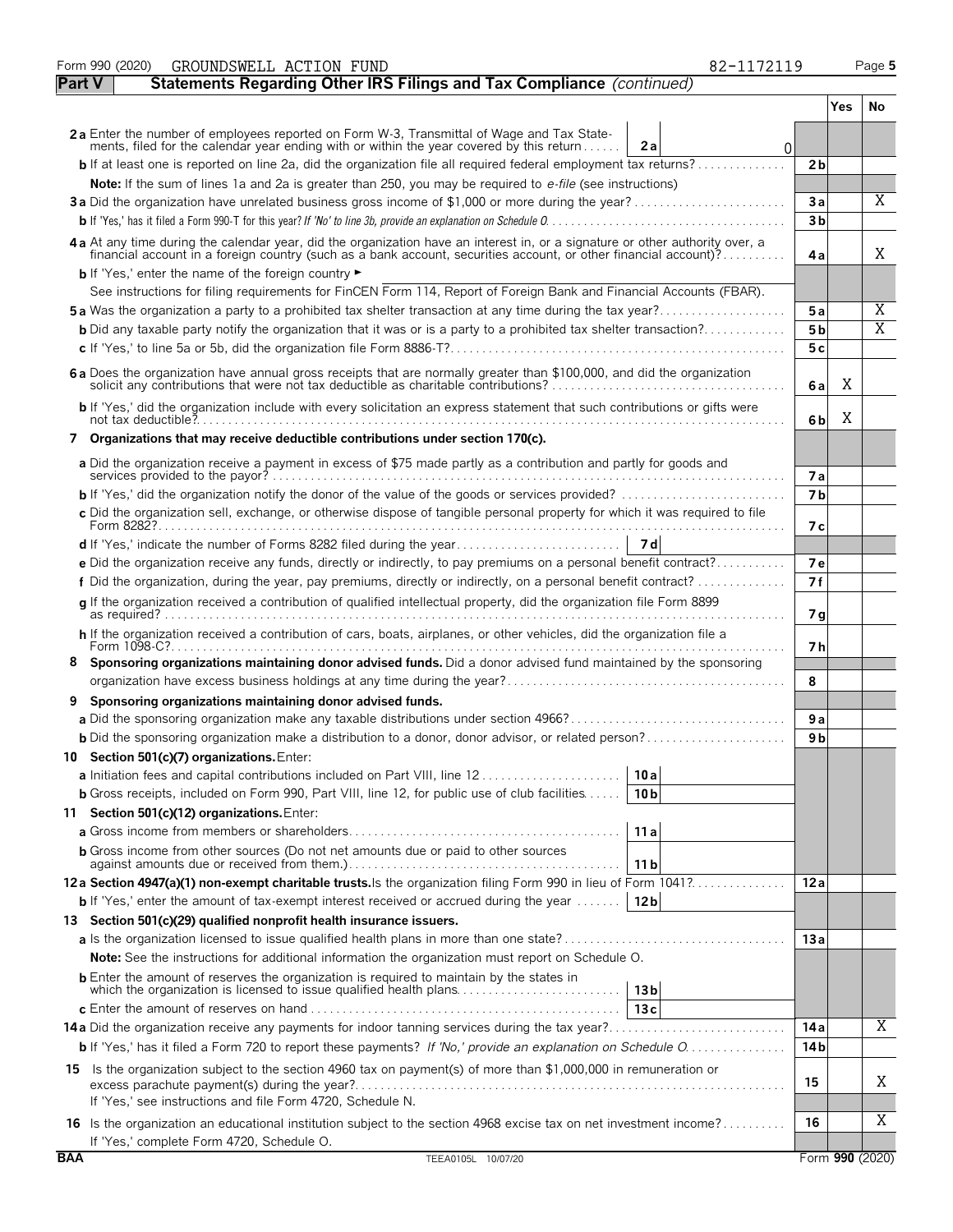| BAA | Form 990 (2020)<br>TEEA0106L 10/07/20                                                                                                                                                                                                                                                                                          |
|-----|--------------------------------------------------------------------------------------------------------------------------------------------------------------------------------------------------------------------------------------------------------------------------------------------------------------------------------|
|     | CHANDA JONES-CFO 548 MARKET STREET #49734 SAN FRANCISCO CA 94104 510-444-5900                                                                                                                                                                                                                                                  |
|     | 20 State the name, address, and telephone number of the person who possesses the organization's books and records ►                                                                                                                                                                                                            |
| 19  | Describe on Schedule O whether (and if so, how) the organization made its governing documents, conflict of interest policy, and financial statements available to<br>the public during the tax year.<br>SEE SCHEDULE O                                                                                                         |
|     | $\overline{X}$ Upon request<br>$\overline{X}$ Another's website<br>Own website<br>Other (explain on Schedule O)                                                                                                                                                                                                                |
|     | about one in a gaing of the court to make the complete the complete the approval of the set of the control of the control of the complete order to the control of the control of the control of the control of the control of<br>available for public inspection. Indicate how you made these available. Check all that apply. |

|    | <b>1a</b> Enter the number of voting members of the governing body at the end of the tax year $\dots$ .<br>1а<br>11<br>If there are material differences in voting rights among members<br>of the governing body, or if the governing body delegated broad authority to an executive committee or similar committee, explain on Schedule O. |                 |                |                |
|----|---------------------------------------------------------------------------------------------------------------------------------------------------------------------------------------------------------------------------------------------------------------------------------------------------------------------------------------------|-----------------|----------------|----------------|
|    | <b>b</b> Enter the number of voting members included on line 1a, above, who are independent $\begin{bmatrix} 1 & b \end{bmatrix}$<br>11                                                                                                                                                                                                     |                 |                |                |
|    | 2 Did any officer, director, trustee, or key employee have a family relationship or a business relationship with any other                                                                                                                                                                                                                  |                 |                |                |
|    |                                                                                                                                                                                                                                                                                                                                             | $\overline{2}$  |                | $\overline{X}$ |
| 3  | Did the organization delegate control over management duties customarily performed by or under the direct supervision<br>of officers, directors, trustees, or key employees to a management company or other person?                                                                                                                        | 3               |                | Χ              |
| 4  | Did the organization make any significant changes to its governing documents                                                                                                                                                                                                                                                                |                 |                |                |
|    |                                                                                                                                                                                                                                                                                                                                             | 4               |                | Χ              |
| 5. | Did the organization become aware during the year of a significant diversion of the organization's assets?                                                                                                                                                                                                                                  | 5               |                | $\overline{X}$ |
| 6  |                                                                                                                                                                                                                                                                                                                                             | 6               |                | $\overline{X}$ |
|    | 7a Did the organization have members, stockholders, or other persons who had the power to elect or appoint one or more                                                                                                                                                                                                                      | 7а              |                | Χ              |
|    | <b>b</b> Are any governance decisions of the organization reserved to (or subject to approval by) members,                                                                                                                                                                                                                                  | 7 b             |                | X              |
|    | 8 Did the organization contemporaneously document the meetings held or written actions undertaken during the year by<br>the following:                                                                                                                                                                                                      |                 |                |                |
|    |                                                                                                                                                                                                                                                                                                                                             | 8 a             | Χ              |                |
|    |                                                                                                                                                                                                                                                                                                                                             | 8 <sub>b</sub>  | $\overline{X}$ |                |
|    | 9 Is there any officer, director, trustee, or key employee listed in Part VII, Section A, who cannot be reached at the<br>organization's mailing address? If 'Yes,' provide the names and addresses on Schedule O                                                                                                                           | 9               |                | Χ              |
|    | Section B. Policies (This Section B requests information about policies not required by the Internal Revenue Code.)                                                                                                                                                                                                                         |                 |                |                |
|    |                                                                                                                                                                                                                                                                                                                                             |                 | <b>Yes</b>     | No             |
|    |                                                                                                                                                                                                                                                                                                                                             | 10a             |                | X              |
|    | b If 'Yes,' did the organization have written policies and procedures governing the activities of such chapters, affiliates, and branches to ensure their                                                                                                                                                                                   |                 |                |                |
|    |                                                                                                                                                                                                                                                                                                                                             | 10 b            |                |                |
|    |                                                                                                                                                                                                                                                                                                                                             | 11a             | Χ              |                |
|    | <b>b</b> Describe in Schedule O the process, if any, used by the organization to review this Form 990.<br>SEE SCHEDULE O                                                                                                                                                                                                                    |                 |                |                |
|    |                                                                                                                                                                                                                                                                                                                                             | 12a             | X              |                |
|    | <b>b</b> Were officers, directors, or trustees, and key employees required to disclose annually interests that could give rise                                                                                                                                                                                                              | 12 <sub>b</sub> | Χ              |                |
|    | c Did the organization regularly and consistently monitor and enforce compliance with the policy? If 'Yes,' describe in                                                                                                                                                                                                                     | 12c             | Χ              |                |
|    |                                                                                                                                                                                                                                                                                                                                             | 13              | X              |                |
| 14 |                                                                                                                                                                                                                                                                                                                                             | 14              | X              |                |
| 15 | Did the process for determining compensation of the following persons include a review and approval by independent<br>persons, comparability data, and contemporaneous substantiation of the deliberation and decision?                                                                                                                     |                 |                |                |
|    | a The organization's CEO, Executive Director, or top management official SEE SCHEDULE 0                                                                                                                                                                                                                                                     | 15a             | X              |                |
|    |                                                                                                                                                                                                                                                                                                                                             | 15 <sub>b</sub> | $\overline{X}$ |                |
|    | If 'Yes' to line 15a or 15b, describe the process in Schedule O (see instructions).                                                                                                                                                                                                                                                         |                 |                |                |
|    | 16a Did the organization invest in, contribute assets to, or participate in a joint venture or similar arrangement with a                                                                                                                                                                                                                   | 16 a            |                | X              |
|    | <b>b</b> If 'Yes,' did the organization follow a written policy or procedure requiring the organization to evaluate its<br>participation in joint venture arrangements under applicable federal tax law, and take steps to safeguard the                                                                                                    | 16 b            |                |                |
|    | <b>Section C. Disclosure</b>                                                                                                                                                                                                                                                                                                                |                 |                |                |
| 17 | List the states with which a copy of this Form 990 is required to be filed ►<br>CA                                                                                                                                                                                                                                                          |                 |                |                |
|    | 18 Section 6104 requires an organization to make its Forms 1023 (1024 or 1024-A, if applicable), 990, and 990-T (Section 501(c)(3)s only)<br>available for public inspection. Indicate how you made these available. Check all that apply.                                                                                                  |                 |                |                |
|    | X<br>Another's website<br>Upon request<br>Other (explain on Schedule O)<br>Own website                                                                                                                                                                                                                                                      |                 |                |                |

**Yes No**

| Form 990 (2020) GROUNDSWELL ACTION<br>FUNL | n n<br>ОZ | Page 6 |
|--------------------------------------------|-----------|--------|
|--------------------------------------------|-----------|--------|

11

X

| <b>Section A. Governing Body and Management</b> |
|-------------------------------------------------|
|                                                 |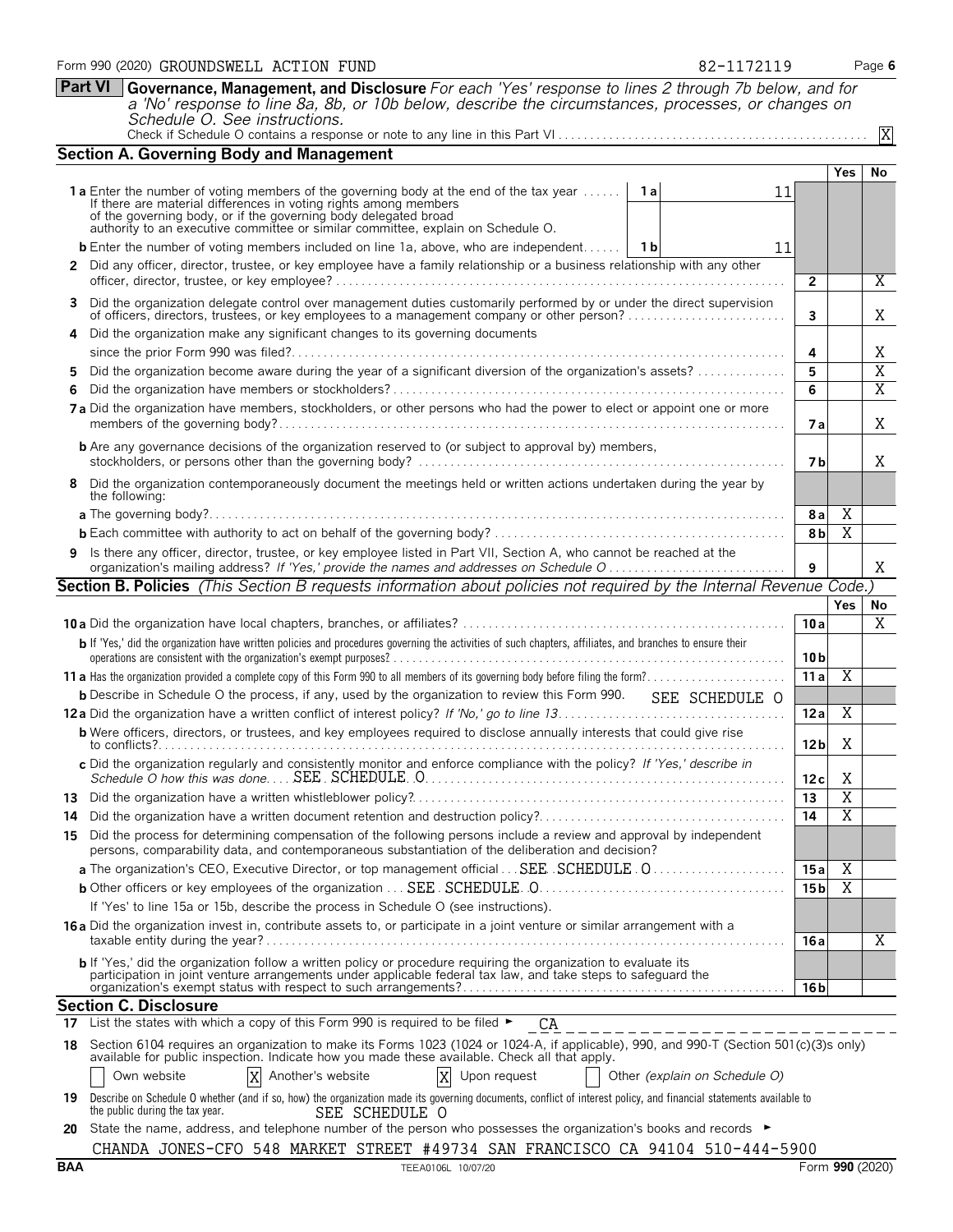| Form 990 (2020)          | GROUNDSWELL ACTION FUND                                                                                                                                                                                                                    | 82-1172119 | Page 7 |
|--------------------------|--------------------------------------------------------------------------------------------------------------------------------------------------------------------------------------------------------------------------------------------|------------|--------|
|                          | Part VII   Compensation of Officers, Directors, Trustees, Key Employees, Highest Compensated Employees, and<br><b>Independent Contractors</b>                                                                                              |            |        |
|                          |                                                                                                                                                                                                                                            |            |        |
|                          | Section A. Officers, Directors, Trustees, Key Employees, and Highest Compensated Employees                                                                                                                                                 |            |        |
| organization's tax year. | 1 a Complete this table for all persons required to be listed. Report compensation for the calendar year ending with or within the                                                                                                         |            |        |
|                          | • List all of the organization's <b>current</b> officers, directors, trustees (whether individuals or organizations), regardless of amount of<br>compensation. Enter -0- in columns $(D)$ , $(E)$ , and $(F)$ if no compensation was paid. |            |        |
|                          | • List all of the organization's current key employees, if any. See instructions for definition of 'key employee.'                                                                                                                         |            |        |

? List the organization's five **current** highest compensated employees (other than an officer, director, trustee, or key employee) who received reportable compensation (Box 5 of Form W-2 and/or Box 7 of Form 1099-MISC) of more than \$100,000 from the organization and any related organizations.

? List all of the organization's **former** officers, key employees, and highest compensated employees who received more than \$100,000 of reportable compensation from the organization and any related organizations.

? List all of the organization's **former directors or trustees** that received, in the capacity as a former director or trustee of the organization, more than \$10,000 of reportable compensation from the organization and any related organizations.

See instructions for the order in which to list the persons above.

Check this box if neither the organization nor any related organization compensated any current officer, director, or trustee. X

| Position (do not check more<br>(F)<br>(A)<br>(D)<br>(E)<br>(B)<br>than one box, unless person<br>Name and title<br>is both an officer and a<br>Reportable<br>Reportable<br>Average<br>Estimated amount<br>director/trustee)<br>compensation from<br>compensation from<br>hours<br>of other<br>the organization<br>related organizations<br>per<br>compensation from<br>employee<br>Former<br>Institutional trustee<br>Officer<br>Key employee<br>Highest compensated<br>(W-2/1099-MISC)<br>(W-2/1099-MISC)<br>ndividual trustee<br>week<br>the organization<br>direct<br>(list any<br>and related<br>hours for<br>organizations<br>related<br>ត្<br>organiza-<br>tions<br>below<br>dotted<br>line)<br>(1) SILVIA HENRIQUEZ<br>$\mathbf 1$<br>$\mathbf X$<br><b>CHAIR</b><br>X<br>0<br>0<br>0<br>$\overline{1}$<br>(2) CONNIE CAGAMPANG HELLER<br><b>SECRETARY</b><br>X<br>X<br>0<br>0<br>0<br>$\mathbf{1}$<br>(3) RYE YOUNG<br>TREASURER<br>Χ<br>Χ<br>0<br>0<br>0<br>0.5<br>(4) KIERRA JOHNSON<br>VICE CHAIR<br>Χ<br>Χ<br>0<br>0<br>0.<br>0<br>$\mathbf 1$<br>(5) LATOSHA BROWN<br><b>DIRECTOR</b><br>Χ<br>0<br>0<br>0<br>0.<br>0.5<br>JESSICA BYRD<br>(6)<br><b>DIRECTOR</b><br>X<br>0<br>$0$ .<br>0<br>0<br>0.5<br>MICHELLE TREMILLO<br>(7)<br><b>DIRECTOR</b><br>X<br>0<br>$\mathbf 0$<br>$\mathbf 0$ .<br>0<br>(8) CHRISSIE CASTRO<br>0.5<br><b>DIRECTOR</b><br>X<br>0<br>$\mathbf 0$<br>$\mathbf 0$ .<br>0<br>$\overline{1}$<br>(9) DAWN BOUDWIN<br>Χ<br><b>DIRECTOR</b><br>0<br>0<br>0<br>(10) MARGARET CHAPMAN POMPONIO<br>0.5<br><b>DIRECTOR</b><br>X<br>0<br>0<br>$\boldsymbol{0}$ .<br>0<br>$\mathbf 1$<br>(11) DARONESHIA DUNCAN-BOYD<br><b>DIRECTOR</b><br>X<br>0<br>0<br>0<br>3.5<br>(12) VANESSA DANIEL<br>$\rm X$<br>EXEC DIRECTOR<br>0<br>0<br>0<br>$0$ .<br>JUDY THOMAS<br>4<br>(13)<br><b>CFO</b><br>X<br>$\overline{0}$<br>0<br>0<br>(14)<br>TEEA0107L 10/07/20 |            |  | (C) |  |  |  |  |  |                    |
|------------------------------------------------------------------------------------------------------------------------------------------------------------------------------------------------------------------------------------------------------------------------------------------------------------------------------------------------------------------------------------------------------------------------------------------------------------------------------------------------------------------------------------------------------------------------------------------------------------------------------------------------------------------------------------------------------------------------------------------------------------------------------------------------------------------------------------------------------------------------------------------------------------------------------------------------------------------------------------------------------------------------------------------------------------------------------------------------------------------------------------------------------------------------------------------------------------------------------------------------------------------------------------------------------------------------------------------------------------------------------------------------------------------------------------------------------------------------------------------------------------------------------------------------------------------------------------------------------------------------------------------------------------------------------------------------------------------------------------------------------------------------------------------------------------------------------------------------------------------------------------|------------|--|-----|--|--|--|--|--|--------------------|
|                                                                                                                                                                                                                                                                                                                                                                                                                                                                                                                                                                                                                                                                                                                                                                                                                                                                                                                                                                                                                                                                                                                                                                                                                                                                                                                                                                                                                                                                                                                                                                                                                                                                                                                                                                                                                                                                                    |            |  |     |  |  |  |  |  |                    |
|                                                                                                                                                                                                                                                                                                                                                                                                                                                                                                                                                                                                                                                                                                                                                                                                                                                                                                                                                                                                                                                                                                                                                                                                                                                                                                                                                                                                                                                                                                                                                                                                                                                                                                                                                                                                                                                                                    |            |  |     |  |  |  |  |  |                    |
|                                                                                                                                                                                                                                                                                                                                                                                                                                                                                                                                                                                                                                                                                                                                                                                                                                                                                                                                                                                                                                                                                                                                                                                                                                                                                                                                                                                                                                                                                                                                                                                                                                                                                                                                                                                                                                                                                    |            |  |     |  |  |  |  |  |                    |
|                                                                                                                                                                                                                                                                                                                                                                                                                                                                                                                                                                                                                                                                                                                                                                                                                                                                                                                                                                                                                                                                                                                                                                                                                                                                                                                                                                                                                                                                                                                                                                                                                                                                                                                                                                                                                                                                                    |            |  |     |  |  |  |  |  | $0$ .              |
|                                                                                                                                                                                                                                                                                                                                                                                                                                                                                                                                                                                                                                                                                                                                                                                                                                                                                                                                                                                                                                                                                                                                                                                                                                                                                                                                                                                                                                                                                                                                                                                                                                                                                                                                                                                                                                                                                    |            |  |     |  |  |  |  |  |                    |
|                                                                                                                                                                                                                                                                                                                                                                                                                                                                                                                                                                                                                                                                                                                                                                                                                                                                                                                                                                                                                                                                                                                                                                                                                                                                                                                                                                                                                                                                                                                                                                                                                                                                                                                                                                                                                                                                                    |            |  |     |  |  |  |  |  | $\boldsymbol{0}$ . |
|                                                                                                                                                                                                                                                                                                                                                                                                                                                                                                                                                                                                                                                                                                                                                                                                                                                                                                                                                                                                                                                                                                                                                                                                                                                                                                                                                                                                                                                                                                                                                                                                                                                                                                                                                                                                                                                                                    |            |  |     |  |  |  |  |  |                    |
|                                                                                                                                                                                                                                                                                                                                                                                                                                                                                                                                                                                                                                                                                                                                                                                                                                                                                                                                                                                                                                                                                                                                                                                                                                                                                                                                                                                                                                                                                                                                                                                                                                                                                                                                                                                                                                                                                    |            |  |     |  |  |  |  |  | $\boldsymbol{0}$ . |
|                                                                                                                                                                                                                                                                                                                                                                                                                                                                                                                                                                                                                                                                                                                                                                                                                                                                                                                                                                                                                                                                                                                                                                                                                                                                                                                                                                                                                                                                                                                                                                                                                                                                                                                                                                                                                                                                                    |            |  |     |  |  |  |  |  |                    |
|                                                                                                                                                                                                                                                                                                                                                                                                                                                                                                                                                                                                                                                                                                                                                                                                                                                                                                                                                                                                                                                                                                                                                                                                                                                                                                                                                                                                                                                                                                                                                                                                                                                                                                                                                                                                                                                                                    |            |  |     |  |  |  |  |  |                    |
|                                                                                                                                                                                                                                                                                                                                                                                                                                                                                                                                                                                                                                                                                                                                                                                                                                                                                                                                                                                                                                                                                                                                                                                                                                                                                                                                                                                                                                                                                                                                                                                                                                                                                                                                                                                                                                                                                    |            |  |     |  |  |  |  |  |                    |
|                                                                                                                                                                                                                                                                                                                                                                                                                                                                                                                                                                                                                                                                                                                                                                                                                                                                                                                                                                                                                                                                                                                                                                                                                                                                                                                                                                                                                                                                                                                                                                                                                                                                                                                                                                                                                                                                                    |            |  |     |  |  |  |  |  |                    |
|                                                                                                                                                                                                                                                                                                                                                                                                                                                                                                                                                                                                                                                                                                                                                                                                                                                                                                                                                                                                                                                                                                                                                                                                                                                                                                                                                                                                                                                                                                                                                                                                                                                                                                                                                                                                                                                                                    |            |  |     |  |  |  |  |  |                    |
|                                                                                                                                                                                                                                                                                                                                                                                                                                                                                                                                                                                                                                                                                                                                                                                                                                                                                                                                                                                                                                                                                                                                                                                                                                                                                                                                                                                                                                                                                                                                                                                                                                                                                                                                                                                                                                                                                    |            |  |     |  |  |  |  |  |                    |
|                                                                                                                                                                                                                                                                                                                                                                                                                                                                                                                                                                                                                                                                                                                                                                                                                                                                                                                                                                                                                                                                                                                                                                                                                                                                                                                                                                                                                                                                                                                                                                                                                                                                                                                                                                                                                                                                                    |            |  |     |  |  |  |  |  |                    |
|                                                                                                                                                                                                                                                                                                                                                                                                                                                                                                                                                                                                                                                                                                                                                                                                                                                                                                                                                                                                                                                                                                                                                                                                                                                                                                                                                                                                                                                                                                                                                                                                                                                                                                                                                                                                                                                                                    |            |  |     |  |  |  |  |  |                    |
|                                                                                                                                                                                                                                                                                                                                                                                                                                                                                                                                                                                                                                                                                                                                                                                                                                                                                                                                                                                                                                                                                                                                                                                                                                                                                                                                                                                                                                                                                                                                                                                                                                                                                                                                                                                                                                                                                    |            |  |     |  |  |  |  |  |                    |
|                                                                                                                                                                                                                                                                                                                                                                                                                                                                                                                                                                                                                                                                                                                                                                                                                                                                                                                                                                                                                                                                                                                                                                                                                                                                                                                                                                                                                                                                                                                                                                                                                                                                                                                                                                                                                                                                                    |            |  |     |  |  |  |  |  |                    |
|                                                                                                                                                                                                                                                                                                                                                                                                                                                                                                                                                                                                                                                                                                                                                                                                                                                                                                                                                                                                                                                                                                                                                                                                                                                                                                                                                                                                                                                                                                                                                                                                                                                                                                                                                                                                                                                                                    |            |  |     |  |  |  |  |  |                    |
|                                                                                                                                                                                                                                                                                                                                                                                                                                                                                                                                                                                                                                                                                                                                                                                                                                                                                                                                                                                                                                                                                                                                                                                                                                                                                                                                                                                                                                                                                                                                                                                                                                                                                                                                                                                                                                                                                    |            |  |     |  |  |  |  |  | $\boldsymbol{0}$ . |
|                                                                                                                                                                                                                                                                                                                                                                                                                                                                                                                                                                                                                                                                                                                                                                                                                                                                                                                                                                                                                                                                                                                                                                                                                                                                                                                                                                                                                                                                                                                                                                                                                                                                                                                                                                                                                                                                                    |            |  |     |  |  |  |  |  |                    |
|                                                                                                                                                                                                                                                                                                                                                                                                                                                                                                                                                                                                                                                                                                                                                                                                                                                                                                                                                                                                                                                                                                                                                                                                                                                                                                                                                                                                                                                                                                                                                                                                                                                                                                                                                                                                                                                                                    |            |  |     |  |  |  |  |  |                    |
|                                                                                                                                                                                                                                                                                                                                                                                                                                                                                                                                                                                                                                                                                                                                                                                                                                                                                                                                                                                                                                                                                                                                                                                                                                                                                                                                                                                                                                                                                                                                                                                                                                                                                                                                                                                                                                                                                    |            |  |     |  |  |  |  |  |                    |
|                                                                                                                                                                                                                                                                                                                                                                                                                                                                                                                                                                                                                                                                                                                                                                                                                                                                                                                                                                                                                                                                                                                                                                                                                                                                                                                                                                                                                                                                                                                                                                                                                                                                                                                                                                                                                                                                                    |            |  |     |  |  |  |  |  | $0$ .              |
|                                                                                                                                                                                                                                                                                                                                                                                                                                                                                                                                                                                                                                                                                                                                                                                                                                                                                                                                                                                                                                                                                                                                                                                                                                                                                                                                                                                                                                                                                                                                                                                                                                                                                                                                                                                                                                                                                    |            |  |     |  |  |  |  |  |                    |
|                                                                                                                                                                                                                                                                                                                                                                                                                                                                                                                                                                                                                                                                                                                                                                                                                                                                                                                                                                                                                                                                                                                                                                                                                                                                                                                                                                                                                                                                                                                                                                                                                                                                                                                                                                                                                                                                                    |            |  |     |  |  |  |  |  |                    |
|                                                                                                                                                                                                                                                                                                                                                                                                                                                                                                                                                                                                                                                                                                                                                                                                                                                                                                                                                                                                                                                                                                                                                                                                                                                                                                                                                                                                                                                                                                                                                                                                                                                                                                                                                                                                                                                                                    |            |  |     |  |  |  |  |  |                    |
|                                                                                                                                                                                                                                                                                                                                                                                                                                                                                                                                                                                                                                                                                                                                                                                                                                                                                                                                                                                                                                                                                                                                                                                                                                                                                                                                                                                                                                                                                                                                                                                                                                                                                                                                                                                                                                                                                    |            |  |     |  |  |  |  |  | $0$ .              |
|                                                                                                                                                                                                                                                                                                                                                                                                                                                                                                                                                                                                                                                                                                                                                                                                                                                                                                                                                                                                                                                                                                                                                                                                                                                                                                                                                                                                                                                                                                                                                                                                                                                                                                                                                                                                                                                                                    |            |  |     |  |  |  |  |  |                    |
|                                                                                                                                                                                                                                                                                                                                                                                                                                                                                                                                                                                                                                                                                                                                                                                                                                                                                                                                                                                                                                                                                                                                                                                                                                                                                                                                                                                                                                                                                                                                                                                                                                                                                                                                                                                                                                                                                    | <b>BAA</b> |  |     |  |  |  |  |  | Form 990 (2020)    |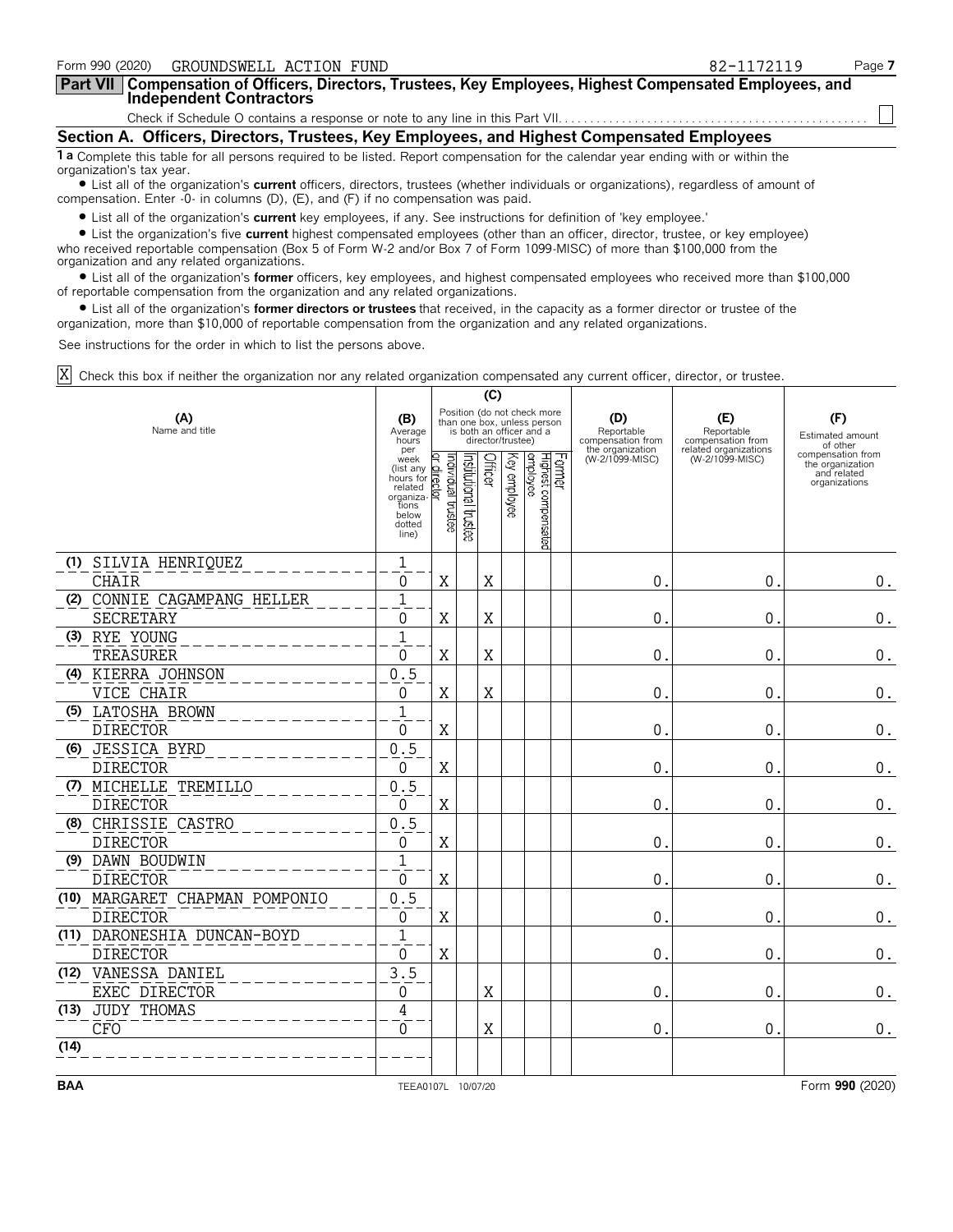#### Form 990 (2020) Page **8** GROUNDSWELL ACTION FUND 82-1172119

|      | Part VII Section A. Officers, Directors, Trustees, Key Employees, and Highest Compensated Employees (continued)                                                                                                   |                              |                                  |                                 |              |                                                                                                             |        |                                        |                                          |              |                                       |       |
|------|-------------------------------------------------------------------------------------------------------------------------------------------------------------------------------------------------------------------|------------------------------|----------------------------------|---------------------------------|--------------|-------------------------------------------------------------------------------------------------------------|--------|----------------------------------------|------------------------------------------|--------------|---------------------------------------|-------|
|      |                                                                                                                                                                                                                   | (B)                          |                                  |                                 | (C)          |                                                                                                             |        |                                        |                                          |              |                                       |       |
|      | (A)<br>Name and title                                                                                                                                                                                             | Average<br>hours<br>per      |                                  |                                 |              | Position<br>(do not check more than one<br>box, unless person is both an<br>officer and a director/trustee) |        | (D)<br>Reportable<br>compensation from | (E)<br>Reportable<br>compensation from   |              | (F)<br>Estimated amount<br>of other   |       |
|      |                                                                                                                                                                                                                   | week<br>(list any<br>hours   |                                  |                                 |              |                                                                                                             | Former | the organization<br>(W-2/1099-MISC)    | related organizations<br>(W-2/1099-MISC) |              | compensation from<br>the organization |       |
|      |                                                                                                                                                                                                                   | for<br>related               | or director<br>ndividual trustee | nstitutional trustee<br>Officer | Key employee | Highest compensated<br>employee                                                                             |        |                                        |                                          |              | and related<br>organizations          |       |
|      |                                                                                                                                                                                                                   | organiza<br>- tions<br>below |                                  |                                 |              |                                                                                                             |        |                                        |                                          |              |                                       |       |
|      |                                                                                                                                                                                                                   | dotted<br>line)              |                                  |                                 |              |                                                                                                             |        |                                        |                                          |              |                                       |       |
|      |                                                                                                                                                                                                                   |                              |                                  |                                 |              |                                                                                                             |        |                                        |                                          |              |                                       |       |
| (15) |                                                                                                                                                                                                                   |                              |                                  |                                 |              |                                                                                                             |        |                                        |                                          |              |                                       |       |
| (16) |                                                                                                                                                                                                                   |                              |                                  |                                 |              |                                                                                                             |        |                                        |                                          |              |                                       |       |
| (17) |                                                                                                                                                                                                                   |                              |                                  |                                 |              |                                                                                                             |        |                                        |                                          |              |                                       |       |
| (18) |                                                                                                                                                                                                                   |                              |                                  |                                 |              |                                                                                                             |        |                                        |                                          |              |                                       |       |
| (19) |                                                                                                                                                                                                                   |                              |                                  |                                 |              |                                                                                                             |        |                                        |                                          |              |                                       |       |
| (20) |                                                                                                                                                                                                                   |                              |                                  |                                 |              |                                                                                                             |        |                                        |                                          |              |                                       |       |
| (21) |                                                                                                                                                                                                                   |                              |                                  |                                 |              |                                                                                                             |        |                                        |                                          |              |                                       |       |
| (22) |                                                                                                                                                                                                                   |                              |                                  |                                 |              |                                                                                                             |        |                                        |                                          |              |                                       |       |
|      |                                                                                                                                                                                                                   |                              |                                  |                                 |              |                                                                                                             |        |                                        |                                          |              |                                       |       |
| (23) |                                                                                                                                                                                                                   |                              |                                  |                                 |              |                                                                                                             |        |                                        |                                          |              |                                       |       |
| (24) |                                                                                                                                                                                                                   |                              |                                  |                                 |              |                                                                                                             |        |                                        |                                          |              |                                       |       |
| (25) |                                                                                                                                                                                                                   |                              |                                  |                                 |              |                                                                                                             |        |                                        |                                          |              |                                       |       |
|      | 1 b Subtotal.                                                                                                                                                                                                     |                              |                                  |                                 |              |                                                                                                             |        | 0.                                     | 0.                                       |              |                                       | 0.    |
|      | c Total from continuation sheets to Part VII, Section A                                                                                                                                                           |                              |                                  |                                 |              |                                                                                                             |        | 0.                                     | 0.                                       |              |                                       | $0$ . |
|      |                                                                                                                                                                                                                   |                              |                                  |                                 |              |                                                                                                             |        | $\mathbf 0$ .                          | $\mathbf 0$ .                            |              |                                       | 0.    |
|      | 2 Total number of individuals (including but not limited to those listed above) who received more than \$100,000 of reportable compensation<br>from the organization $\blacktriangleright$<br>0                   |                              |                                  |                                 |              |                                                                                                             |        |                                        |                                          |              |                                       |       |
|      |                                                                                                                                                                                                                   |                              |                                  |                                 |              |                                                                                                             |        |                                        |                                          |              | Yes                                   | No    |
|      | 3 Did the organization list any former officer, director, trustee, key employee, or highest compensated employee                                                                                                  |                              |                                  |                                 |              |                                                                                                             |        |                                        |                                          |              |                                       |       |
|      |                                                                                                                                                                                                                   |                              |                                  |                                 |              |                                                                                                             |        |                                        |                                          | 3            |                                       | X     |
|      | 4 For any individual listed on line 1a, is the sum of reportable compensation and other compensation from<br>the organization and related organizations greater than \$150,000? If 'Yes,' complete Schedule J for |                              |                                  |                                 |              |                                                                                                             |        |                                        |                                          | 4            |                                       | Χ     |
| 5    | Did any person listed on line 1a receive or accrue compensation from any unrelated organization or individual                                                                                                     |                              |                                  |                                 |              |                                                                                                             |        |                                        |                                          | 5            |                                       |       |
|      | <b>Section B. Independent Contractors</b>                                                                                                                                                                         |                              |                                  |                                 |              |                                                                                                             |        |                                        |                                          |              |                                       | X     |
|      | Complete this table for your five highest compensated independent contractors that received more than \$100,000 of                                                                                                |                              |                                  |                                 |              |                                                                                                             |        |                                        |                                          |              |                                       |       |
|      | compensation from the organization. Report compensation for the calendar year ending with or within the organization's tax year.<br>(A)                                                                           |                              |                                  |                                 |              |                                                                                                             |        | (B)                                    |                                          | (C)          |                                       |       |
|      | Name and business address                                                                                                                                                                                         |                              |                                  |                                 |              |                                                                                                             |        | Description of services                |                                          | Compensation |                                       |       |
|      |                                                                                                                                                                                                                   |                              |                                  |                                 |              |                                                                                                             |        |                                        |                                          |              |                                       |       |
|      |                                                                                                                                                                                                                   |                              |                                  |                                 |              |                                                                                                             |        |                                        |                                          |              |                                       |       |
|      |                                                                                                                                                                                                                   |                              |                                  |                                 |              |                                                                                                             |        |                                        |                                          |              |                                       |       |
|      | 2 Total number of independent contractors (including but not limited to those listed above) who received more than                                                                                                |                              |                                  |                                 |              |                                                                                                             |        |                                        |                                          |              |                                       |       |
|      | \$100,000 of compensation from the organization $\blacktriangleright$ 0                                                                                                                                           |                              |                                  |                                 |              |                                                                                                             |        |                                        |                                          |              |                                       |       |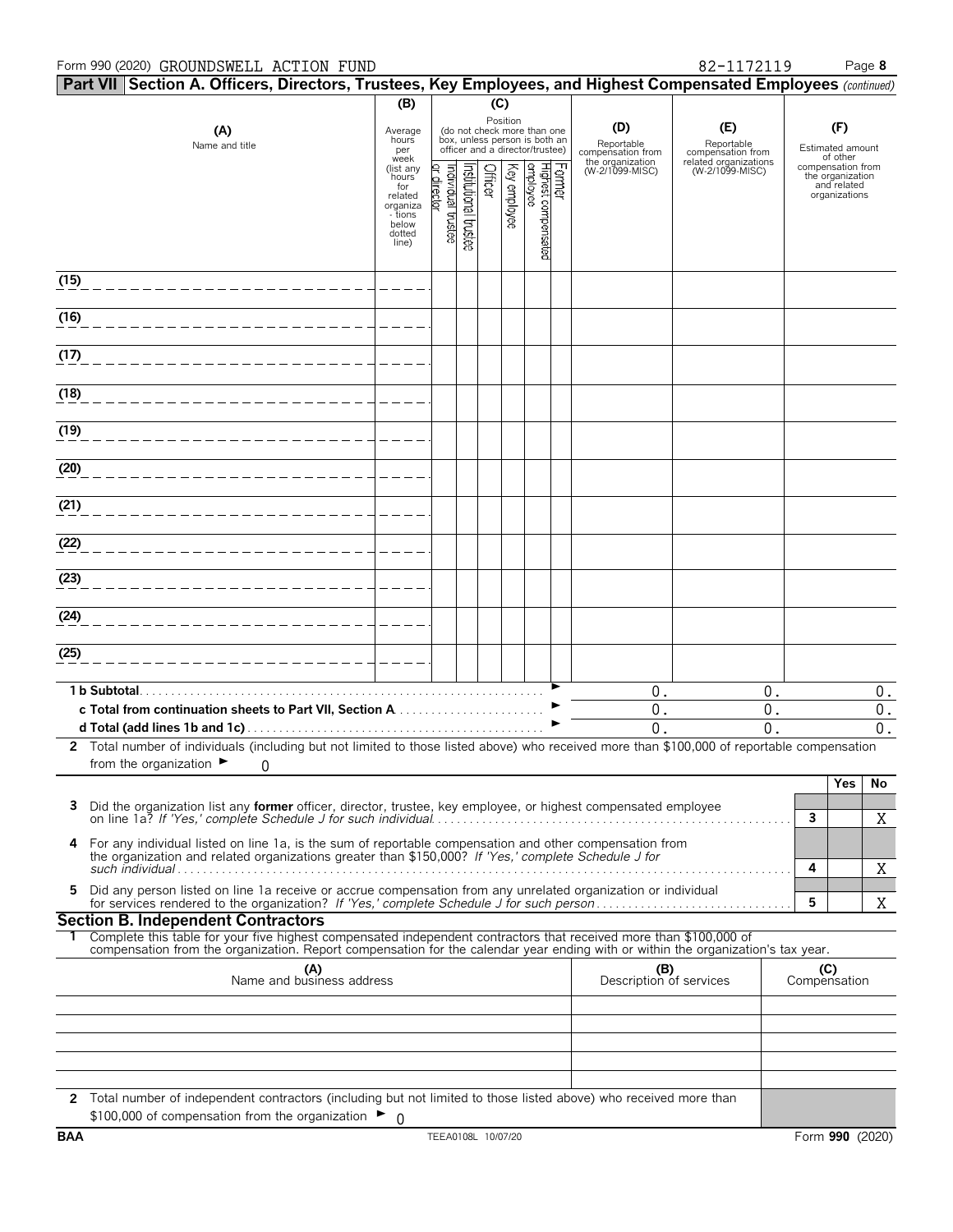#### Form 990 (2020) Page **9** GROUNDSWELL ACTION FUND 82-1172119

### **Part VIII Statement of Revenue**

Check if Schedule O contains a response or note to any line in this Part VIII . . . . . . . . . . . . . . . . . . . . . . . . . . . . . . . . . . . . . . . . . . . . . . . .

 $\mathsf{L}$ 

|                                                           |                                                         |                                                                       |    |                |                |                          | (A)<br>Total revenue | (B)<br>Related or<br>exempt<br>function<br>revenue | (C)<br>Unrelated<br>business<br>revenue | (D)<br>Revenue<br>excluded from tax<br>under sections<br>512-514 |
|-----------------------------------------------------------|---------------------------------------------------------|-----------------------------------------------------------------------|----|----------------|----------------|--------------------------|----------------------|----------------------------------------------------|-----------------------------------------|------------------------------------------------------------------|
|                                                           |                                                         | 1a Federated campaigns                                                |    |                | 1a             |                          |                      |                                                    |                                         |                                                                  |
|                                                           |                                                         | <b>b</b> Membership dues                                              |    |                | 1 <sub>b</sub> |                          |                      |                                                    |                                         |                                                                  |
|                                                           |                                                         | c Fundraising events                                                  |    |                | 1 <sub>c</sub> |                          |                      |                                                    |                                         |                                                                  |
|                                                           |                                                         | d Related organizations                                               |    |                | 1 <sub>d</sub> |                          |                      |                                                    |                                         |                                                                  |
|                                                           |                                                         | e Government grants (contributions).                                  |    |                | 1 <sub>e</sub> |                          |                      |                                                    |                                         |                                                                  |
|                                                           |                                                         | f All other contributions, gifts, grants, and                         |    |                |                |                          |                      |                                                    |                                         |                                                                  |
|                                                           |                                                         | similar amounts not included above.                                   |    |                | 1f             | 3,976,666.               |                      |                                                    |                                         |                                                                  |
|                                                           |                                                         | g Noncash contributions included in                                   |    |                | 1 <sub>g</sub> |                          |                      |                                                    |                                         |                                                                  |
| Contributions, Gifts, Grants<br>and Other Similar Amounts |                                                         |                                                                       |    |                |                | $\blacktriangleright$    | 3,976,666            |                                                    |                                         |                                                                  |
|                                                           |                                                         |                                                                       |    |                |                | <b>Business Code</b>     |                      |                                                    |                                         |                                                                  |
|                                                           | 2a                                                      |                                                                       |    |                |                |                          |                      |                                                    |                                         |                                                                  |
|                                                           | b                                                       |                                                                       |    |                |                |                          |                      |                                                    |                                         |                                                                  |
|                                                           | С                                                       |                                                                       |    |                |                |                          |                      |                                                    |                                         |                                                                  |
|                                                           | d                                                       |                                                                       |    |                |                |                          |                      |                                                    |                                         |                                                                  |
|                                                           |                                                         |                                                                       |    |                |                |                          |                      |                                                    |                                         |                                                                  |
| Program Service Revenue                                   |                                                         | All other program service revenue                                     |    |                |                |                          |                      |                                                    |                                         |                                                                  |
|                                                           |                                                         |                                                                       |    |                |                | $\overline{\phantom{a}}$ |                      |                                                    |                                         |                                                                  |
|                                                           | 3                                                       | Investment income (including dividends, interest, and                 |    |                |                |                          |                      |                                                    |                                         |                                                                  |
|                                                           |                                                         |                                                                       |    |                |                |                          |                      |                                                    |                                         |                                                                  |
|                                                           | Income from investment of tax-exempt bond proceeds<br>4 |                                                                       |    | ▶              |                |                          |                      |                                                    |                                         |                                                                  |
|                                                           | 5                                                       |                                                                       |    |                |                |                          |                      |                                                    |                                         |                                                                  |
|                                                           |                                                         |                                                                       |    | (i) Real       |                | (ii) Personal            |                      |                                                    |                                         |                                                                  |
|                                                           |                                                         | $6a$ Gross rents                                                      | 6a |                |                |                          |                      |                                                    |                                         |                                                                  |
|                                                           |                                                         | <b>b</b> Less: rental expenses                                        | 6b |                |                |                          |                      |                                                    |                                         |                                                                  |
|                                                           |                                                         | c Rental income or (loss)                                             | 6c |                |                |                          |                      |                                                    |                                         |                                                                  |
|                                                           |                                                         | d Net rental income or (loss)                                         |    |                |                | ▶                        |                      |                                                    |                                         |                                                                  |
|                                                           |                                                         | <b>7 a</b> Gross amount from                                          |    | (i) Securities |                | (ii) Other               |                      |                                                    |                                         |                                                                  |
|                                                           |                                                         | sales of assets<br>other than inventory                               | 7a |                |                |                          |                      |                                                    |                                         |                                                                  |
|                                                           |                                                         | <b>b</b> Less: cost or other basis                                    | 7b |                |                |                          |                      |                                                    |                                         |                                                                  |
|                                                           |                                                         | and sales expenses                                                    |    |                |                |                          |                      |                                                    |                                         |                                                                  |
|                                                           |                                                         | $c$ Gain or (loss)                                                    | 7c |                |                |                          |                      |                                                    |                                         |                                                                  |
|                                                           |                                                         |                                                                       |    |                |                |                          |                      |                                                    |                                         |                                                                  |
| enue                                                      |                                                         | 8 a Gross income from fundraising events<br>(not including $\zeta$    |    |                |                |                          |                      |                                                    |                                         |                                                                  |
|                                                           |                                                         | of contributions reported on line 1c).                                |    |                |                |                          |                      |                                                    |                                         |                                                                  |
|                                                           |                                                         | See Part IV, line 18                                                  |    |                | 8a             |                          |                      |                                                    |                                         |                                                                  |
|                                                           |                                                         | <b>b</b> Less: direct expenses $\ldots$ .                             |    |                | 8b             |                          |                      |                                                    |                                         |                                                                  |
| Other Rev                                                 |                                                         | c Net income or (loss) from fundraising events                        |    |                |                |                          |                      |                                                    |                                         |                                                                  |
|                                                           |                                                         | 9 a Gross income from gaming activities.                              |    |                |                |                          |                      |                                                    |                                         |                                                                  |
|                                                           |                                                         | See Part IV, line 19                                                  |    |                | 9a             |                          |                      |                                                    |                                         |                                                                  |
|                                                           |                                                         | <b>b</b> Less: direct expenses $\ldots$ .                             |    |                | 9 <sub>b</sub> |                          |                      |                                                    |                                         |                                                                  |
|                                                           |                                                         | c Net income or (loss) from gaming activities                         |    |                |                | ▶                        |                      |                                                    |                                         |                                                                  |
|                                                           |                                                         |                                                                       |    |                |                |                          |                      |                                                    |                                         |                                                                  |
|                                                           |                                                         | <b>10 a</b> Gross sales of inventory, less<br>returns and allowances. |    |                | 10a            |                          |                      |                                                    |                                         |                                                                  |
|                                                           |                                                         | <b>b</b> Less: $cost$ of goods $sold$                                 |    |                | 10 b           |                          |                      |                                                    |                                         |                                                                  |
|                                                           |                                                         | c Net income or (loss) from sales of inventory                        |    |                |                | ▶                        |                      |                                                    |                                         |                                                                  |
|                                                           |                                                         |                                                                       |    |                |                | <b>Business Code</b>     |                      |                                                    |                                         |                                                                  |
| Miscellaneous                                             | Revenue<br>$\alpha$ o $\alpha$                          |                                                                       |    |                |                |                          |                      |                                                    |                                         |                                                                  |
|                                                           |                                                         |                                                                       |    |                |                |                          |                      |                                                    |                                         |                                                                  |
|                                                           |                                                         |                                                                       |    |                |                |                          |                      |                                                    |                                         |                                                                  |
|                                                           |                                                         | d All other revenue<br>e Total. Add lines 11a-11d                     |    |                |                | ►                        |                      |                                                    |                                         |                                                                  |
|                                                           | 12                                                      | Total revenue. See instructions                                       |    |                |                | ٠                        |                      |                                                    |                                         |                                                                  |
|                                                           |                                                         |                                                                       |    |                |                |                          | 3,976,666.           | $\mathbf 0$ .                                      | 0.                                      | $0$ .                                                            |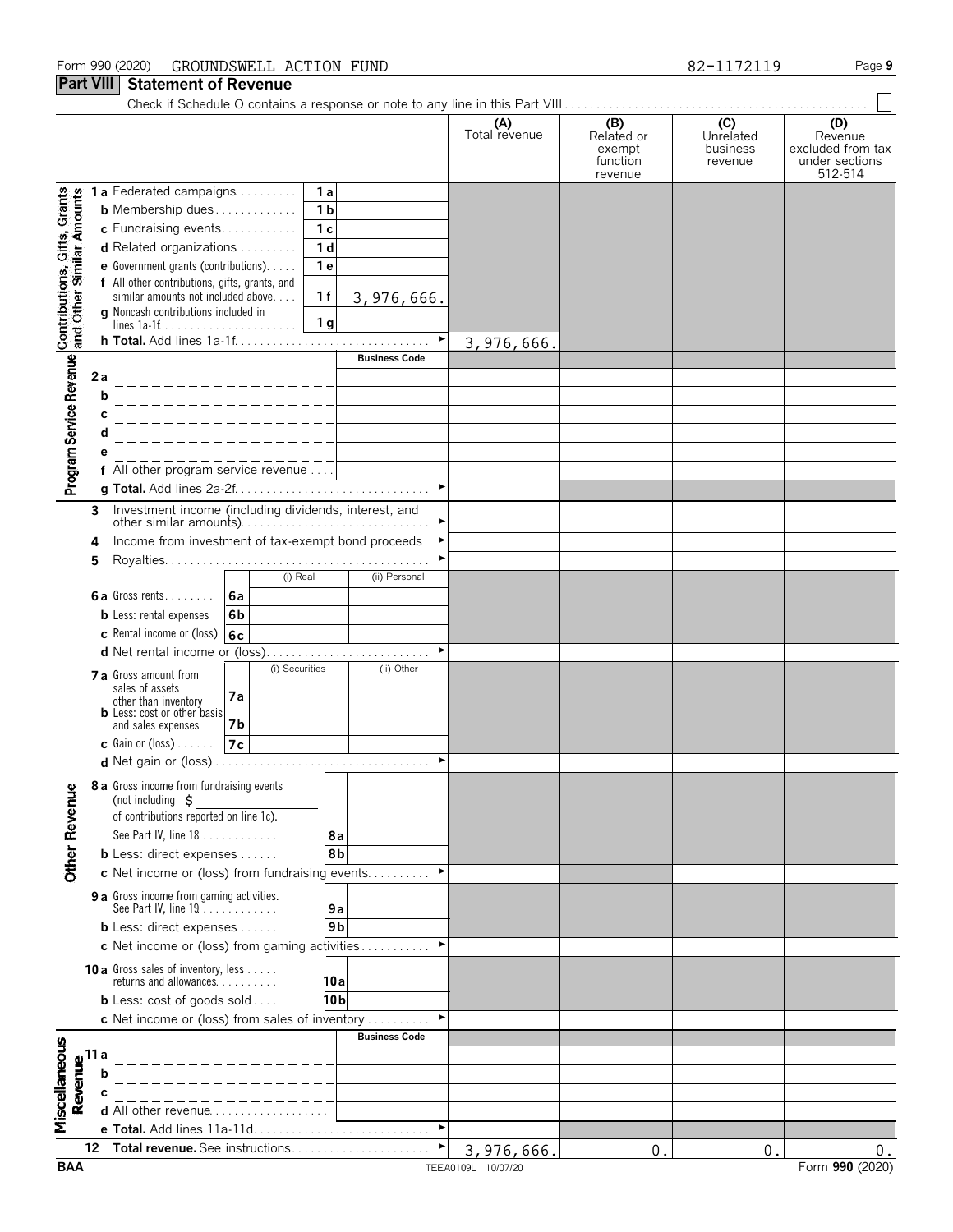| Form 990 (2020)<br>GROUNDSWELL ACTION FUND                                                                                                         |                       |                                    | 82-1172119                                | Page 10                        |  |
|----------------------------------------------------------------------------------------------------------------------------------------------------|-----------------------|------------------------------------|-------------------------------------------|--------------------------------|--|
| <b>Part IX   Statement of Functional Expenses</b>                                                                                                  |                       |                                    |                                           |                                |  |
| Section 501(c)(3) and 501(c)(4) organizations must complete all columns. All other organizations must complete column (A).                         |                       |                                    |                                           |                                |  |
|                                                                                                                                                    |                       |                                    |                                           |                                |  |
| Do not include amounts reported on lines<br>6b, 7b, 8b, 9b, and 10b of Part VIII.                                                                  | (A)<br>Total expenses | (B)<br>Program service<br>expenses | (C)<br>Management and<br>general expenses | (D)<br>Fundraising<br>expenses |  |
| Grants and other assistance to domestic<br>organizations and domestic governments.<br>Grants and other assistance to domestic<br>$\mathbf{\Omega}$ | 3,710,000.            | 3,710,000.                         |                                           |                                |  |
| individuals. See Part IV, line 22.<br>3 Grants and other assistance to foreign                                                                     |                       |                                    |                                           |                                |  |

|                | Do not include amounts reported on lines<br>6b, 7b, 8b, 9b, and 10b of Part VIII.                                                                                                                                                                                                              | (A)<br>Total expenses | (B)<br>Program service<br>expenses | (C)<br>Management and<br>general expenses | (D)<br>Fundraising<br>expenses |
|----------------|------------------------------------------------------------------------------------------------------------------------------------------------------------------------------------------------------------------------------------------------------------------------------------------------|-----------------------|------------------------------------|-------------------------------------------|--------------------------------|
| 1.             | Grants and other assistance to domestic<br>organizations and domestic governments.                                                                                                                                                                                                             | 3,710,000.            | 3,710,000.                         |                                           |                                |
| $\overline{2}$ | Grants and other assistance to domestic<br>individuals. See Part IV, line 22                                                                                                                                                                                                                   |                       |                                    |                                           |                                |
|                | <b>3</b> Grants and other assistance to foreign<br>organizations, foreign governments, and for-<br>eign individuals. See Part IV, lines 15 and 16.                                                                                                                                             |                       |                                    |                                           |                                |
| 4<br>5         | Benefits paid to or for members<br>Compensation of current officers, directors,<br>trustees, and key employees                                                                                                                                                                                 |                       |                                    |                                           |                                |
| 6              | Compensation not included above to<br>disqualified persons (as defined under<br>section $4958(f)(1)$ and persons described<br>in section $4958(c)(3)(B)$                                                                                                                                       | $0$ .<br>0.           | 0.<br>0.                           | 0.<br>0.                                  | 0.                             |
| 7              | Other salaries and wages                                                                                                                                                                                                                                                                       | 218,805.              | 71, 419.                           | 95,996.                                   | 0.<br>51,390.                  |
| 8              | Pension plan accruals and contributions<br>(include section $401(k)$ and $403(b)$<br>employer contributions)                                                                                                                                                                                   |                       |                                    |                                           |                                |
| 9              | Other employee benefits                                                                                                                                                                                                                                                                        | 12,006.               | 3,222.                             | 6,427.                                    | 2,357.                         |
| 10             | Payroll taxes                                                                                                                                                                                                                                                                                  | 68,531.               | 22,795.                            | 29,142.                                   | 16,594.                        |
| 11             | Fees for services (nonemployees):                                                                                                                                                                                                                                                              |                       |                                    |                                           |                                |
|                | a Management                                                                                                                                                                                                                                                                                   |                       |                                    |                                           |                                |
|                |                                                                                                                                                                                                                                                                                                | 8,321.                | 8,321.                             |                                           |                                |
|                |                                                                                                                                                                                                                                                                                                | 1,831.                |                                    | 1,831.                                    |                                |
|                |                                                                                                                                                                                                                                                                                                |                       |                                    |                                           |                                |
|                | e Professional fundraising services. See Part IV, line 17.<br>f Investment management fees                                                                                                                                                                                                     |                       |                                    |                                           |                                |
|                | g Other. (If line 11g amount exceeds 10% of line 25, column                                                                                                                                                                                                                                    |                       |                                    |                                           |                                |
|                | (A) amount, list line 11g expenses on Schedule 0.).<br>12 Advertising and promotion                                                                                                                                                                                                            | 13,327.               | 8,266.                             | 2,979.                                    | 2,082.                         |
| 13             | Office expenses                                                                                                                                                                                                                                                                                | 2,693.                | 577.                               | 1,693.                                    | 423.                           |
| 14             | Information technology                                                                                                                                                                                                                                                                         | 10,565.               | $\overline{5}$ , 436.              | 3,761.                                    | 1,368.                         |
| 15             |                                                                                                                                                                                                                                                                                                |                       |                                    |                                           |                                |
| 16             |                                                                                                                                                                                                                                                                                                |                       |                                    |                                           |                                |
| 17             |                                                                                                                                                                                                                                                                                                | 85.                   |                                    |                                           | 85.                            |
| 18             | Payments of travel or entertainment<br>expenses for any federal, state, or local<br>public officials                                                                                                                                                                                           |                       |                                    |                                           |                                |
| 19             | Conferences, conventions, and meetings                                                                                                                                                                                                                                                         |                       |                                    |                                           |                                |
| 20             |                                                                                                                                                                                                                                                                                                |                       |                                    |                                           |                                |
| 21             | Payments to affiliates                                                                                                                                                                                                                                                                         |                       |                                    |                                           |                                |
| 22             | Depreciation, depletion, and amortization                                                                                                                                                                                                                                                      |                       |                                    |                                           |                                |
| 23             | $Insurance \ldots \ldots \ldots \ldots \ldots \ldots \ldots \ldots \ldots$<br>24 Other expenses. Itemize expenses not<br>covered above (List miscellaneous expenses<br>on line 24e. If line 24e amount exceeds 10%<br>of line 25, column (A) amount, list line 24e<br>expenses on Schedule O.) |                       |                                    |                                           |                                |
| a              | PROGRAM TECHNICAL ASSISTANCE                                                                                                                                                                                                                                                                   | 172,812.              | <u>172,812.</u>                    |                                           |                                |
| b              | COMMUNICATIONS<br>________                                                                                                                                                                                                                                                                     | 30,035                | 30,035                             |                                           |                                |
| c              | OTHER                                                                                                                                                                                                                                                                                          | 10,205                | 2,427                              | 5,378                                     | 2,400.                         |
| d              | OTHER PERSONNEL RELATED COSTS ____                                                                                                                                                                                                                                                             | 6, 257.               | 1,773.                             | 3,188.                                    | 1,296.                         |
|                |                                                                                                                                                                                                                                                                                                | 5, 163.               | 1,826.                             | 437.                                      | 2,900.                         |
| 25             | Total functional expenses. Add lines 1 through 24e                                                                                                                                                                                                                                             | 4,270,636.            | 4,038,909.                         | 150,832.                                  | 80,895.                        |
| 26             | Joint costs. Complete this line only if<br>the organization reported in column (B)<br>joint costs from a combined educational<br>campaign and fundraising solicitation.<br>if following<br>Check here $\blacktriangleright$<br>SOP 98-2 (ASC 958-720)                                          |                       |                                    |                                           |                                |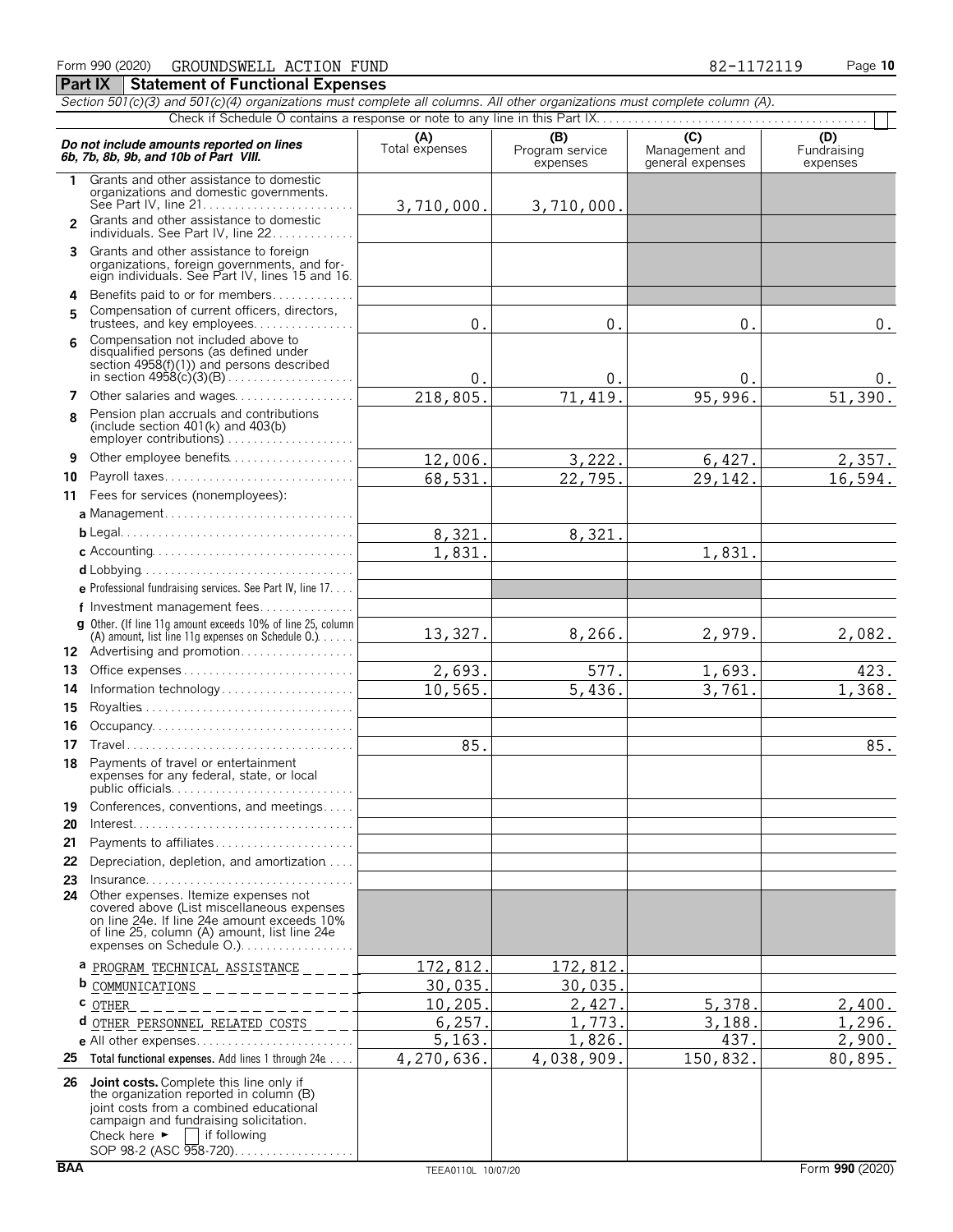#### Form 990 (2020) GROUNDSWELL ACTION FUND **82-1172119** Page 11

**Part X** Balance Sheet

Check if Schedule O contains a response or note to any line in this Part X. . . . . . . . . . . . . . . . . . . . . . . . . . . . . . . . . . . . . . . . . . . . . . . . . .  $(B)$  **(A)**  $\qquad \qquad$  **End of year** End of year **(A) (B) 1** Cash ' non-interest-bearing . . . . . . . . . . . . . . . . . . . . . . . . . . . . . . . . . . . . . . . . . . . . . . . . . **1** 250,319 **2** Savings and temporary cash investments. . . . . . . . . . . . . . . . . . . . . . . . . . . . . . . . . . . . . . **2** 2,916,000. **3** Pledges and grants receivable, net. . . . . . . . . . . . . . . . . . . . . . . . . . . . . . . . . . . . . . . . . . . . **3** 2,047,509. 5,480. **4** Accounts receivable, net. . . . . . . . . . . . . . . . . . . . . . . . . . . . . . . . . . . . . . . . . . . . . . . . . . . . . **4** 5 Loans and other receivables from any current or former officer, director,<br>trustee, key employee, creator or founder, substantial contributor, or 35%<br>controlled entity or family member of any of these persons . . . . . . **6** Loans and other receivables from other disqualified persons (as defined under section 4958(f)(1)), and persons described in section 4958(c)(3)(B). . . . . . . . . . . . . . . **6 7** Notes and loans receivable, net. . . . . . . . . . . . . . . . . . . . . . . . . . . . . . . . . . . . . . . . . . . . . . . **7 8** Inventories for sale or use . . . . . . . . . . . . . . . . . . . . . . . . . . . . . . . . . . . . . . . . . . . . . . . . . . . **8** Assets **9** Prepaid expenses and deferred charges . . . . . . . . . . . . . . . . . . . . . . . . . . . . . . . . . . . . . . . **9** 193,754 **10 a** Land, buildings, and equipment: cost or other basis. Complete Part VI of Schedule D . . . . . . . . . . . . . . . . . . . **10a** 9,500. **b** Less: accumulated depreciation. . . . . . . . . . . . . . . . . . . . **10b 10 c** 9,500. **11** Investments ' publicly traded securities. . . . . . . . . . . . . . . . . . . . . . . . . . . . . . . . . . . . . . . **11 12** Investments ' other securities. See Part IV, line 11 . . . . . . . . . . . . . . . . . . . . . . . . . . . . **12 13** Investments ' program-related. See Part IV, line 11. . . . . . . . . . . . . . . . . . . . . . . . . . . . **13 14** Intangible assets. . . . . . . . . . . . . . . . . . . . . . . . . . . . . . . . . . . . . . . . . . . . . . . . . . . . . . . . . . . . **14 15** Other assets. See Part IV, line 11. . . . . . . . . . . . . . . . . . . . . . . . . . . . . . . . . . . . . . . . . . . . . **15 16 Total assets.** Add lines 1 through 15 (must equal line 33). . . . . . . . . . . . . . . . . . . . . . . . **16** 3,720,929. 3,375,053. **17** Accounts payable and accrued expenses . . . . . . . . . . . . . . . . . . . . . . . . . . . . . . . . . . . . . . **17** 22,351 **18** Grants payable . . . . . . . . . . . . . . . . . . . . . . . . . . . . . . . . . . . . . . . . . . . . . . . . . . . . . . . . . . . . . **18** 250,000. 75,000. **19** Deferred revenue . . . . . . . . . . . . . . . . . . . . . . . . . . . . . . . . . . . . . . . . . . . . . . . . . . . . . . . . . . . **19 20** Tax-exempt bond liabilities. . . . . . . . . . . . . . . . . . . . . . . . . . . . . . . . . . . . . . . . . . . . . . . . . . . **20 21** Escrow or custodial account liability. Complete Part IV of Schedule D. . . . . . . . . . . . **21** Liabilities **22** Loans and other payables to any current or former officer, director, trustee, key employee, creator or founder, substantial contributor, or 35% controlled entity or family member of any of these persons . . . . . . . . . . . . . . . . . . . . . . **22 23** Secured mortgages and notes payable to unrelated third parties . . . . . . . . . . . . . . . . . **23 24** Unsecured notes and loans payable to unrelated third parties. . . . . . . . . . . . . . . . . . . . **24 25** Other liabilities (including federal income tax, payables to related third parties,<br>and other liabilities not included on lines 17-24). Complete Part X of Schedule D. . . **25**<br>**25** and other liabilities not included o 9,324. 25 147,412. **26 Total liabilities.** Add lines 17 through 25 . . . . . . . . . . . . . . . . . . . . . . . . . . . . . . . . . . . . . . . **26** 229,769 **Organizations that follow FASB ASC 958, check here** G X or Fund Balances **and complete lines 27, 28, 32, and 33. 27** Net assets without donor restrictions . . . . . . . . . . . . . . . . . . . . . . . . . . . . . . . . . . . . . . . . . . **27** 2,622,367. **28** Net assets with donor restrictions. . . . . . . . . . . . . . . . . . . . . . . . . . . . . . . . . . . . . . . . . . . . . **28**  $1,731,250$ . **28**  $\vert$  522, 917. **Organizations that do not follow FASB ASC 958, check here** G **and complete lines 29 through 33. 29** Capital stock or trust principal, or current funds. . . . . . . . . . . . . . . . . . . . . . . . . . . . . . . . . **29 Net Assets 30** Paid-in or capital surplus, or land, building, or equipment fund. . . . . . . . . . . . . . . . . . . **30 31** Retained earnings, endowment, accumulated income, or other funds . . . . . . . . . . . . . **31 32** Total net assets or fund balances. . . . . . . . . . . . . . . . . . . . . . . . . . . . . . . . . . . . . . . . . . . . . **32** 3,439,254. 3,145,284. **33** Total liabilities and net assets/fund balances. . . . . . . . . . . . . . . . . . . . . . . . . . . . . . . . . . . **33** 3,375,053

**BAA** TEEA0111L 10/07/20 Form **990** (2020)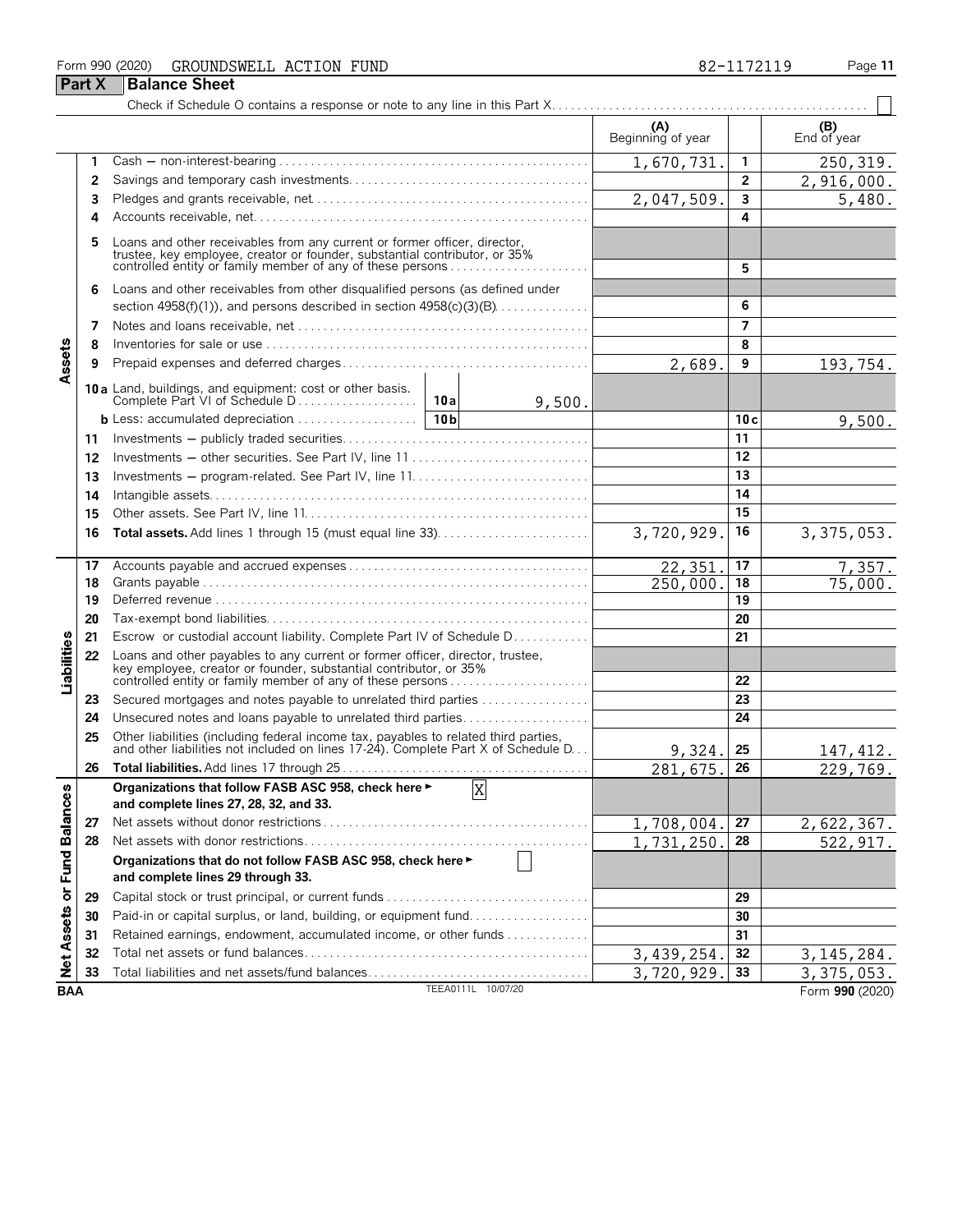|            | Form 990 (2020)<br>GROUNDSWELL ACTION FUND                                                                                                              | 82-1172119     |                 |             | Page 12 |
|------------|---------------------------------------------------------------------------------------------------------------------------------------------------------|----------------|-----------------|-------------|---------|
|            | <b>Part XI</b><br>Reconciliation of Net Assets                                                                                                          |                |                 |             |         |
|            |                                                                                                                                                         |                |                 |             |         |
| 1.         |                                                                                                                                                         | $\overline{1}$ | 3,976,666.      |             |         |
| 2          |                                                                                                                                                         | $\overline{2}$ | 4,270,636.      |             |         |
| 3          |                                                                                                                                                         | $\overline{3}$ |                 | $-293,970.$ |         |
| 4          | Net assets or fund balances at beginning of year (must equal Part X, line 32, column (A))                                                               | 4              | 3,439,254.      |             |         |
| 5          |                                                                                                                                                         | 5              |                 |             |         |
| 6          |                                                                                                                                                         | 6              |                 |             |         |
| 7          |                                                                                                                                                         | 7              |                 |             |         |
| 8          |                                                                                                                                                         | 8              |                 |             |         |
| 9          |                                                                                                                                                         | 9              |                 |             | 0.      |
| 10         | Net assets or fund balances at end of year. Combine lines 3 through 9 (must equal Part X, line 32,                                                      |                |                 |             |         |
|            |                                                                                                                                                         | 10             | 3, 145, 284.    |             |         |
|            | <b>Part XII Financial Statements and Reporting</b>                                                                                                      |                |                 |             |         |
|            |                                                                                                                                                         |                |                 |             |         |
|            |                                                                                                                                                         |                |                 | <b>Yes</b>  | No      |
| 1          | Accounting method used to prepare the Form 990:<br>Cash<br>X Accrual<br>Other                                                                           |                |                 |             |         |
|            | If the organization changed its method of accounting from a prior year or checked 'Other,' explain                                                      |                |                 |             |         |
|            | in Schedule O.                                                                                                                                          |                |                 |             |         |
|            | 2a Were the organization's financial statements compiled or reviewed by an independent accountant?                                                      |                | 2a              |             | X       |
|            | If 'Yes,' check a box below to indicate whether the financial statements for the year were compiled or reviewed on a                                    |                |                 |             |         |
|            | separate basis, consolidated basis, or both:                                                                                                            |                |                 |             |         |
|            | Consolidated basis<br>Both consolidated and separate basis<br>Separate basis                                                                            |                |                 |             |         |
|            | <b>b</b> Were the organization's financial statements audited by an independent accountant?                                                             |                | 2 <sub>b</sub>  | Χ           |         |
|            | If 'Yes,' check a box below to indicate whether the financial statements for the year were audited on a separate<br>basis, consolidated basis, or both: |                |                 |             |         |
|            | X Consolidated basis<br>Both consolidated and separate basis<br>Separate basis                                                                          |                |                 |             |         |
|            |                                                                                                                                                         |                |                 |             |         |
|            | c If 'Yes' to line 2a or 2b, does the organization have a committee that assumes responsibility for oversight of the audit,                             |                | 2 c             | Χ           |         |
|            | If the organization changed either its oversight process or selection process during the tax year, explain<br>on Schedule O.                            |                |                 |             |         |
|            | 3a As a result of a federal award, was the organization required to undergo an audit or audits as set forth in the Single                               |                | Зa              |             | Χ       |
|            | <b>b</b> If 'Yes,' did the organization undergo the required audit or audits? If the organization did not undergo the required audit                    |                |                 |             |         |
|            | or audits, explain why on Schedule O and describe any steps taken to undergo such audits                                                                |                | 3 <sub>b</sub>  |             |         |
| <b>BAA</b> | TEEA0112L 10/19/20                                                                                                                                      |                | Form 990 (2020) |             |         |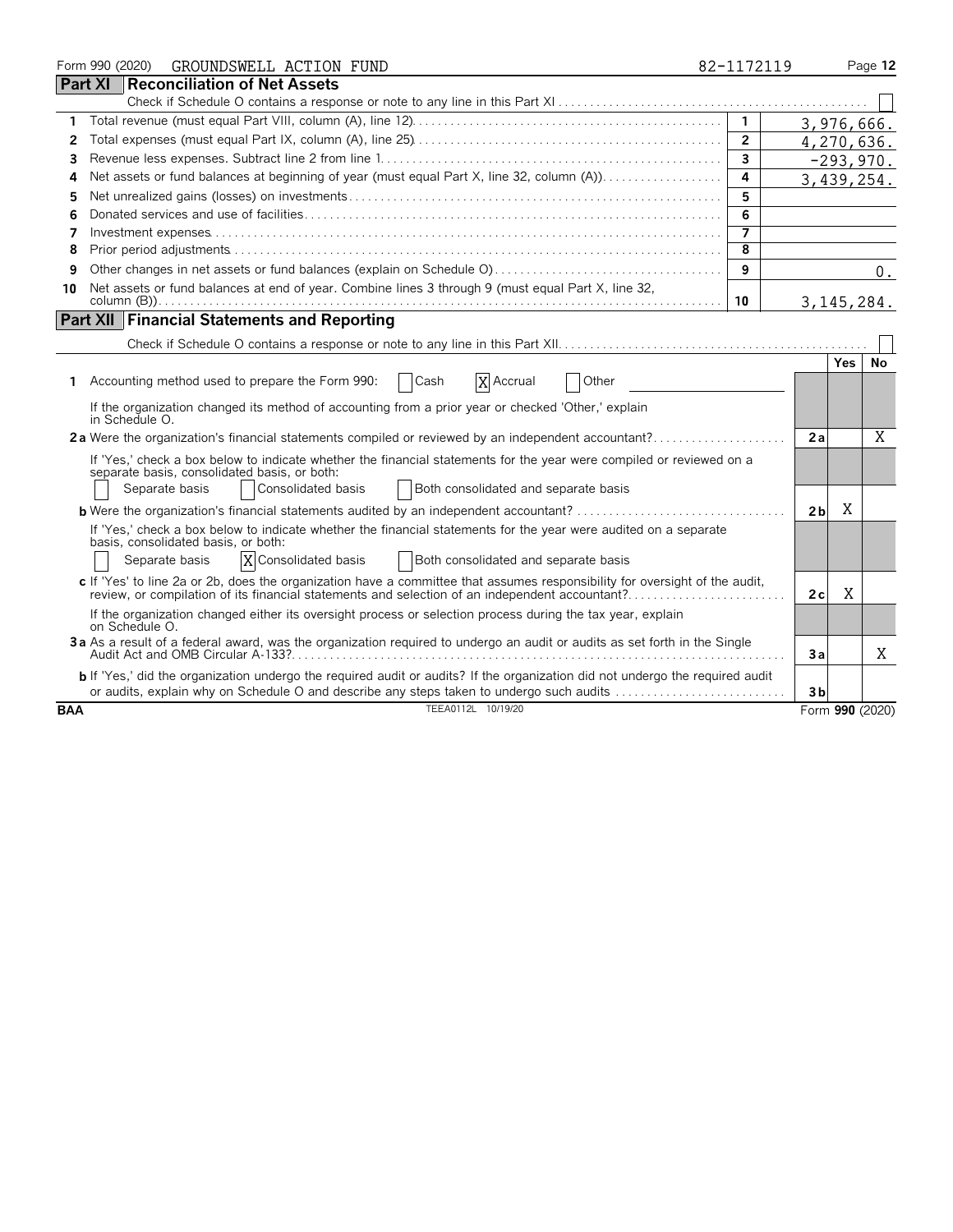| <b>SCHEDULE D</b><br>(Form 990)                        | OMB No. 1545-0047                                                                                                                                                                                                                       |                                            |                                                |                                                    |
|--------------------------------------------------------|-----------------------------------------------------------------------------------------------------------------------------------------------------------------------------------------------------------------------------------------|--------------------------------------------|------------------------------------------------|----------------------------------------------------|
| Department of the Treasury<br>Internal Revenue Service | Part IV, line 6, 7, 8, 9, 10, 11a, 11b, 11c, 11d, 11e, 11f, 12a, or 12b.<br>► Go to www.irs.gov/Form990 for instructions and the latest information.                                                                                    | <b>Open to Public</b><br><b>Inspection</b> |                                                |                                                    |
| Name of the organization                               |                                                                                                                                                                                                                                         |                                            |                                                | <b>Employer identification number</b>              |
| GROUNDSWELL ACTION FUND<br>Part I                      | <b>Organizations Maintaining Donor Advised Funds or Other Similar Funds or Accounts.</b><br>Complete if the organization answered 'Yes' on Form 990, Part IV, line 6.                                                                   |                                            |                                                | 82-1172119                                         |
|                                                        |                                                                                                                                                                                                                                         | (a) Donor advised funds                    |                                                | (b) Funds and other accounts                       |
| 1                                                      | Total number at end of year                                                                                                                                                                                                             |                                            |                                                |                                                    |
| 2                                                      | Aggregate value of contributions to (during year)                                                                                                                                                                                       |                                            |                                                |                                                    |
| 3                                                      | Aggregate value of grants from (during year)                                                                                                                                                                                            |                                            |                                                |                                                    |
| 4                                                      | Aggregate value at end of year                                                                                                                                                                                                          |                                            |                                                |                                                    |
| 5                                                      | Did the organization inform all donors and donor advisors in writing that the assets held in donor advised funds<br>are the organization's property, subject to the organization's exclusive legal control?                             |                                            |                                                | Yes<br>No                                          |
| 6                                                      | Did the organization inform all grantees, donors, and donor advisors in writing that grant funds can be used only<br>for charitable purposes and not for the benefit of the donor or donor advisor, or for any other purpose conferring |                                            |                                                | <b>Yes</b><br>No                                   |
| <b>Part II</b>                                         | <b>Conservation Easements.</b><br>Complete if the organization answered 'Yes' on Form 990, Part IV, line 7.                                                                                                                             |                                            |                                                |                                                    |
| 1.                                                     | Purpose(s) of conservation easements held by the organization (check all that apply).                                                                                                                                                   |                                            |                                                |                                                    |
|                                                        | Preservation of land for public use (for example, recreation or education)                                                                                                                                                              |                                            |                                                | Preservation of a historically important land area |
|                                                        | Protection of natural habitat                                                                                                                                                                                                           |                                            | Preservation of a certified historic structure |                                                    |
|                                                        | Preservation of open space                                                                                                                                                                                                              |                                            |                                                |                                                    |
| 2<br>last day of the tax year.                         | Complete lines 2a through 2d if the organization held a qualified conservation contribution in the form of a conservation easement on the                                                                                               |                                            |                                                |                                                    |
|                                                        |                                                                                                                                                                                                                                         |                                            |                                                | Held at the End of the Tax Year                    |
|                                                        |                                                                                                                                                                                                                                         |                                            | 2a                                             |                                                    |
|                                                        |                                                                                                                                                                                                                                         |                                            | 2 <sub>b</sub>                                 |                                                    |
|                                                        | c Number of conservation easements on a certified historic structure included in (a) $\dots$                                                                                                                                            |                                            | 2c                                             |                                                    |
|                                                        | <b>d</b> Number of conservation easements included in (c) acquired after 7/25/06, and not on a historic                                                                                                                                 |                                            | 2d                                             |                                                    |
| 3<br>tax year                                          | Number of conservation easements modified, transferred, released, extinguished, or terminated by the organization during the                                                                                                            |                                            |                                                |                                                    |
|                                                        | Number of states where property subject to conservation easement is located ►                                                                                                                                                           |                                            |                                                |                                                    |
| 5                                                      | Does the organization have a written policy regarding the periodic monitoring, inspection, handling of violations,                                                                                                                      |                                            |                                                | Yes<br>No                                          |

|  |  |  | 6 Staff and volunteer hours devoted to monitoring, inspecting, handling of violations, and enforcing conservation easements during the year |
|--|--|--|---------------------------------------------------------------------------------------------------------------------------------------------|
|  |  |  |                                                                                                                                             |

|  | 7 Amount of expenses incurred in monitoring, inspecting, handling of violations, and enforcing conservation easements during the year |
|--|---------------------------------------------------------------------------------------------------------------------------------------|
|  |                                                                                                                                       |

|  | $\sqcap$ No |
|--|-------------|

| 9 In Part XIII, describe how the organization reports conservation easements in its revenue and expense statement and balance sheet, and     |
|----------------------------------------------------------------------------------------------------------------------------------------------|
| include, if applicable, the text of the footnote to the organization's financial statements that describes the organization's accounting for |
| conservation easements.                                                                                                                      |

### **Part III Organizations Maintaining Collections of Art, Historical Treasures, or Other Similar Assets.** Complete if the organization answered 'Yes' on Form 990, Part IV, line 8.

| 1a If the organization elected, as permitted under FASB ASC 958, not to report in its revenue statement and balance sheet works of art,<br>historical treasures, or other similar assets held for public exhibition, education, or research in furtherance of public service, provide in<br>Part XIII the text of the footnote to its financial statements that describes these items. |
|----------------------------------------------------------------------------------------------------------------------------------------------------------------------------------------------------------------------------------------------------------------------------------------------------------------------------------------------------------------------------------------|
| <b>b</b> If the organization elected, as permitted under FASB ASC 958, to report in its revenue statement and balance sheet works of art, historical treasures, or other similar assets held for public exhibition, education, or r<br>following amounts relating to these items:                                                                                                      |
|                                                                                                                                                                                                                                                                                                                                                                                        |
|                                                                                                                                                                                                                                                                                                                                                                                        |
| 2 If the organization received or held works of art, historical treasures, or other similar assets for financial gain, provide the following<br>amounts required to be reported under FASB ASC 958 relating to these items:                                                                                                                                                            |
|                                                                                                                                                                                                                                                                                                                                                                                        |
|                                                                                                                                                                                                                                                                                                                                                                                        |

**BAA For Paperwork Reduction Act Notice, see the Instructions for Form 990.** TEEA3301L 08/18/20 **Schedule D (Form 990) 2020**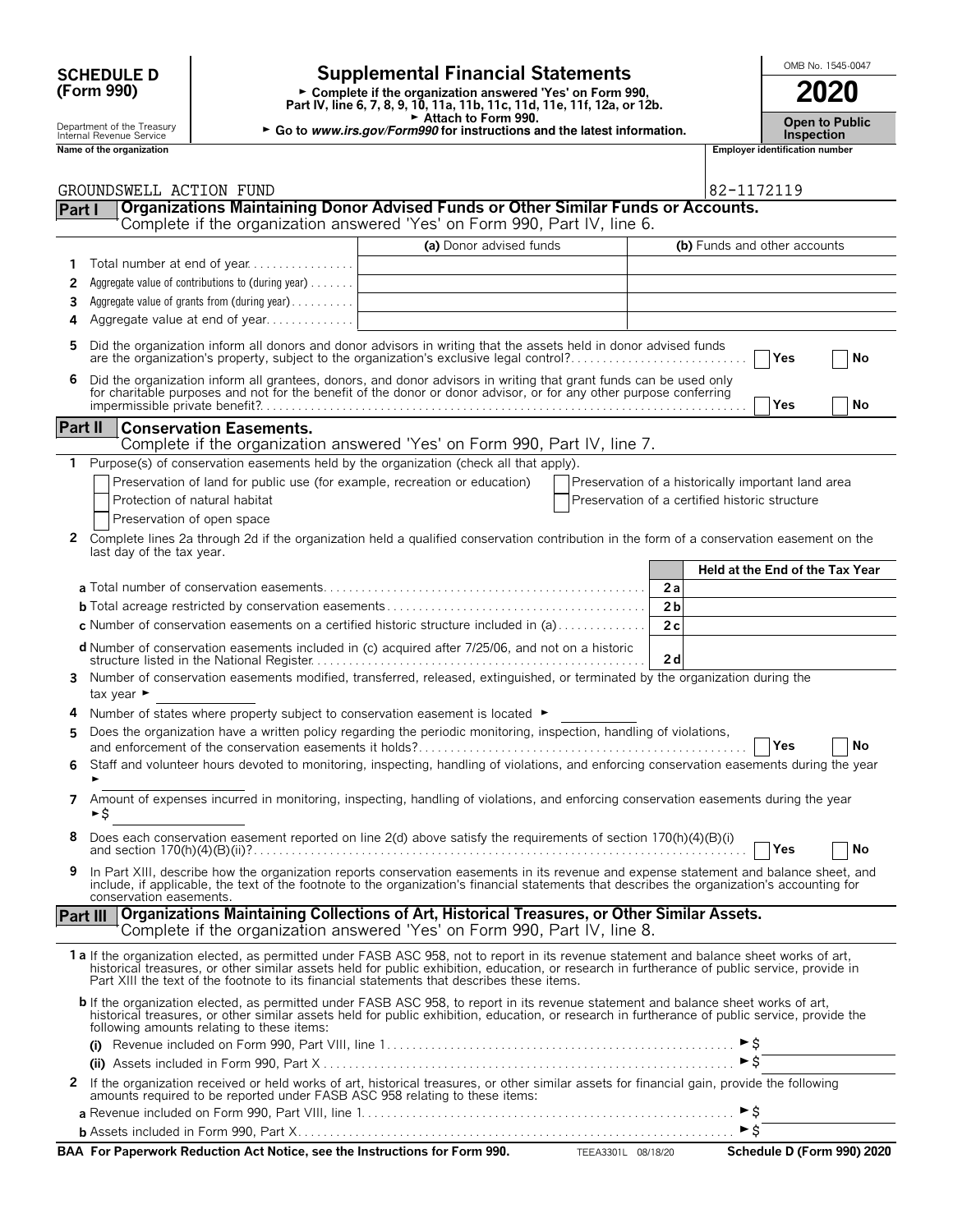| Schedule D (Form 990) 2020                                                                                                                                                                                                        | GROUNDSWELL ACTION FUND |                                         |                                    |            | 82-1172119                      |                |                     | Page 2                     |
|-----------------------------------------------------------------------------------------------------------------------------------------------------------------------------------------------------------------------------------|-------------------------|-----------------------------------------|------------------------------------|------------|---------------------------------|----------------|---------------------|----------------------------|
| Organizations Maintaining Collections of Art, Historical Treasures, or Other Similar Assets (continued)<br>Part III                                                                                                               |                         |                                         |                                    |            |                                 |                |                     |                            |
| Using the organization's acquisition, accession, and other records, check any of the following that make significant use of its collection<br>3<br>items (check all that apply):                                                  |                         |                                         |                                    |            |                                 |                |                     |                            |
| Public exhibition<br>a                                                                                                                                                                                                            |                         |                                         | Loan or exchange program           |            |                                 |                |                     |                            |
| Scholarly research<br>b                                                                                                                                                                                                           |                         | Other<br>e                              |                                    |            |                                 |                |                     |                            |
| Preservation for future generations<br>C                                                                                                                                                                                          |                         |                                         |                                    |            |                                 |                |                     |                            |
| Provide a description of the organization's collections and explain how they further the organization's exempt purpose in<br>4<br>Part XIII.                                                                                      |                         |                                         |                                    |            |                                 |                |                     |                            |
| During the year, did the organization solicit or receive donations of art, historical treasures, or other similar assets<br>5<br>to be sold to raise funds rather than to be maintained as part of the organization's collection? |                         |                                         |                                    |            |                                 | <b>Yes</b>     |                     | No                         |
| <b>Escrow and Custodial Arrangements.</b> Complete if the organization answered 'Yes' on Form 990, Part IV,<br><b>Part IV</b>                                                                                                     |                         |                                         |                                    |            |                                 |                |                     |                            |
| line 9, or reported an amount on Form 990, Part X, line 21.                                                                                                                                                                       |                         |                                         |                                    |            |                                 |                |                     |                            |
| 1 a Is the organization an agent, trustee, custodian or other intermediary for contributions or other assets not included                                                                                                         |                         |                                         |                                    |            |                                 |                |                     |                            |
|                                                                                                                                                                                                                                   |                         |                                         |                                    |            |                                 | Yes            |                     | No                         |
| <b>b</b> If 'Yes,' explain the arrangement in Part XIII and complete the following table:                                                                                                                                         |                         |                                         |                                    |            |                                 |                |                     |                            |
|                                                                                                                                                                                                                                   |                         |                                         |                                    |            |                                 | Amount         |                     |                            |
|                                                                                                                                                                                                                                   |                         |                                         |                                    | <b>1</b> c |                                 |                |                     |                            |
|                                                                                                                                                                                                                                   |                         |                                         |                                    |            |                                 |                |                     |                            |
|                                                                                                                                                                                                                                   |                         |                                         |                                    | 1е         |                                 |                |                     |                            |
|                                                                                                                                                                                                                                   |                         |                                         |                                    | 1f         |                                 |                |                     |                            |
| 2a Did the organization include an amount on Form 990, Part X, line 21, for escrow or custodial account liability?                                                                                                                |                         |                                         |                                    |            |                                 | Yes            |                     | No                         |
|                                                                                                                                                                                                                                   |                         |                                         |                                    |            |                                 |                |                     |                            |
|                                                                                                                                                                                                                                   |                         |                                         |                                    |            |                                 |                |                     |                            |
| <b>Part V</b><br><b>Endowment Funds.</b> Complete if the organization answered 'Yes' on Form 990, Part IV, line 10.                                                                                                               |                         |                                         |                                    |            |                                 |                |                     |                            |
| <b>1a</b> Beginning of year balance                                                                                                                                                                                               | (a) Current year        | (b) Prior year                          | (c) Two years back                 |            | (d) Three years back            |                | (e) Four years back |                            |
| $b$ Contributions.                                                                                                                                                                                                                |                         |                                         |                                    |            |                                 |                |                     |                            |
|                                                                                                                                                                                                                                   |                         |                                         |                                    |            |                                 |                |                     |                            |
| c Net investment earnings, gains,<br>and losses                                                                                                                                                                                   |                         |                                         |                                    |            |                                 |                |                     |                            |
| <b>d</b> Grants or scholarships $\ldots \ldots \ldots$                                                                                                                                                                            |                         |                                         |                                    |            |                                 |                |                     |                            |
| <b>e</b> Other expenditures for facilities<br>and programs                                                                                                                                                                        |                         |                                         |                                    |            |                                 |                |                     |                            |
| f Administrative expenses                                                                                                                                                                                                         |                         |                                         |                                    |            |                                 |                |                     |                            |
| $q$ End of year balance $\ldots \ldots \ldots$                                                                                                                                                                                    |                         |                                         |                                    |            |                                 |                |                     |                            |
| 2 Provide the estimated percentage of the current year end balance (line 1g, column (a)) held as:                                                                                                                                 |                         |                                         |                                    |            |                                 |                |                     |                            |
| a Board designated or quasi-endowment $\blacktriangleright$                                                                                                                                                                       |                         |                                         |                                    |            |                                 |                |                     |                            |
| <b>b</b> Permanent endowment ►                                                                                                                                                                                                    | ℅                       |                                         |                                    |            |                                 |                |                     |                            |
| $\epsilon$ Term endowment $\blacktriangleright$                                                                                                                                                                                   | °                       |                                         |                                    |            |                                 |                |                     |                            |
| The percentages on lines 2a, 2b, and 2c should equal 100%.                                                                                                                                                                        |                         |                                         |                                    |            |                                 |                |                     |                            |
| 3a Are there endowment funds not in the possession of the organization that are held and administered for the                                                                                                                     |                         |                                         |                                    |            |                                 |                |                     |                            |
| organization by:                                                                                                                                                                                                                  |                         |                                         |                                    |            |                                 |                | Yes                 | No                         |
|                                                                                                                                                                                                                                   |                         |                                         |                                    |            |                                 | 3a(i)          |                     |                            |
|                                                                                                                                                                                                                                   |                         |                                         |                                    |            |                                 | 3a(ii)         |                     |                            |
|                                                                                                                                                                                                                                   |                         |                                         |                                    |            |                                 | 3 <sub>b</sub> |                     |                            |
| Describe in Part XIII the intended uses of the organization's endowment funds.                                                                                                                                                    |                         |                                         |                                    |            |                                 |                |                     |                            |
| <b>Part VI Land, Buildings, and Equipment.</b>                                                                                                                                                                                    |                         |                                         |                                    |            |                                 |                |                     |                            |
| Complete if the organization answered 'Yes' on Form 990, Part IV, line 11a. See Form 990, Part X, line 10.                                                                                                                        |                         |                                         |                                    |            |                                 |                |                     |                            |
| Description of property                                                                                                                                                                                                           |                         | (a) Cost or other basis<br>(investment) | (b) Cost or other<br>basis (other) |            | (c) Accumulated<br>depreciation |                | (d) Book value      |                            |
|                                                                                                                                                                                                                                   |                         |                                         |                                    |            |                                 |                |                     |                            |
|                                                                                                                                                                                                                                   |                         |                                         |                                    |            |                                 |                |                     |                            |
| c Leasehold improvements                                                                                                                                                                                                          |                         |                                         |                                    |            |                                 |                |                     |                            |
|                                                                                                                                                                                                                                   |                         |                                         |                                    |            |                                 |                |                     |                            |
|                                                                                                                                                                                                                                   |                         |                                         | 9,500.                             |            |                                 |                |                     | 9,500.                     |
|                                                                                                                                                                                                                                   |                         |                                         |                                    |            | ▶                               |                |                     | 9,500.                     |
| <b>BAA</b>                                                                                                                                                                                                                        |                         |                                         |                                    |            |                                 |                |                     | Schedule D (Form 990) 2020 |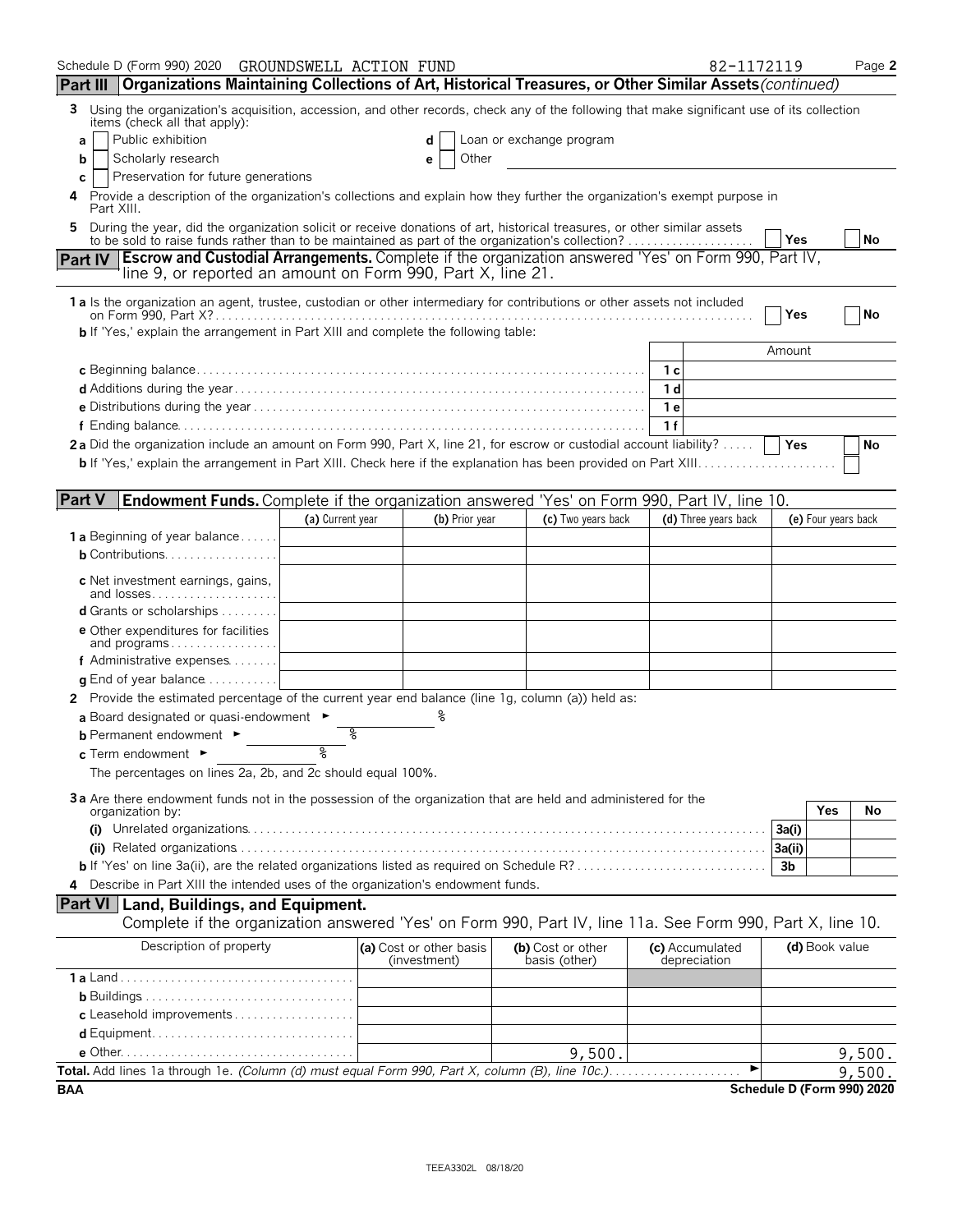| Schedule D (Form 990) 2020<br>GROUNDSWELL ACTION FUND                                                               |                 |     | 82-1172119                                                | Page 3 |
|---------------------------------------------------------------------------------------------------------------------|-----------------|-----|-----------------------------------------------------------|--------|
| <b>Part VII Investments - Other Securities.</b>                                                                     |                 | N/A |                                                           |        |
| Complete if the organization answered 'Yes' on Form 990, Part IV, line 11b. See Form 990, Part X, line 12.          |                 |     |                                                           |        |
| (a) Description of security or category (including name of security)                                                | (b) Book value  |     | (c) Method of valuation: Cost or end-of-year market value |        |
|                                                                                                                     |                 |     |                                                           |        |
| (2) Closely held equity interests                                                                                   |                 |     |                                                           |        |
| (3) Other                                                                                                           |                 |     |                                                           |        |
| (A)                                                                                                                 |                 |     |                                                           |        |
| (B)                                                                                                                 |                 |     |                                                           |        |
| (C)                                                                                                                 |                 |     |                                                           |        |
| (D)                                                                                                                 |                 |     |                                                           |        |
| (E)                                                                                                                 |                 |     |                                                           |        |
| (F)                                                                                                                 |                 |     |                                                           |        |
| (G)                                                                                                                 |                 |     |                                                           |        |
| (H)                                                                                                                 |                 |     |                                                           |        |
| $($ l $)$                                                                                                           |                 |     |                                                           |        |
| Total. (Column (b) must equal Form 990, Part X, column (B) line $12.$ )                                             |                 |     |                                                           |        |
| Investments - Program Related.<br><b>Part VIII</b>                                                                  |                 | N/A |                                                           |        |
| Complete if the organization answered 'Yes' on Form 990, Part IV, line 11c. See Form 990, Part X, line 13.          |                 |     |                                                           |        |
| (a) Description of investment                                                                                       | (b) Book value  |     | (c) Method of valuation: Cost or end-of-year market value |        |
| (1)                                                                                                                 |                 |     |                                                           |        |
| (2)                                                                                                                 |                 |     |                                                           |        |
| (3)                                                                                                                 |                 |     |                                                           |        |
| (4)                                                                                                                 |                 |     |                                                           |        |
| (5)                                                                                                                 |                 |     |                                                           |        |
| (6)                                                                                                                 |                 |     |                                                           |        |
| (7)                                                                                                                 |                 |     |                                                           |        |
| (8)                                                                                                                 |                 |     |                                                           |        |
| (9)                                                                                                                 |                 |     |                                                           |        |
| (10)                                                                                                                |                 |     |                                                           |        |
| Total. (Column (b) must equal Form 990, Part X, column (B) line 13.)<br>▶<br><b>Other Assets.</b><br><b>Part IX</b> | N/A             |     |                                                           |        |
| Complete if the organization answered 'Yes' on Form 990, Part IV, line 11d. See Form 990, Part X, line 15.          |                 |     |                                                           |        |
|                                                                                                                     | (a) Description |     | (b) Book value                                            |        |
| (1)                                                                                                                 |                 |     |                                                           |        |
| (2)                                                                                                                 |                 |     |                                                           |        |
| (3)                                                                                                                 |                 |     |                                                           |        |
| (4)                                                                                                                 |                 |     |                                                           |        |
| (5)                                                                                                                 |                 |     |                                                           |        |
| (6)<br>(7)                                                                                                          |                 |     |                                                           |        |
|                                                                                                                     |                 |     |                                                           |        |

 $(10)$ **Total.** *(Column (b) must equal Form 990, Part X, column (B) line 15.)*. . . . . . . . . . . . . . . . . . . . . . . . . . . . . . . . . . . . . . . . . . . . . G

**Part X Other Liabilities.**

Complete if the organization answered 'Yes' on Form 990, Part IV, line 11e or 11f. See Form 990, Part X, line 25 .

| 1.                       | (a) Description of liability | (b) Book value |
|--------------------------|------------------------------|----------------|
| (1) Federal income taxes |                              |                |
| (2) DUE TO GROUNDSWELL   |                              | 147, 412.      |
| (3)                      |                              |                |
| (4)                      |                              |                |
| (5)                      |                              |                |
| (6)                      |                              |                |
| (7)                      |                              |                |
| (8)                      |                              |                |
| (9)                      |                              |                |
| (10)                     |                              |                |
| (11)                     |                              |                |
|                          |                              | 147, 412.      |
|                          |                              |                |

**2.** Liability for uncertain tax positions. In Part XIII, provide the text of the footnote to the organization's financial statements that reports the organization's liability for uncertain tax positions under FASB ASC 740. Check here if the text of the footnote has been provided in Part XIII . . . . . . . . . . . . . . . . . . . . . . . . . . . . . . . . . . . . . . . . . . . . . . . . . . . . . . . X SEE PART XIII

(8) (9)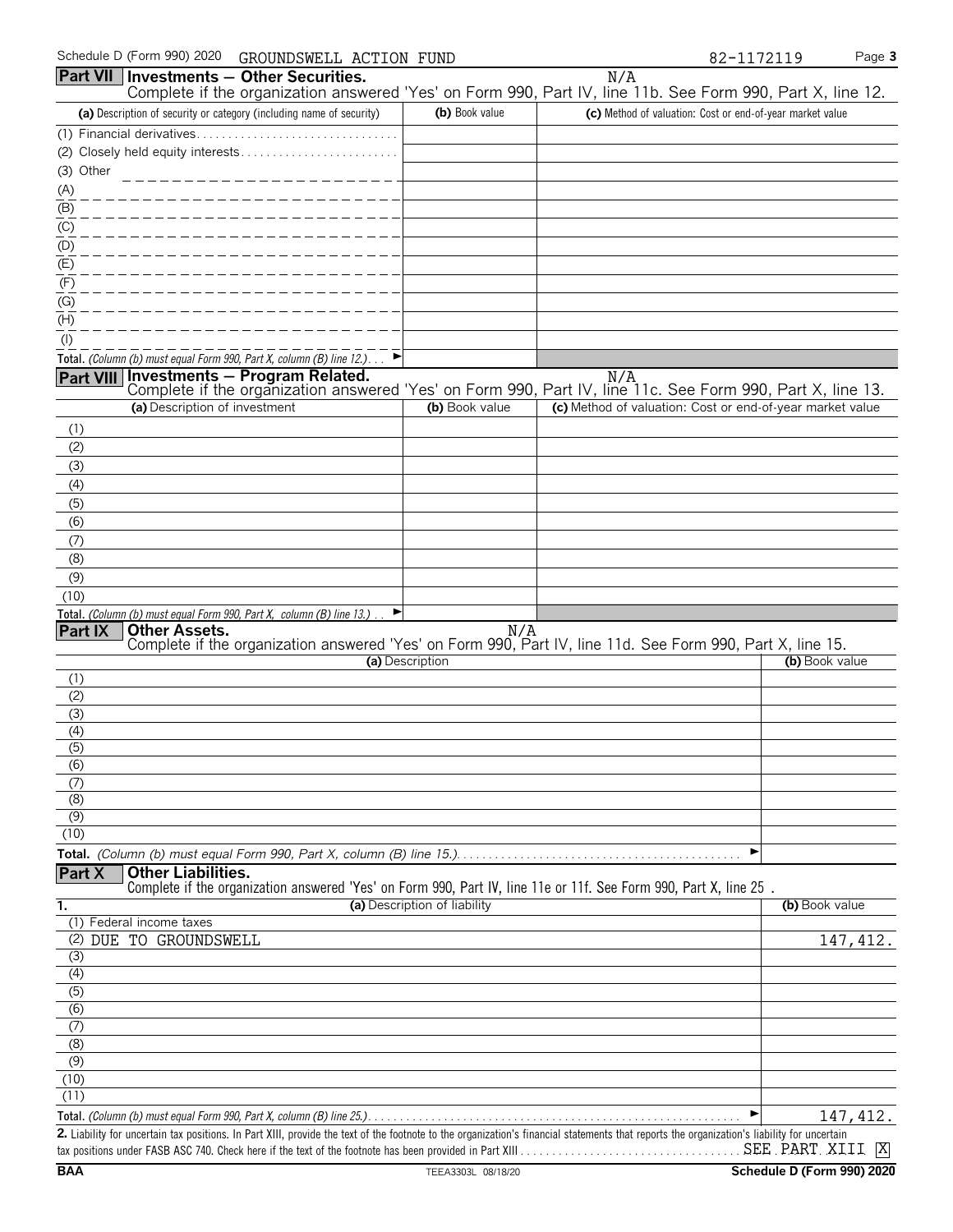| Schedule D (Form 990) 2020 GROUNDSWELL ACTION FUND                                               | 82-1172119     | Page 4        |
|--------------------------------------------------------------------------------------------------|----------------|---------------|
| Part XI   Reconciliation of Revenue per Audited Financial Statements With Revenue per Return.    |                |               |
| Complete if the organization answered 'Yes' on Form 990, Part IV, line 12a.                      |                |               |
| 1                                                                                                | $\mathbf{1}$   | 33, 672, 653. |
| Amounts included on line 1 but not on Form 990, Part VIII, line 12:<br>2                         |                |               |
|                                                                                                  |                |               |
| 2 <sub>b</sub>                                                                                   |                |               |
|                                                                                                  |                |               |
| 29,695,987.                                                                                      |                |               |
|                                                                                                  | 2e             | 29,695,987.   |
| 3                                                                                                | $\overline{3}$ | 3,976,666.    |
| Amounts included on Form 990, Part VIII, line 12, but not on line 1:                             |                |               |
| <b>a</b> Investment expenses not included on Form 990, Part VIII, line 7b. 4a                    |                |               |
|                                                                                                  |                |               |
|                                                                                                  | 4 с            |               |
| 5 Total revenue. Add lines 3 and 4c. (This must equal Form 990, Part I, line 12.)                | 5              | 3,976,666.    |
| Part XII   Reconciliation of Expenses per Audited Financial Statements With Expenses per Return. |                |               |
| Complete if the organization answered 'Yes' on Form 990, Part IV, line 12a.                      |                |               |
|                                                                                                  | $\mathbf{1}$   | 20,670,799.   |
| Amounts included on line 1 but not on Form 990, Part IX, line 25:<br>2                           |                |               |
| 2a                                                                                               |                |               |
| 2 <sub>b</sub>                                                                                   |                |               |
| c Other losses                                                                                   |                |               |
| 2d<br>16,400,163.                                                                                |                |               |
|                                                                                                  | 2 e            | 16, 400, 163. |
|                                                                                                  | 3              | 4,270,636.    |
| Amounts included on Form 990, Part IX, line 25, but not on line 1:<br>4                          |                |               |
| <b>a</b> Investment expenses not included on Form 990, Part VIII, line 7b. 4a                    |                |               |
|                                                                                                  |                |               |
|                                                                                                  | 4 c            |               |
| 5 Total expenses. Add lines 3 and 4c. (This must equal Form 990, Part I, line 18.)               | 5.             | 4,270,636.    |
| Part XIII Supplemental Information.                                                              |                |               |

Provide the descriptions required for Part II, lines 3, 5, and 9; Part III, lines 1a and 4; Part IV, lines 1b and 2b; Part V,

line 4; Part X, line 2; Part XI, lines 2d and 4b; and Part XII, lines 2d and 4b. Also complete this part to provide any additional information.

### **PART X - FASB ASC 740 FOOTNOTE**

INCOME TAXES

FINANCIAL STATEMENT PRESENTATION FOLLOWS THE RECOMMENDATIONS OF ASC 740, INCOME

TAXES. UNDER ASC 740, GROUNDSWELL ACTION FUND IS REQUIRED TO REPORT INFORMATION

REGARDING ITS EXPOSURE TO VARIOUS TAX POSITIONS TAKEN BY THE ORGANIZATION AND

REQUIRES A TWO-STEP PROCESS THAT SEPARATES RECOGNITION FROM MEASUREMENT. THE FIRST

STEP IS DETERMINING WHETHER A TAX POSITION HAS MET THE RECOGNITION THRESHOLD; THE

|            |  |  |  |  |  | SECOND STEP IS MEASURING A TAX POSITION THAT MEETS THE RECOGNITION THRESHOLD. |                            |
|------------|--|--|--|--|--|-------------------------------------------------------------------------------|----------------------------|
| <b>BAA</b> |  |  |  |  |  |                                                                               | Schedule D (Form 990) 2020 |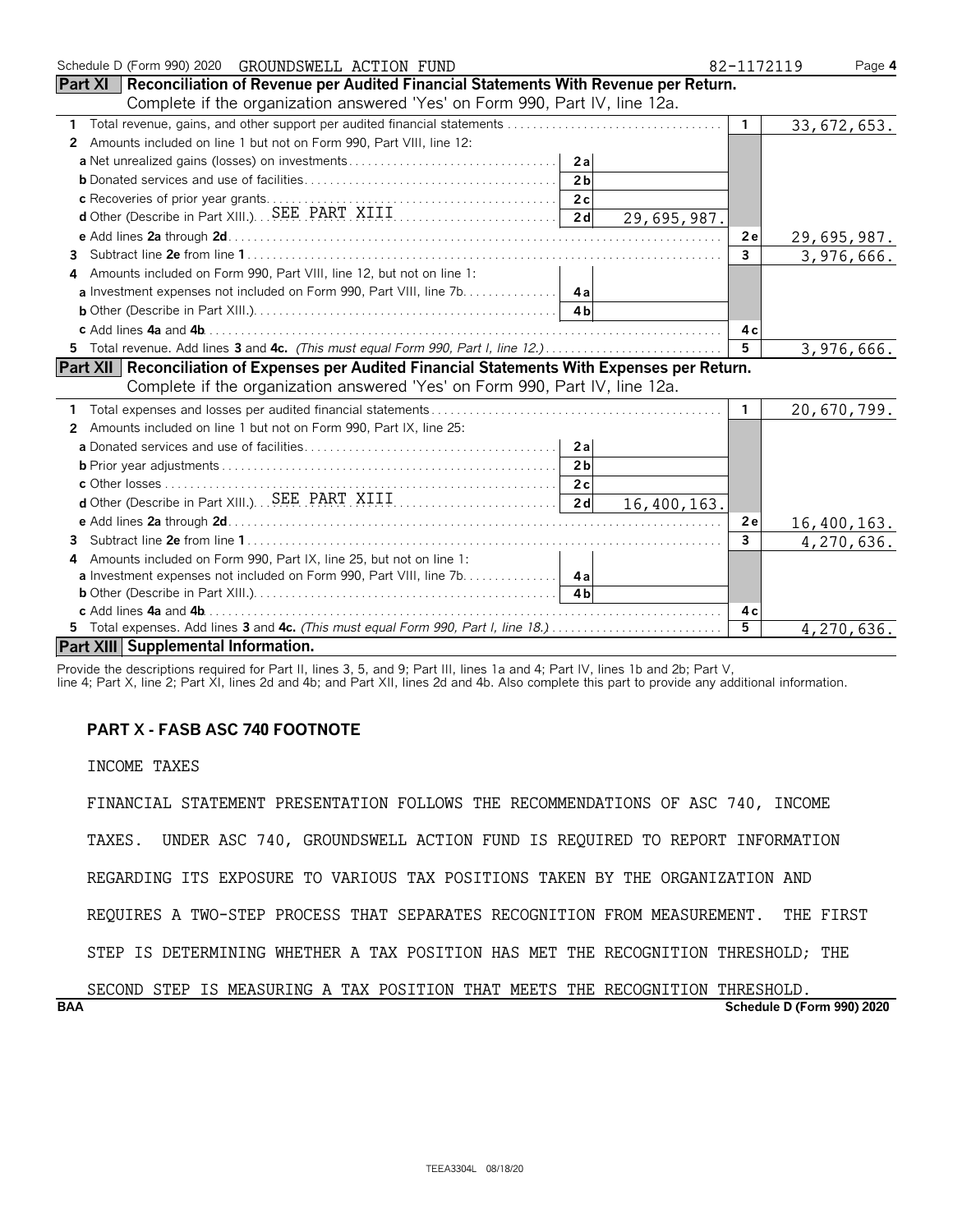### **PART X - FASB ASC 740 FOOTNOTE (CONTINUED)**

MANAGEMENT BELIEVES THAT GROUNDSWELL ACTION FUND HAS ADEQUATELY EVALUATED ITS CURRENT TAX POSITIONS AND HAS CONCLUDED THAT AS OF DECEMBER 31, 2020, GROUNDSWELL ACTION FUND DOES NOT HAVE ANY UNCERTAIN TAX POSITIONS FOR WHICH A RESERVE OR AN ACCRUAL FOR A TAX LIABILITY WOULD BE NECESSARY.

GROUNDSWELL ACTION FUND HAS RECEIVED NOTIFICATION FROM THE INTERNAL REVENUE SERVICE AND THE STATE OF CALIFORNIA THAT IT QUALIFIES FOR TAX-EXEMPT STATUS UNDER SECTION 501(C)(4) OF THE INTERNAL REVENUE CODE AND SECTION 23701D OF THE CALIFORNIA REVENUE AND TAXATION CODE. THIS EXEMPTION IS SUBJECT TO PERIODIC REVIEW BY THE FEDERAL AND STATE TAXING AUTHORITIES AND MANAGEMENT IS CONFIDENT THAT THE ORGANIZATION CONTINUES TO SATISFY ALL FEDERAL AND STATE STATUTES IN ORDER TO QUALIFY FOR CONTINUED TAX EXEMPTION STATUS. GROUNDSWELL ACTION FUND MAY PERIODICALLY RECEIVE UNRELATED BUSINESS INCOME REQUIRING THE ORGANIZATION TO FILE SEPARATE TAX RETURNS UNDER FEDERAL AND STATE STATUTES. UNDER SUCH CONDITIONS, GROUNDSWELL ACTION FUND CALCULATES AND ACCRUES THE APPLICABLE TAXES PAYABLE.

#### **SCHEDULE D, PART XI, LINE 2D OTHER REVENUE INCLUDED IN F/S BUT NOT INCLUDED ON FORM 990**

|  | 29,691,752.          |
|--|----------------------|
|  |                      |
|  | TOTAL $$29,695.987.$ |

### **SCHEDULE D, PART XII, LINE 2D OTHER EXPENSES AND LOSSES PER AUDITED F/S**

| GR(<br>DSMET.<br>ЕX<br><b>DH</b><br>31 LN 5<br>:NSF<br>. | ى | h<br>∸ |
|----------------------------------------------------------|---|--------|
| ROUNDING                                                 |   | -      |
|                                                          |   |        |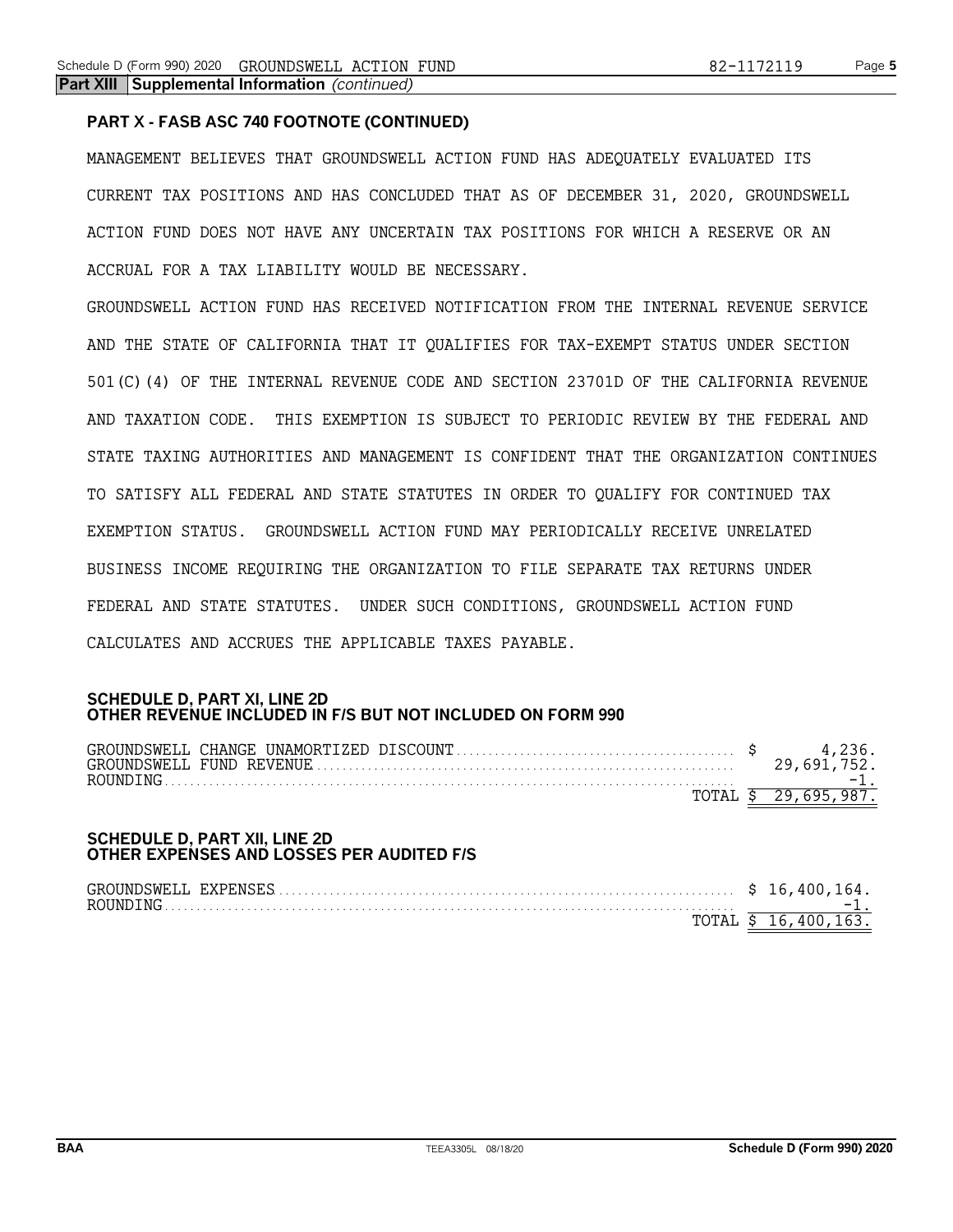| <b>Grants and Other Assistance to Organizations,</b><br><b>SCHEDULE I</b><br>(Form 990)<br>Governments, and Individuals in the United States                 |                            |                                    |                                                                                                         |                                      |                                                             |                                          |                                       |  |
|--------------------------------------------------------------------------------------------------------------------------------------------------------------|----------------------------|------------------------------------|---------------------------------------------------------------------------------------------------------|--------------------------------------|-------------------------------------------------------------|------------------------------------------|---------------------------------------|--|
|                                                                                                                                                              |                            | 2020                               |                                                                                                         |                                      |                                                             |                                          |                                       |  |
| Department of the Treasury                                                                                                                                   |                            |                                    | Complete if the organization answered 'Yes' on Form 990, Part IV, line 21 or 22.<br>Attach to Form 990. |                                      |                                                             |                                          | <b>Open to Public</b>                 |  |
| Internal Revenue Service<br>Name of the organization                                                                                                         |                            |                                    | ► Go to www.irs.gov/Form990 for the latest information.                                                 |                                      |                                                             | <b>Employer identification number</b>    | <b>Inspection</b>                     |  |
|                                                                                                                                                              |                            |                                    |                                                                                                         |                                      |                                                             |                                          |                                       |  |
| GROUNDSWELL ACTION FUND<br>Part I General Information on Grants and Assistance                                                                               |                            |                                    |                                                                                                         |                                      |                                                             | 82-1172119                               |                                       |  |
| 1 Does the organization maintain records to substantiate the amount of the grants or assistance, the grantees' eligibility for the grants or assistance, and |                            |                                    |                                                                                                         |                                      |                                                             |                                          |                                       |  |
|                                                                                                                                                              |                            |                                    |                                                                                                         |                                      |                                                             |                                          | $\overline{X}$ Yes<br> No             |  |
| 2 Describe in Part IV the organization's procedures for monitoring the use of grant funds in the United States.                                              |                            |                                    |                                                                                                         |                                      |                                                             | SEE PART IV                              |                                       |  |
| Part II Grants and Other Assistance to Domestic Organizations and Domestic Governments. Complete if the organization answered 'Yes' on                       |                            |                                    |                                                                                                         |                                      |                                                             |                                          |                                       |  |
| Form 990, Part IV, line 21, for any recipient that received more than \$5,000. Part II can be duplicated if additional space is needed.                      |                            |                                    |                                                                                                         |                                      |                                                             |                                          |                                       |  |
| 1 (a) Name and address of organization<br>or government                                                                                                      | $(b)$ $EIN$                | (c) IRC section<br>(if applicable) | (d) Amount of cash grant                                                                                | (e) Amount of non-cash<br>assistance | (f) Method of valuation<br>(book, FMV, appraisal,<br>other) | (g) Description of<br>noncash assistance | (h) Purpose of grant<br>or assistance |  |
| (1) APEN ACTION                                                                                                                                              |                            |                                    |                                                                                                         |                                      |                                                             |                                          |                                       |  |
| 400 CAPITOL MALL                                                                                                                                             |                            |                                    |                                                                                                         |                                      |                                                             |                                          |                                       |  |
| SACRAMENTO, CA 95814                                                                                                                                         | 45-4027112 501 (C) (4)     |                                    | 80,000.                                                                                                 | 0                                    |                                                             |                                          | PROGRAM SUPPORT                       |  |
| (2) BLACK PROGRESSIVE ACTION COAL                                                                                                                            |                            |                                    |                                                                                                         |                                      |                                                             |                                          |                                       |  |
| 700 13TH STREET STE 600                                                                                                                                      |                            |                                    |                                                                                                         |                                      |                                                             |                                          |                                       |  |
| WASHINGTON, DC 20005                                                                                                                                         | 81-1514760 501 (C) (4)     |                                    | 105,000                                                                                                 | 0                                    |                                                             |                                          | PROGRAM SUPPORT                       |  |
| (3) BLACK WOMEN FOR WELLNESS                                                                                                                                 |                            |                                    |                                                                                                         |                                      |                                                             |                                          |                                       |  |
| 4340 11TH AVENUE                                                                                                                                             |                            |                                    |                                                                                                         |                                      |                                                             |                                          |                                       |  |
| LOS ANGELES, CA 90008                                                                                                                                        | 95-4624707 501 (C) (3)     |                                    | 50,000.                                                                                                 | $\Omega$                             |                                                             |                                          | PROGRAM SUPPORT                       |  |
| (4) BLACK YOUTH PROJECT                                                                                                                                      |                            |                                    |                                                                                                         |                                      |                                                             |                                          |                                       |  |
| 4217 S HALSTED STREET NO 2                                                                                                                                   |                            |                                    |                                                                                                         |                                      |                                                             |                                          |                                       |  |
| CHICAGO, IL 60609                                                                                                                                            | $47 - 4435527$ 501 (C) (4) |                                    | 50,000.                                                                                                 | $\mathbf 0$ .                        |                                                             |                                          | PROGRAM SUPPORT                       |  |
| (5) CHIRLA ACTION FUND                                                                                                                                       |                            |                                    |                                                                                                         |                                      |                                                             |                                          |                                       |  |
| 2533 WEST THIRD STREET STE 10                                                                                                                                |                            |                                    |                                                                                                         |                                      |                                                             |                                          |                                       |  |
| LOS ANGELES, CA 90057                                                                                                                                        | 95-4421521 501 (C) (3)     |                                    | 75,000                                                                                                  | 0.                                   |                                                             |                                          | PROGRAM SUPPORT                       |  |
| $(6)$ COLOR                                                                                                                                                  |                            |                                    |                                                                                                         |                                      |                                                             |                                          |                                       |  |
| PO BOX 40991                                                                                                                                                 |                            |                                    |                                                                                                         |                                      |                                                             |                                          |                                       |  |
| DENVER, CO 80204                                                                                                                                             | 84-1569021 501 (C) (3)     |                                    | 50,000.                                                                                                 | $\mathsf 0$ .                        |                                                             |                                          | PROGRAM SUPPORT                       |  |
| (7) JOBS WITH JUSTICE                                                                                                                                        |                            |                                    |                                                                                                         |                                      |                                                             |                                          |                                       |  |
| 209 GOLDEN GATE AVE                                                                                                                                          |                            |                                    |                                                                                                         |                                      |                                                             |                                          |                                       |  |
| SAN FRANCISCO, CA 94102                                                                                                                                      | 46-3971162 501 (C) (3)     |                                    | 90,000                                                                                                  | 0.                                   |                                                             |                                          | PROGRAM SUPPORT                       |  |
| (8) MIJENTE                                                                                                                                                  |                            |                                    |                                                                                                         |                                      |                                                             |                                          |                                       |  |
| 1229 E EDGEMONT AVE                                                                                                                                          |                            |                                    |                                                                                                         |                                      |                                                             |                                          |                                       |  |
| PHOENIX, AZ 85006<br>2 Enter total number of section 501(c)(3) and government organizations listed in the line 1 table.                                      | 81-3459266 501 (C) (4)     |                                    | 130,000                                                                                                 | $\mathbf 0$ .                        |                                                             |                                          | PROGRAM SUPPORT<br>13                 |  |

 **3** Enter total number of other organizations listed in the line 1 table. . . . . . . . . . . . . . . . . . . . . . . . . . . . . . . . . . . . . . . . . . . . . . . . . . . . . . . . . . . . . . . . . . . . . . . . . . . . . . . . . . . . . . . . . . <sup>G</sup>**BAA For Paperwork Reduction Act Notice, see the Instructions for Form 990.**

TEEA3901L 07/15/20

**Schedule <sup>I</sup> (Form 990) 2020**

31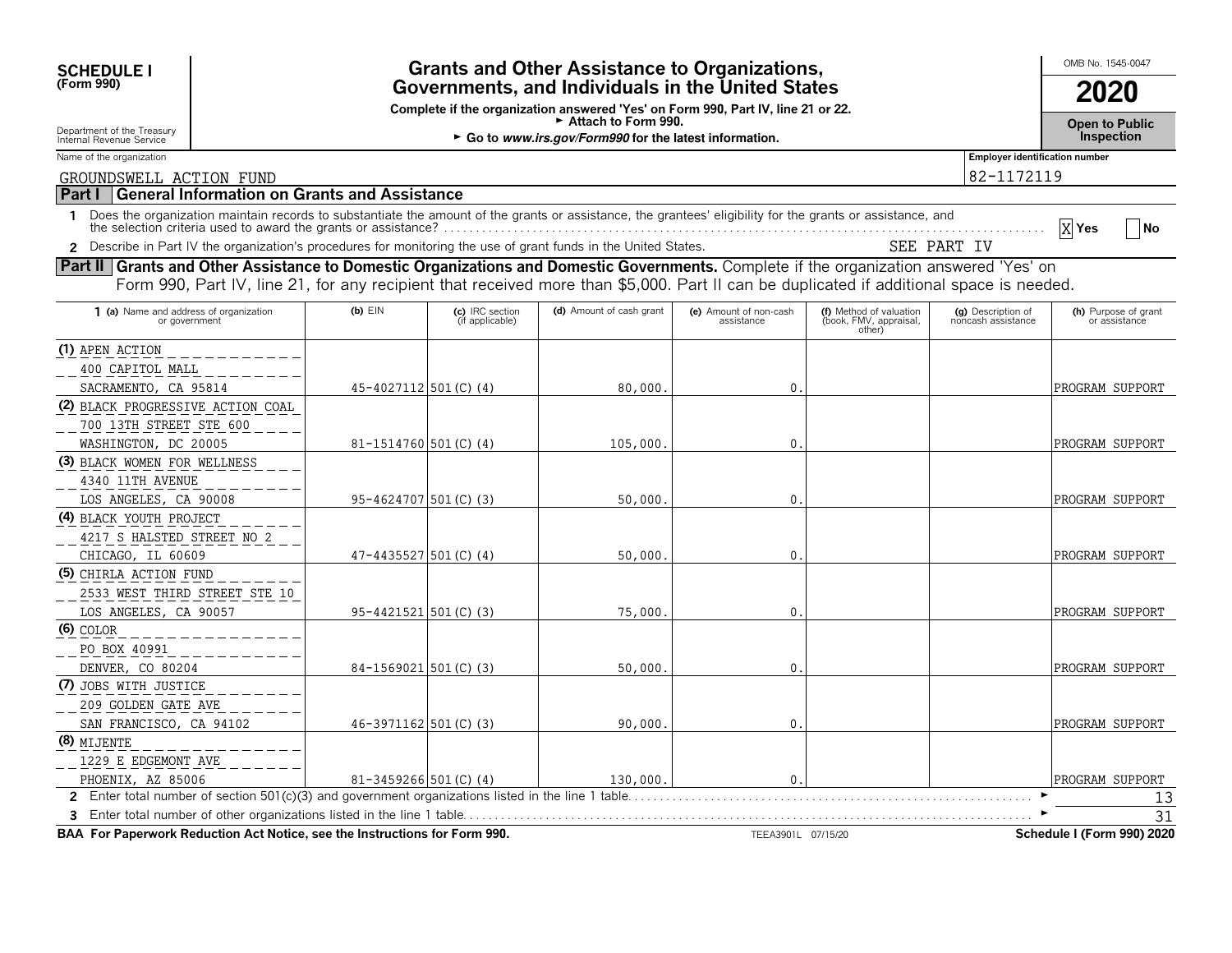**Part III Grants and Other Assistance to Domestic Individuals.** Complete if the organization answered 'Yes' on Form 990, Part IV, line 22. Part III can be duplicated if additional space is needed. $\frac{D}{H}$  82-1172119

| (a) Type of grant or assistance | (b) Number of<br>recipients | (c) Amount of<br>cash grant | (d) Amount of<br>noncash assistance | (e) Method of valuation (book,<br>FMV, appraisal, other) | (f) Description of noncash assistance |
|---------------------------------|-----------------------------|-----------------------------|-------------------------------------|----------------------------------------------------------|---------------------------------------|
|                                 |                             |                             |                                     |                                                          |                                       |
|                                 |                             |                             |                                     |                                                          |                                       |
|                                 |                             |                             |                                     |                                                          |                                       |
|                                 |                             |                             |                                     |                                                          |                                       |
|                                 |                             |                             |                                     |                                                          |                                       |
|                                 |                             |                             |                                     |                                                          |                                       |
| <u> enele</u> e cele e          |                             |                             |                                     |                                                          |                                       |

**Part IV Supplemental Information.** Provide the information required in Part I, line 2; Part III, column (b); and any other additional information.

### **PART I, LINE 2 - PROCEDURES FOR MONITORING USE OF GRANTS FUNDS IN U.S.**

GROUNDSWELL ACTION FUND SUPPORTS ORGANIZATIONS THAT ARE USING GRASSROOTS ORGANIZING

TO ADVANCE REPRODUCTIVE JUSTICE POLICY AND SYSTEMS CHANGE. IT CENTERS EFFORTS LED BY

WOMEN OF COLOR WHILE ALSO SUPPORTING WORK LED BY LOW-INCOME WHITE WOMEN, TRANSGENDER

AND GENDER NON-CONFORMING PEOPLE, WHO TOGETHER MAKE THE UP THE CONSTITUENCY WHO

EXPERIENCES THE GREATEST REPRODUCTIVE HEALTH DISPARITIES AND THE LARGEST BARRIERS TO

REPRODUCTIVE FREEDOM IN THE U.S.

WHEN IDENTIFYING GROUPS TO SUPPORT, GROUNDSWELL LOOKS FOR ORGANIZATIONS WITH:

\*A HIGHLY ENGAGED AND GROWING MEMBERSHIP/CONSTITUENT BASE COMPRISED OF PEOPLE

DIRECTLY IMPACTED BY THE CONDITIONS THAT THEY SEEK TO TRANSFORM;

\*ORGANIZATIONAL LEADERSHIP THAT REFLECTS THE DIVERSITY OF THIS BASE;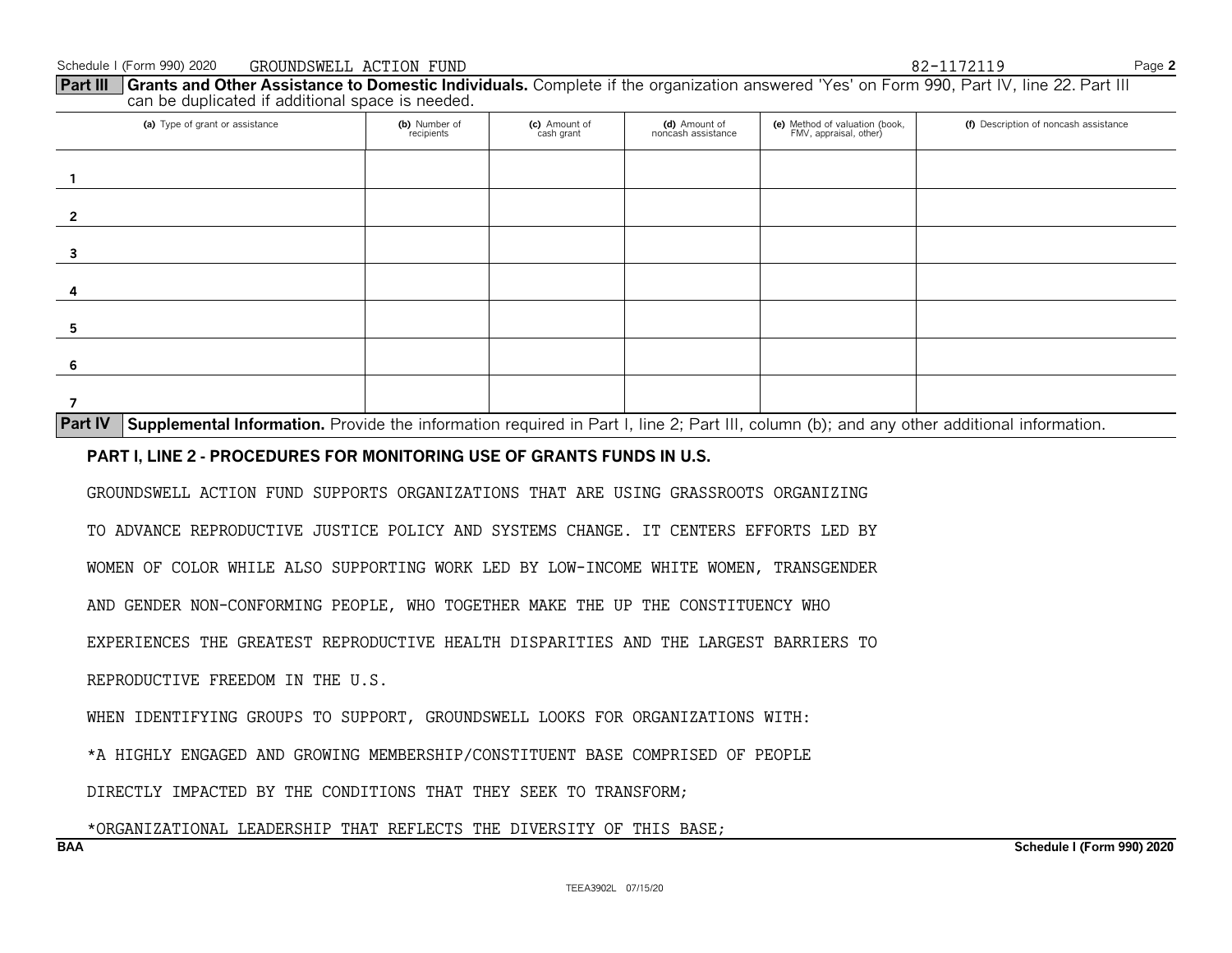### **2020 SCHEDULE I, PART IV - SUPPLEMENTAL INFORMATION PAGE 3**

### **CLIENT 20173B GROUNDSWELL ACTION FUND 82-1172119**

#### 11/09/21 03:47PM

### **PART I, LINE 2 - PROCEDURES FOR MONITORING USE OF GRANTS FUNDS IN U.S. (CONTINUED)**

\*CLEAR MECHANISMS FOR LEADERSHIP DEVELOPMENT;

\*THE ABILITY TO MOBILIZE A BASE TO WIN CONCRETE POLICY CHANGES;

\*A STRATEGIC DIRECTION WITH CLEAR GOALS AND OBJECTIVES THAT ARE DRIVEN BY THE MEMBERSHIP/CONSTITUENCY;

\*ABILITY TO FORGE INTER- AND CROSS-MOVEMENT ALLIANCES AND TO WORK WELL IN COALITION; \*INNOVATION IN FRAMING AND THOUGHT LEADERSHIP;

\*A CLEAR TIMELINE FOR ACHIEVING GOALS AND OBJECTIVES AND ORGANIZATIONAL CAPACITY TO ACHIEVE THESE;

\*AN INTEGRATED RACIAL, GENDER, AND CLASS JUSTICE ANALYSIS;

\*CONNECTIONS TO INTERMEDIARY SUPPORT ORGANIZATIONS THAT BUILD THE CAPACITY AND COLLECTIVE; POWER OF THE RJ MOVEMENT;

\*A STRONG TRACK RECORD OF POLICY WINS OR STRONG STRATEGY TOWARDS FUTURE WINS; AND \*SYSTEM FOR MEASURING THE IMPACT OF THE WORK, INCLUDING CLEARLY DEFINED BENCHMARKS FOR SUCCESS.

GROUNDSWELL FUND CONDUCTS PRE-GRANT INQUIRIES OF APPLICANT ORGANIZATIONS TO DETERMINE THEIR ABILITY TO CARRY OUT THE PROPOSED ACTIVITIES IN A COMPLIANT MANNER; REQUIRES ALL GRANTEES TO SIGN A GRANT AGREEMENT IN WHICH GRANTEES PROMISE TO USE FUNDS IN A MANNER THAT COMPLIES WITH IRC SECTION 501(C)(4) AND RELEVANT RESTRICTIONS; ENGAGES IN FREQUENT ORAL AND WRITTEN COMMUNICATION WITH GRANTEES REGARDING THEIR USE OF GRANT FUNDS; AND REQUIRES ALL GRANTEES TO SUBMIT SEMI-ANNUAL AND ANNUAL PROGRESS REPORTS,ALONG WITH FINAL REPORTS ON THEIR GRANT SPENDING, WHICH REPORTS MUST INCLUDE BOTH A NARRATIVE DESCRIPTION OF THE USE OF GRANT FUNDS AND A DETAILED FINANCIAL ACCOUNTING OF THE FUNDS, ALONG WITH A CERTIFICATION THAT ALL ACTIVITIES PERFORMED WITH THE FUNDS WERE CONDUCTED IN COMPLIANCE WITH THE RESTRICTIONS IN SECTION 501(C)(4) AND THE GRANT AGREEMENT.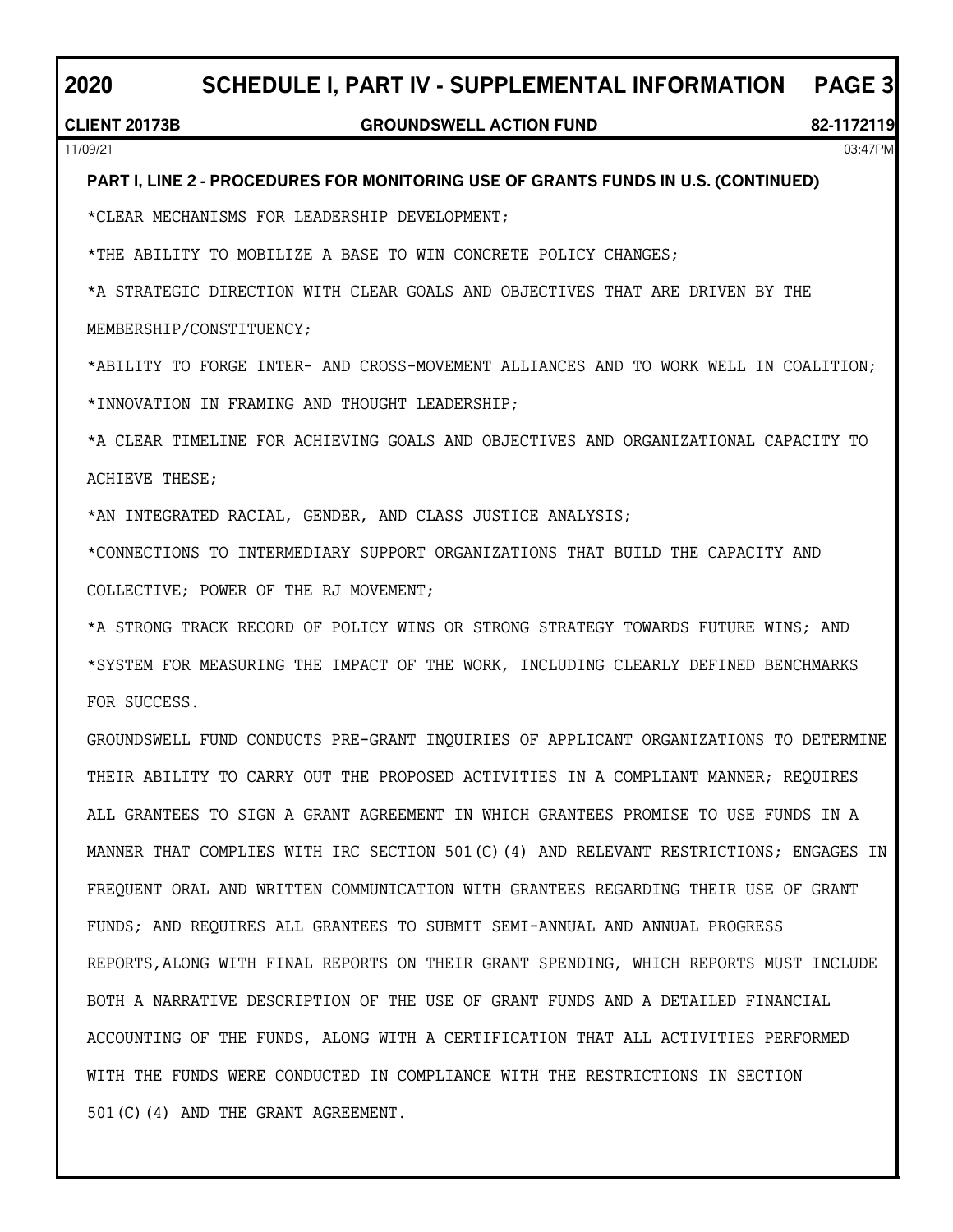G **Attach to Form 990 to list additional information for Schedule I (Form 990), Part II and Part III.**

Name of the organization

Continuation Page 1 of 4

**Employer identification number**

**2020**

| GROUNDSWELL ACTION FUND                                                                                                                   |                                                 | 82-1172119 |                             |                                       |                                                                |                                             |                                          |
|-------------------------------------------------------------------------------------------------------------------------------------------|-------------------------------------------------|------------|-----------------------------|---------------------------------------|----------------------------------------------------------------|---------------------------------------------|------------------------------------------|
| Part II Continuation of Grants and Other Assistance to Domestic Organizations and Domestic Governments. (Schedule I (Form 990), Part II.) |                                                 |            |                             |                                       |                                                                |                                             |                                          |
| (a) Name and address of organization<br>or government                                                                                     | (c) IRC section<br>$(b)$ EIN<br>(if applicable) |            | (d) Amount of cash<br>grant | (e) Amount of non-<br>cash assistance | (f) Method of<br>valuation (book,<br>FMV, appraisal,<br>other) | (a) Description of<br>noncash<br>assistance | (h) Purpose of<br>grant or<br>assistance |
| MONTANA NATIVE VOTE                                                                                                                       |                                                 |            |                             |                                       |                                                                |                                             |                                          |
| PO BOX 2433                                                                                                                               |                                                 |            |                             |                                       |                                                                |                                             |                                          |
| BILLINGS, MT 59103                                                                                                                        | 45-3771715 501 (C) (4)                          |            | 60,000                      |                                       |                                                                |                                             | PROGRAM SUPPORT                          |
| <u>NEO PHILANTHROPY ACTION FUND</u>                                                                                                       |                                                 |            |                             |                                       |                                                                |                                             |                                          |
| <u>45 WEST 36TH STREET 6TH FLOOR</u>                                                                                                      |                                                 |            |                             |                                       |                                                                |                                             |                                          |
| NEW YORK, NY 10018                                                                                                                        | $80 - 0444461$ 501 (C) (4)                      |            | 80,000.                     |                                       |                                                                |                                             | PROGRAM SUPPORT                          |
| NEW VIRGINIA MAJORITY EDUC<br>3801 MOUNT VERNON AVENUE                                                                                    |                                                 |            |                             |                                       |                                                                |                                             |                                          |
| ALEXANDRIA, VA 22305                                                                                                                      | 27-1705920 501 (C) (3)                          |            | 90.000.                     |                                       |                                                                |                                             | PROGRAM SUPPORT                          |
| SIXTEEN THIRTY FUND<br>1201 CONNECTICUT AVE NW STE 3                                                                                      |                                                 |            |                             |                                       |                                                                |                                             |                                          |
| WASHINGTON, DC 20036                                                                                                                      | $26 - 4486735$ 501 (C) (4)                      |            | 105,000.                    |                                       |                                                                |                                             | PROGRAM SUPPORT                          |
| <u>TEXAS ORGANIZING PROJECT</u>                                                                                                           |                                                 |            |                             |                                       |                                                                |                                             |                                          |
| PO BOX 120296                                                                                                                             |                                                 |            |                             |                                       |                                                                |                                             |                                          |
| SAN ANTONIO, TX 78212                                                                                                                     | $27 - 1481855$ 501 (C) (3)                      |            | 130,000.                    |                                       |                                                                |                                             | PROGRAM SUPPORT                          |
| <u>NEW FLORIDA MAJORITY</u>                                                                                                               |                                                 |            |                             |                                       |                                                                |                                             |                                          |
| 8330 BISCAYNE BLVD                                                                                                                        |                                                 |            |                             |                                       |                                                                |                                             |                                          |
| MIAMI, FL 33138                                                                                                                           | $27 - 0167620$ 501 (C) (4)                      |            | 110,000                     |                                       |                                                                |                                             | PROGRAM SUPPORT                          |
| TRANS UNITED                                                                                                                              |                                                 |            |                             |                                       |                                                                |                                             |                                          |
| <u>1741 LANIER PL NW APT 33</u>                                                                                                           |                                                 |            |                             |                                       |                                                                |                                             |                                          |
| WASHINGTON, DC 20009                                                                                                                      | 26-3728794 501 (C) (3)                          |            | 90.000.                     |                                       |                                                                |                                             | PROGRAM SUPPORT                          |
| WEST VIRGINIA FREE                                                                                                                        |                                                 |            |                             |                                       |                                                                |                                             |                                          |
| PO BOX 11042                                                                                                                              |                                                 |            |                             |                                       |                                                                |                                             |                                          |
| CHARLESTON, WV 25339                                                                                                                      | $55 - 0715930$ 501 (C) (3)                      |            | 60,000.                     |                                       |                                                                |                                             | PROGRAM SUPPORT                          |
| <u>BLACK VOTERS MATTER FUND</u>                                                                                                           |                                                 |            |                             |                                       |                                                                |                                             |                                          |
| 3645 MARKETPLACE BLVD                                                                                                                     |                                                 |            |                             |                                       |                                                                |                                             |                                          |
| EAST POINT, GA 30344                                                                                                                      | $82 - 3835203$ 501 (C) (3)                      |            | 105,000.                    |                                       |                                                                |                                             | PROGRAM SUPPORT                          |
| THE EQUITY ALLIANCE FUND                                                                                                                  |                                                 |            |                             |                                       |                                                                |                                             |                                          |
| PO BOX 331821                                                                                                                             |                                                 |            |                             |                                       |                                                                |                                             |                                          |
| NASHVILLE, TN 37203                                                                                                                       | 81-5394158 501 (C) (3)                          |            | 80,000.                     |                                       |                                                                |                                             | PROGRAM SUPPORT                          |

TEEA4001L 07/15/20

**Schedule I Cont (Form 990) 2020**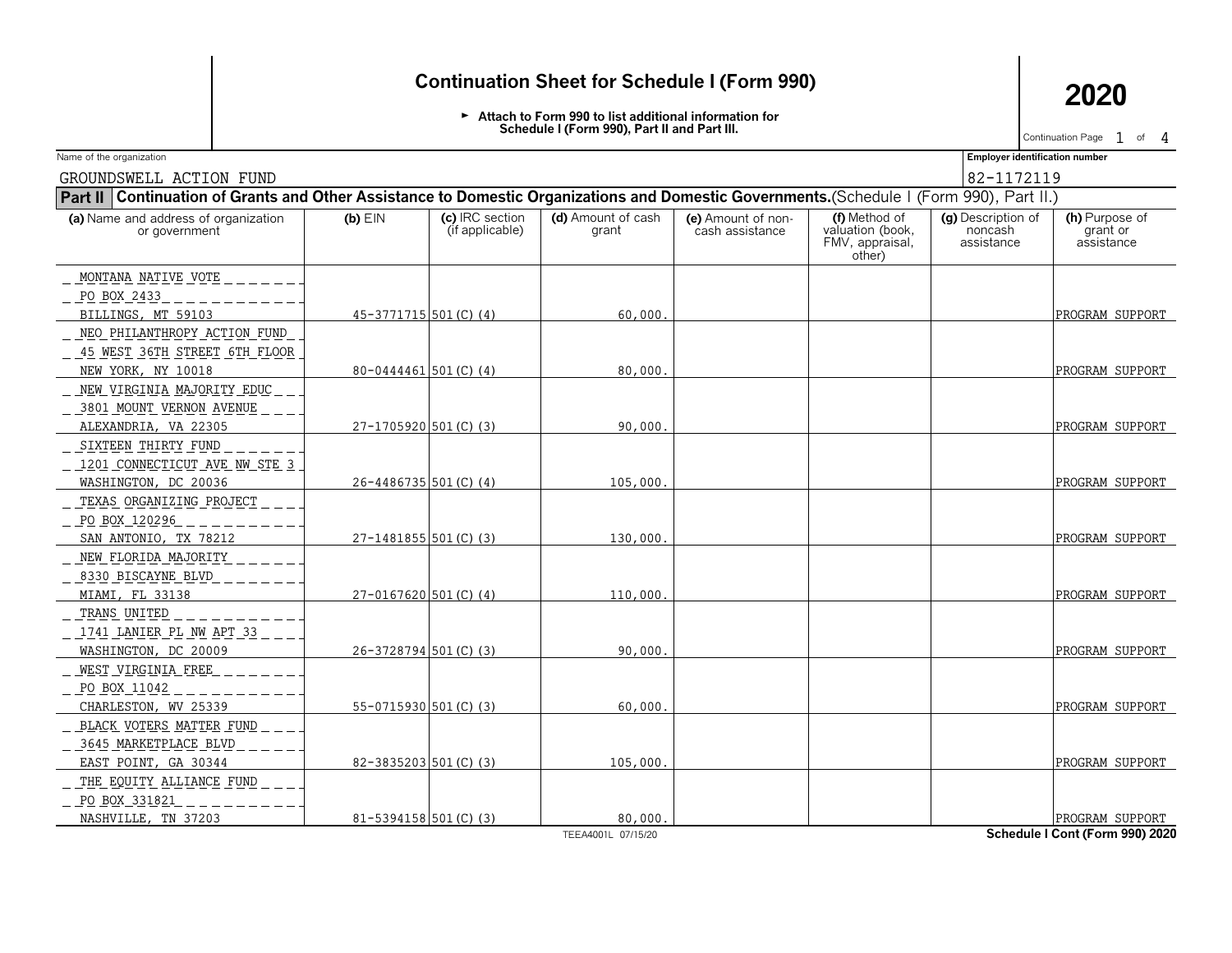G **Attach to Form 990 to list additional information for Schedule I (Form 990), Part II and Part III.**

Name of the organization

Continuation Page 2 of 4

**Employer identification number**

**2020**

| GROUNDSWELL ACTION FUND                                                                                                                   |                            | 82-1172119                         |                             |                                       |                                                                |                                             |                                          |
|-------------------------------------------------------------------------------------------------------------------------------------------|----------------------------|------------------------------------|-----------------------------|---------------------------------------|----------------------------------------------------------------|---------------------------------------------|------------------------------------------|
| Part II Continuation of Grants and Other Assistance to Domestic Organizations and Domestic Governments. (Schedule I (Form 990), Part II.) |                            |                                    |                             |                                       |                                                                |                                             |                                          |
| (a) Name and address of organization<br>or government                                                                                     | $(b)$ $E$ IN               | (c) IRC section<br>(if applicable) | (d) Amount of cash<br>grant | (e) Amount of non-<br>cash assistance | (f) Method of<br>valuation (book,<br>FMV, appraisal,<br>other) | (g) Description of<br>noncash<br>assistance | (h) Purpose of<br>grant or<br>assistance |
| <u>NEW GEORGIA PROJECT ACTION FD</u><br>165 COURTLAND ST #A-231                                                                           |                            |                                    |                             |                                       |                                                                |                                             |                                          |
| ATLANTA, GA 30303                                                                                                                         | $82 - 1348307$ 501 (C) (3) |                                    | 140,000                     |                                       |                                                                |                                             | PROGRAM SUPPORT                          |
| TIDES ADVOCACY FUND<br>1014 TORNEY AVE                                                                                                    |                            |                                    |                             |                                       |                                                                |                                             |                                          |
| SAN FRANCISCO, CA 94129                                                                                                                   | $94 - 3153687$ 501 (C) (4) |                                    | 305,000                     |                                       |                                                                |                                             | PROGRAM SUPPORT                          |
| CARE IN ACTION<br>45 BROADWAY, SUITE 320                                                                                                  |                            |                                    |                             |                                       |                                                                |                                             |                                          |
| NEW YORK, NY 10006                                                                                                                        | $46 - 4605470$ 501 (C) (4) |                                    | 105,000.                    |                                       |                                                                |                                             | PROGRAM SUPPORT                          |
| WORKING FAMILIES ORGANIZATION<br>81 PROSPECT ST                                                                                           |                            |                                    |                             |                                       |                                                                |                                             |                                          |
| BROOKLYN, NY 11201                                                                                                                        | $20 - 4994004$ 501 (C) (4) |                                    | 80,000                      |                                       |                                                                |                                             | PROGRAM SUPPORT                          |
| CENTER FOR EMPOWERED POLITICS<br>1042 GRANT AVE, STE 5<br>SAN FRANCISCO, CA 94133                                                         | 45-3084134 501 (C) (4)     |                                    | 90,000                      |                                       |                                                                |                                             | PROGRAM SUPPORT                          |
| NM NATIVE VOTE<br>PO BOX 35698                                                                                                            |                            |                                    |                             |                                       |                                                                |                                             |                                          |
| ALBUQUERQUE, NM 87176                                                                                                                     | $83 - 1860603$ 501 (C) (4) |                                    | 60,000                      |                                       |                                                                |                                             | PROGRAM SUPPORT                          |
| ONE FAIR ACTION PLAN<br><u>275 SEVENTH AVE STE 1703</u>                                                                                   |                            |                                    |                             |                                       |                                                                |                                             |                                          |
| NEW YORK, NY 10001                                                                                                                        | $46 - 5249734$ 501 (C) (4) |                                    | 90,000                      |                                       |                                                                |                                             | PROGRAM SUPPORT                          |
| WASHINGTON COMMUNITY ACTION<br><u>1806 E YESLER WAY</u>                                                                                   |                            |                                    |                             |                                       |                                                                |                                             |                                          |
| SEATTLE, WA 98122                                                                                                                         | $91 - 1206728$ 501 (C) (4) |                                    | 60,000                      |                                       |                                                                |                                             | PROGRAM SUPPORT                          |
| ALLIANCE FOR YOUTH ACTION<br>915 5TH ST NW                                                                                                |                            |                                    |                             |                                       |                                                                |                                             |                                          |
| WASHINGTON, DC 20001                                                                                                                      | $46 - 2914731$ 501 (C) (4) |                                    | 105,000                     |                                       |                                                                |                                             | PROGRAM SUPPORT                          |
| API POLITICAL ALLIANCE                                                                                                                    |                            |                                    |                             |                                       |                                                                |                                             |                                          |
| 5010 WALTON AVE                                                                                                                           |                            |                                    |                             |                                       |                                                                |                                             |                                          |
| PHILADELPHIA, PA 19143                                                                                                                    | 85-0685612 501 (C) (4)     |                                    | 65,000.                     |                                       |                                                                |                                             | PROGRAM SUPPORT                          |

TEEA4001L 07/15/20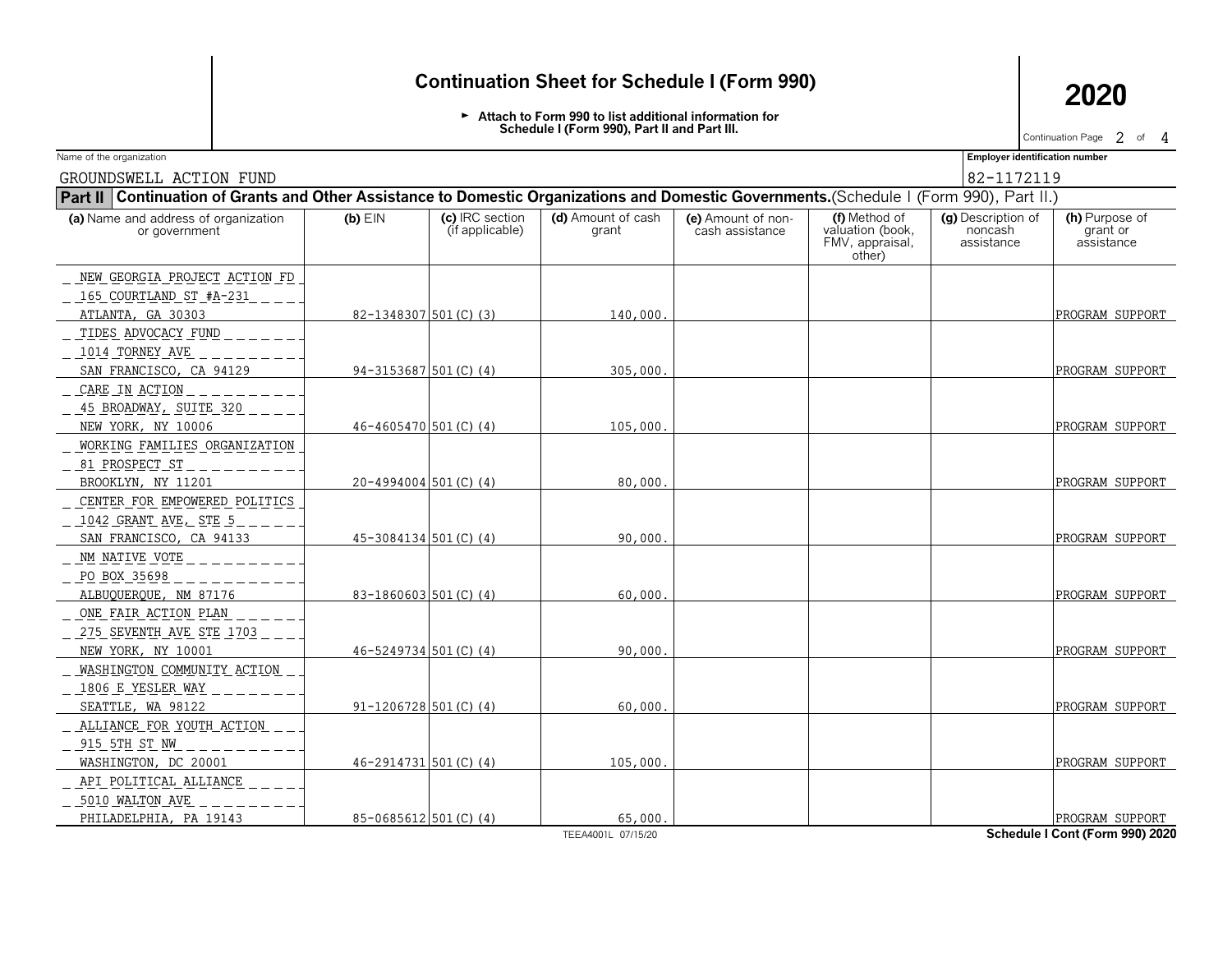G **Attach to Form 990 to list additional information for Schedule I (Form 990), Part II and Part III.**

Name of the organization

Continuation Page 3 of 4

**Employer identification number**

**2020**

| GROUNDSWELL ACTION FUND                                                                                                                   |                            | 82-1172119                         |                             |                                       |                                                                |                                             |                                          |
|-------------------------------------------------------------------------------------------------------------------------------------------|----------------------------|------------------------------------|-----------------------------|---------------------------------------|----------------------------------------------------------------|---------------------------------------------|------------------------------------------|
| Part II Continuation of Grants and Other Assistance to Domestic Organizations and Domestic Governments. (Schedule I (Form 990), Part II.) |                            |                                    |                             |                                       |                                                                |                                             |                                          |
| (a) Name and address of organization<br>or government                                                                                     | $(b)$ EIN                  | (c) IRC section<br>(if applicable) | (d) Amount of cash<br>grant | (e) Amount of non-<br>cash assistance | (f) Method of<br>valuation (book,<br>FMV, appraisal,<br>other) | (g) Description of<br>noncash<br>assistance | (h) Purpose of<br>grant or<br>assistance |
| ASIAN AMERICAN ADVOCACY FUND                                                                                                              |                            |                                    |                             |                                       |                                                                |                                             |                                          |
| 5680 OAKBROOK PKWY # 148                                                                                                                  |                            |                                    |                             |                                       |                                                                |                                             |                                          |
| NORCROSS, GA 30093                                                                                                                        | 83-1198242 501 (C) (4)     |                                    | 120,000                     |                                       |                                                                |                                             | PROGRAM SUPPORT                          |
| CULTURAL ENGAGEMENT LAB                                                                                                                   |                            |                                    |                             |                                       |                                                                |                                             |                                          |
| <u>1330 BROADWAY NO. 300 _</u>                                                                                                            |                            |                                    |                             |                                       |                                                                |                                             |                                          |
| OAKLAND, CA 94612                                                                                                                         | 26-1764185 501 (C) (4)     |                                    | 70,000                      |                                       |                                                                |                                             | PROGRAM SUPPORT                          |
| DREAM DEFENDER                                                                                                                            |                            |                                    |                             |                                       |                                                                |                                             |                                          |
| C/O 1014 TORNEY AVE                                                                                                                       |                            |                                    |                             |                                       |                                                                |                                             |                                          |
| SAN FRANCISCO, CA 94129                                                                                                                   | $94 - 3153687$ 501 (C) (4) |                                    | 70,000                      |                                       |                                                                |                                             | PROGRAM SUPPORT                          |
| EQUALITY NC                                                                                                                               |                            |                                    |                             |                                       |                                                                |                                             |                                          |
| PO BOX 28768                                                                                                                              |                            |                                    |                             |                                       |                                                                |                                             |                                          |
| RALEIGH, NC 27611                                                                                                                         | $02 - 0662714$ 501 (C) (4) |                                    | 70,000                      |                                       |                                                                |                                             | PROGRAM SUPPORT                          |
| FORTALEZA                                                                                                                                 |                            |                                    |                             |                                       |                                                                |                                             |                                          |
| 2321 CRABTREE BLVD STE 105                                                                                                                |                            |                                    |                             |                                       |                                                                |                                             |                                          |
| RALEIGH, NC 27604                                                                                                                         |                            | 501 $(C)$ $(4)$                    | 40,000                      |                                       |                                                                |                                             | PROGRAM SUPPORT                          |
| FORWARD TOGETHER ACTION                                                                                                                   |                            |                                    |                             |                                       |                                                                |                                             |                                          |
| <u>300 FRANK H. OGAWA PLAZA, 700</u>                                                                                                      |                            |                                    |                             |                                       |                                                                |                                             |                                          |
| OAKLAND, CA 94612                                                                                                                         | 94-3311784 501 (C) (3)     |                                    | 50,000                      |                                       |                                                                |                                             | PROGRAM SUPPORT                          |
| MOTHERING JUSTICE ACTION FUND                                                                                                             |                            |                                    |                             |                                       |                                                                |                                             |                                          |
| 17320 LIVERNOIS                                                                                                                           |                            |                                    |                             |                                       |                                                                |                                             |                                          |
| DETROIT, MI 48221                                                                                                                         | 82-2828323 501 (C) (4)     |                                    | 50.000                      |                                       |                                                                |                                             | PROGRAM SUPPORT                          |
| FREEDOM ACTION NOW                                                                                                                        |                            |                                    |                             |                                       |                                                                |                                             |                                          |
| <u>2030 SOUTH PARK ST</u>                                                                                                                 |                            |                                    |                             |                                       |                                                                |                                             |                                          |
| MADISON, WI 53713                                                                                                                         | $84 - 3944949$ 501 (C) (4) |                                    | 30,000                      |                                       |                                                                |                                             | PROGRAM SUPPORT                          |
| <u>LIVING UNITED FOR CHANGE INAZ</u>                                                                                                      |                            |                                    |                             |                                       |                                                                |                                             |                                          |
| 5716 N 19TH AVE                                                                                                                           |                            |                                    |                             |                                       |                                                                |                                             |                                          |
| PHOENIX, AZ 85015                                                                                                                         | $27-1398645$ 501 (C) (4)   |                                    | 80,000                      |                                       |                                                                |                                             | PROGRAM SUPPORT                          |
| NEW AMERICAN LEADERS ACTION F                                                                                                             |                            |                                    |                             |                                       |                                                                |                                             |                                          |
| <u>, 25 W 39TH STREET 14TH FLOOR</u>                                                                                                      |                            |                                    |                             |                                       |                                                                |                                             |                                          |
| NEW YORK, NY 10018                                                                                                                        | 83-1769970 501 (C) (4)     |                                    | 50,000.                     |                                       |                                                                | $R = 1$                                     | PROGRAM SUPPORT                          |

TEEA4001L 07/15/20

**Schedule I Cont (Form 990) 2020**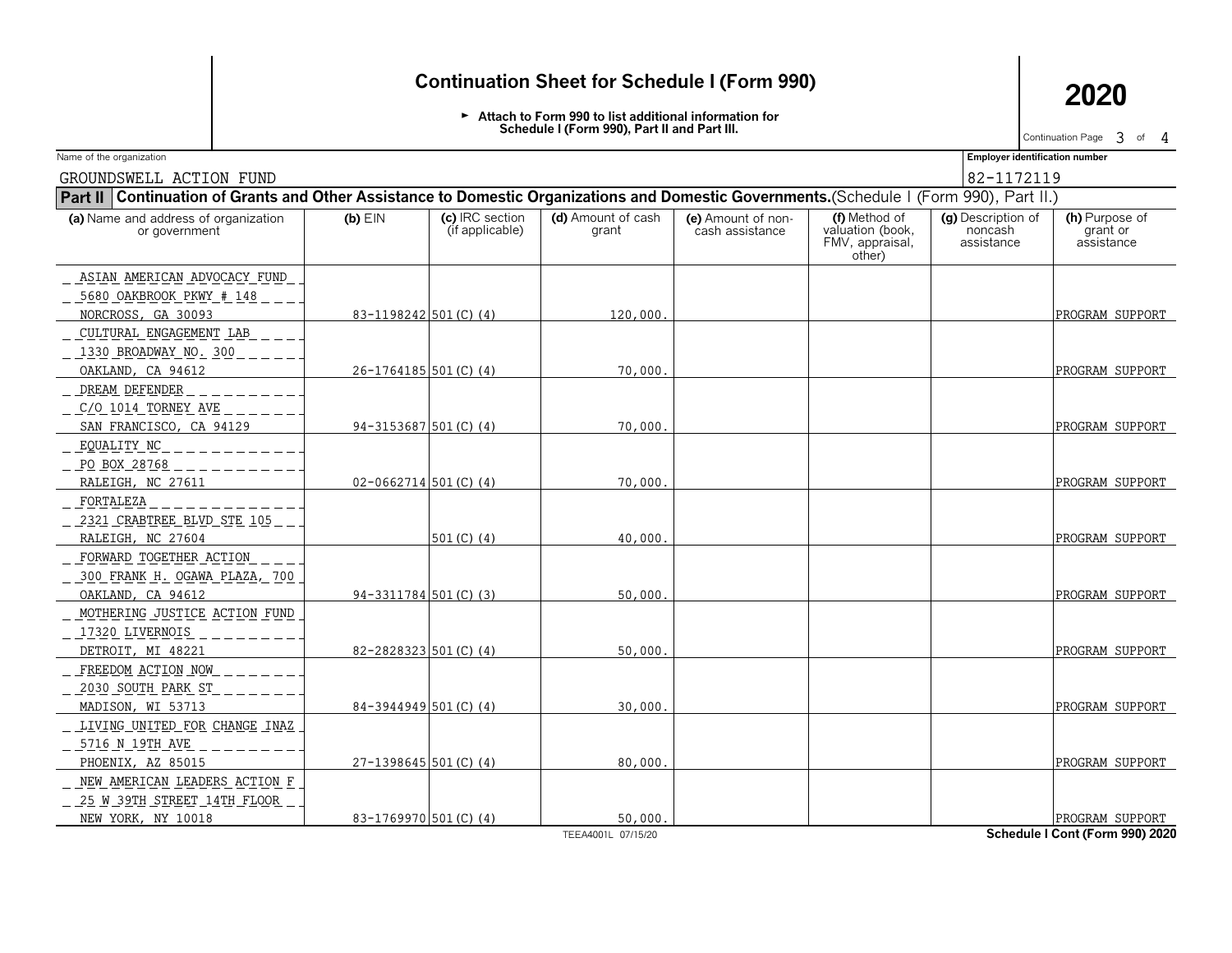G **Attach to Form 990 to list additional information for Schedule I (Form 990), Part II and Part III.**

Name of the organization

Continuation Page 4 of 4

**Employer identification number**

**2020**

| GROUNDSWELL ACTION FUND                                                                                                                     |                            | 82-1172119                         |                             |                                       |                                                                |                                             |                                          |
|---------------------------------------------------------------------------------------------------------------------------------------------|----------------------------|------------------------------------|-----------------------------|---------------------------------------|----------------------------------------------------------------|---------------------------------------------|------------------------------------------|
| Part II   Continuation of Grants and Other Assistance to Domestic Organizations and Domestic Governments. (Schedule I (Form 990), Part II.) |                            |                                    |                             |                                       |                                                                |                                             |                                          |
| (a) Name and address of organization<br>or government                                                                                       | $(b)$ EIN                  | (c) IRC section<br>(if applicable) | (d) Amount of cash<br>grant | (e) Amount of non-<br>cash assistance | (f) Method of<br>valuation (book,<br>FMV, appraisal,<br>other) | (g) Description of<br>noncash<br>assistance | (h) Purpose of<br>grant or<br>assistance |
| ORGANIZERS IN LAND OF ENCHANT<br>411 BELLAMAH NW                                                                                            |                            |                                    |                             |                                       |                                                                |                                             |                                          |
| ALBUQUERQUE, NM 87102                                                                                                                       | $27 - 1275724$ 501 (C) (4) |                                    | 70,000                      |                                       |                                                                |                                             | PROGRAM SUPPORT                          |
| OUR VOICE OUR VOTE ARIZONA<br>1241 E WASHINGTON ST #103                                                                                     |                            |                                    |                             |                                       |                                                                |                                             |                                          |
| PHOENIX, NM 85034                                                                                                                           | 82-3222019 501 (C) (4)     |                                    | 70,000                      |                                       |                                                                |                                             | PROGRAM SUPPORT                          |
| <u>__ SISTERS_LEAD_SISTERS_VOTE</u><br><u>712 H STREET NE UNITY 663</u><br>WASHINGTON, DC 20002                                             | $82 - 5413976$ 501 (C) (4) |                                    | 50,000                      |                                       |                                                                |                                             | PROGRAM SUPPORT                          |
| _ SIX_ACTION<br>$-$ PO BOX 260230<br>MADISON, WI 53726                                                                                      | $20 - 3169871$ 501 (C) (4) |                                    | 100,000                     |                                       |                                                                |                                             | PROGRAM SUPPORT                          |
| SOCIAL IMPACT ACTION FUND<br>PO BOX 164659<br>LITTLE ROCK, AR 72216                                                                         | $84 - 2888375$ 501 (C) (4) |                                    | 70,000                      |                                       |                                                                |                                             | PROGRAM SUPPORT                          |
| VOCES DE LA FRONTERA ACTION<br>1027 S 5TH STREET<br>MILWAUKEE, WI 53204                                                                     | $02 - 0759160$ 501 (C) (4) |                                    | 80,000                      |                                       |                                                                |                                             | PROGRAM SUPPORT                          |
|                                                                                                                                             |                            |                                    |                             |                                       |                                                                |                                             |                                          |
|                                                                                                                                             |                            |                                    |                             |                                       |                                                                |                                             |                                          |
|                                                                                                                                             |                            |                                    |                             |                                       |                                                                |                                             |                                          |
|                                                                                                                                             |                            |                                    |                             |                                       |                                                                |                                             |                                          |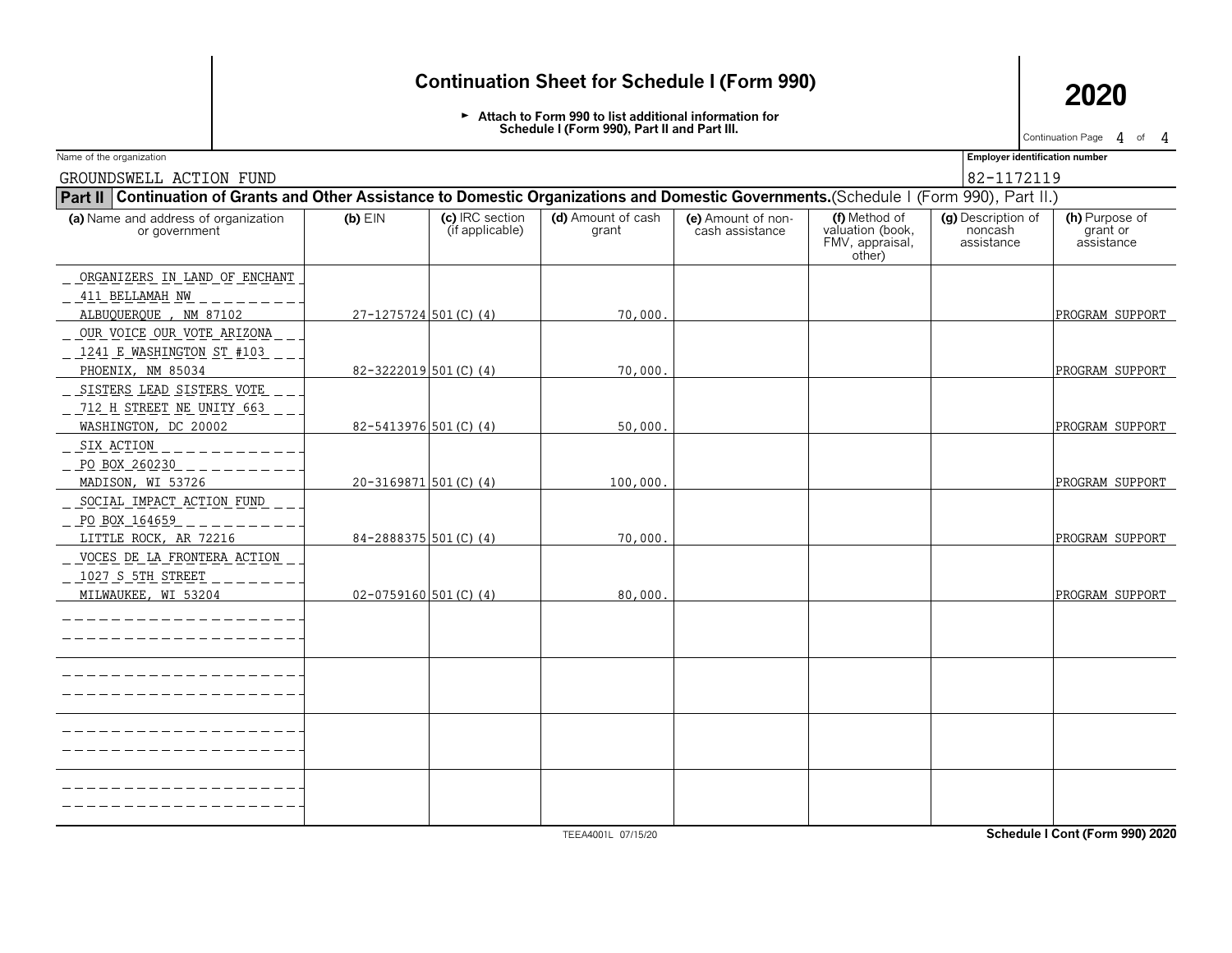| OMB No. 1545-0047 |
|-------------------|
| 2020              |
| Open to Public    |

GROUNDSWELL ACTION FUND 82-1172119

#### **FORM 990, PART III, LINE 1 - ORGANIZATION MISSION**

GROUNDSWELL ACTION FUND PROVIDES AN EASY WAY FOR INDIVIDUAL DONORS TO RESOURCE THE STRONGEST 501(C)(4) GRASSROOTS ORGANIZING AND BASE BUILDING EFFORTS LED BY WOMEN OF COLOR, LOW-INCOME WOMEN, TRANSGENDER PEOPLE AND GENDER NON-CONFORMING PEOPLE ACROSS THE UNITED STATES.

### **FORM 990, PART VI, LINE 11B - FORM 990 REVIEW PROCESS**

FORM 990 IS PREPARED BY AN OUTSIDE TAX PROFESSIONAL. THE FORM IS THEN REVIEWED BY THE ORGANIZATION'S MANAGEMENT, THE CFO, AND THE EXECUTIVE DIRECTOR. THIS GROUP OF INDIVIDUALS THEN DISCUSSES THE CONTENTS OF THE RETURN WITH THE OUTSIDE TAX PROFESSIONAL. AFTER A FULL REVIEW, THE FINAL VERSION OF THE TAX RETURN IS PROVIDED TO ALL MEMBERS OF THE ORGANIZATION'S VOTING BODY. A REPRESENTATIVE OF MANAGEMENT AUTHORIZES THE FINAL FORM 990 WHICH IS THEN E-FILED WITH THE INTERNAL REVENUE SERVICE.

### **FORM 990, PART VI, LINE 12C - EXPLANATION OF MONITORING AND ENFORCEMENT OF CONFLICTS**

MEMBERS OF THE BOARD OF DIRECTORS REVIEW ALL POTENTIAL CONFLICTS OF INTEREST AT LEAST ANNUALLY. ALL PERSONNEL AND BOARD MEMBERS ARE REQUIRED TO DISCLOSE (IN WRITING) POTENTIAL CONFLICTS AND ANY RELATED PARTY AFFILIATIONS. LOANS BETWEEN THE ORGANIZATION AND MEMBERS OF MANAGEMENT AND THE BOARD ARE STRICTLY PROHIBITED. THE ORGANIZATION SEEKS FULL TRANSPARENCY ON ALL RELATIONSHIPS. ANY POTENTIAL CONFLICTS (IN FACT OR APPEARANCE) ARE DISCUSSED OPENLY AND RESOLVED IN ACCORDANCE WITH THE ORGANIZATION'S POLICIES AND PROCEDURES.

**FORM 990, PART VI, LINE 15A - COMPENSATION REVIEW & APPROVAL PROCESS - CEO & TOP MANAGEMENT** THERE ARE NO EXECUTIVES RECEIVING COMPENSATION DIRECTLY FROM GROUNDSWELL ACTION FUND.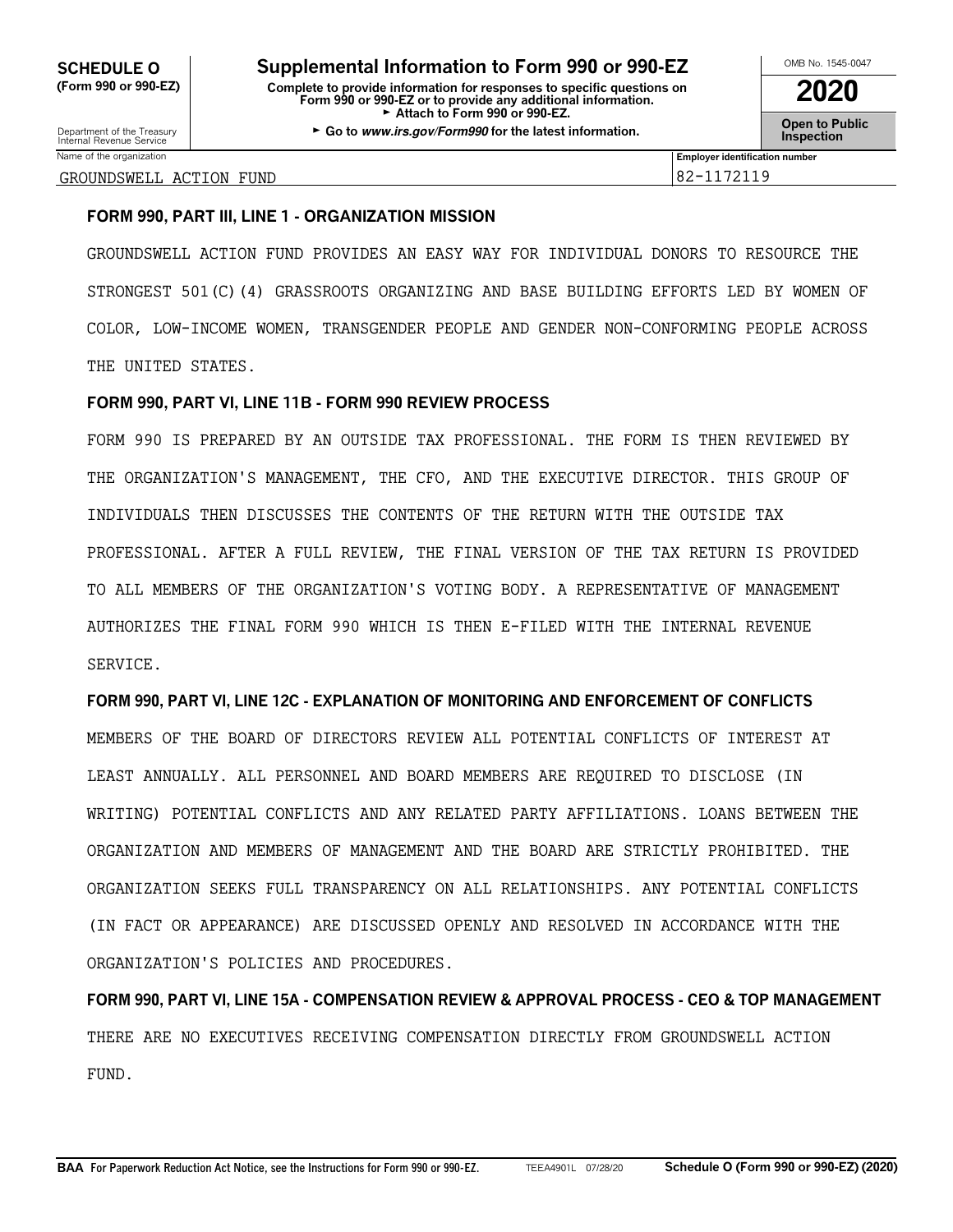| Schedule O (Form 990 or 990-EZ) (2020) | Page 2                                |
|----------------------------------------|---------------------------------------|
| Name of the organization               | <b>Employer identification number</b> |
| GROUNDSWELL ACTION FUND                | 82-1172119                            |

# **FORM 990, PART VI, LINE 15B - COMPENSATION REVIEW & APPROVAL PROCESS - OFFICERS & KEY EMPLOYEES** COMPENSATION OF OTHER EMPLOYEES IS REVIEWED PERIODICALLY BY MEMBERS OF MANAGEMENT. EFFORTS ARE MADE TO SECURE COMPENSATION DATA FROM INDUSTRY SOURCES IN ORDER TO DETERMINE COMPETITIVENESS AND APPROPRIATENESS OF SALARIES AND ALL RELATED BENEFITS. ALL DECISIONS ARE THEN DOCUMENTED IN PERSONNEL FILES.

### **FORM 990, PART VI, LINE 19 - OTHER ORGANIZATION DOCUMENTS PUBLICLY AVAILABLE**

ALL OF THE ORGANIZATION'S GOVERNING DOCUMENTS, FINANCIAL STATEMENTS AND OTHER LEGAL FILINGS ARE MAINTAINED IN A SECURE ENVIRONMENT AND HELD AVAILABLE FOR INSPECTION BY TAX AUTHORITIES AND THE GENERAL PUBLIC. TAX RETURNS ARE POSTED ANNUALLY TO WWW.GUIDESTAR.ORG (WHERE THEY ARE AVAILABLE FOR VIEWING AS ELECTRONIC COPIES) AND ARE ALSO AVAILABLE UPON REQUEST.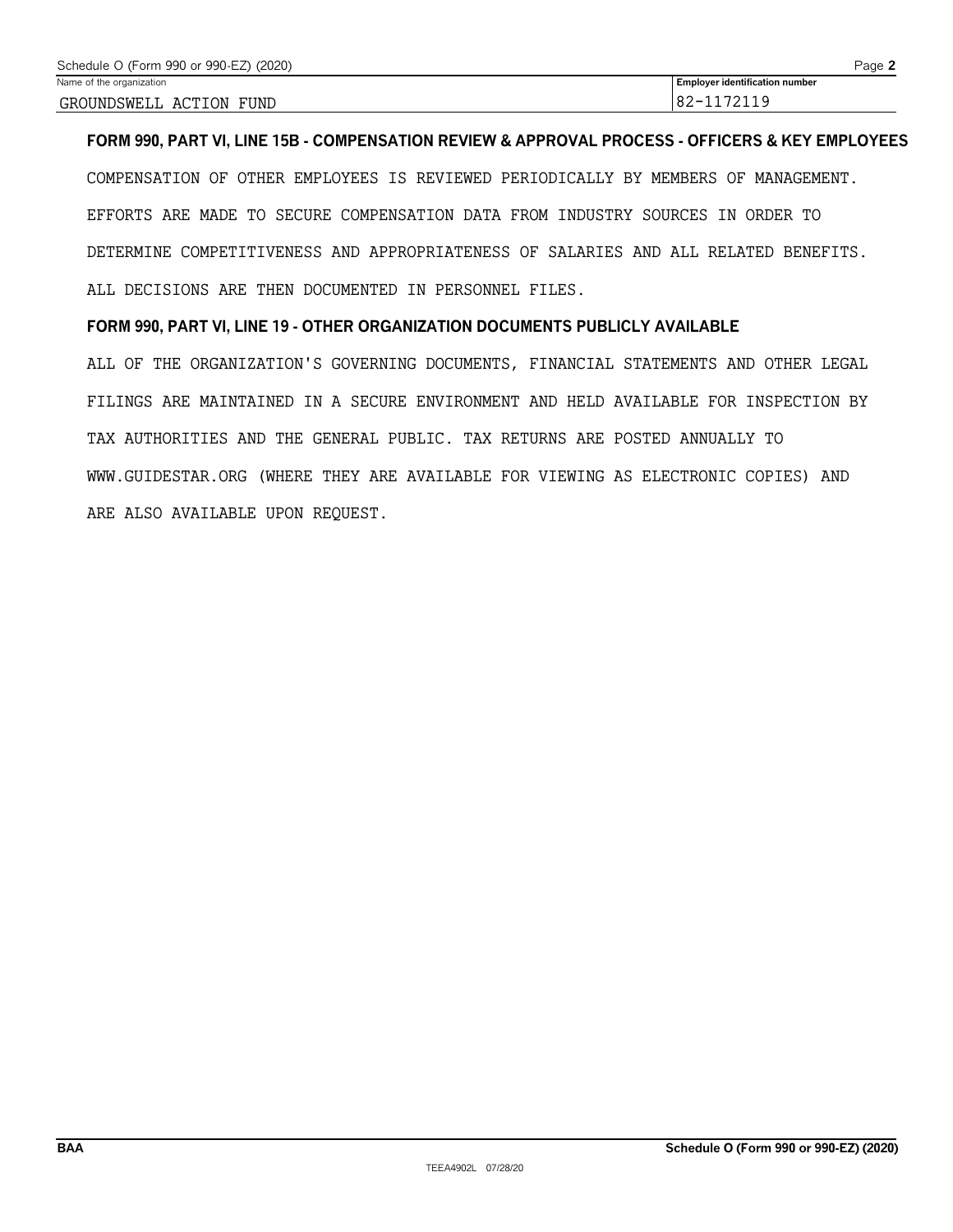# **SCHEDULE R**

### **Related Organizations and Unrelated Partnerships**

 **(Form 990)** <sup>G</sup>**Complete if the organization answered 'Yes' on Form 990, Part IV, line 33, 34, 35b, 36, or 37.**Attach to Form 990.

G **Go to www.irs.gov/Form990 Open to Public** Department of the Treasury **for instructions and the latest information.** e and **Inspection**<br>e

OMB No. 1545-0047

 **2020Open to Public** 

82-1172119

Department of the Treasury<br>Internal Revenue Service

Name of the organization

**Employer identification number** GROUNDSWELL ACTION FUND

### **Part I Identification of Disregarded Entities.** Complete if the organization answered 'Yes' on Form 990, Part IV, line 33.

| (a)<br>Name, address, and EIN (if applicable) of disregarded entity                                                                                 | (b)<br>Primary activity | (c)<br>Legal domicile (state<br>or foreign country) | (d)<br>Total income | <b>(e)</b><br>End-of-year assets | (f)<br>Direct controlling<br>entity |
|-----------------------------------------------------------------------------------------------------------------------------------------------------|-------------------------|-----------------------------------------------------|---------------------|----------------------------------|-------------------------------------|
| (1)                                                                                                                                                 |                         |                                                     |                     |                                  |                                     |
|                                                                                                                                                     |                         |                                                     |                     |                                  |                                     |
|                                                                                                                                                     |                         |                                                     |                     |                                  |                                     |
|                                                                                                                                                     |                         |                                                     |                     |                                  |                                     |
|                                                                                                                                                     |                         |                                                     |                     |                                  |                                     |
| (2)                                                                                                                                                 |                         |                                                     |                     |                                  |                                     |
|                                                                                                                                                     |                         |                                                     |                     |                                  |                                     |
|                                                                                                                                                     |                         |                                                     |                     |                                  |                                     |
|                                                                                                                                                     |                         |                                                     |                     |                                  |                                     |
|                                                                                                                                                     |                         |                                                     |                     |                                  |                                     |
| (3)                                                                                                                                                 |                         |                                                     |                     |                                  |                                     |
|                                                                                                                                                     |                         |                                                     |                     |                                  |                                     |
|                                                                                                                                                     |                         |                                                     |                     |                                  |                                     |
|                                                                                                                                                     |                         |                                                     |                     |                                  |                                     |
|                                                                                                                                                     |                         |                                                     |                     |                                  |                                     |
| Part II   Identification of Related Tax-Exempt Organizations. Complete if the organization answered 'Yes' on Form 990, Part IV, line 34, because it |                         |                                                     |                     |                                  |                                     |

had one or more related tax-exempt organizations during the tax year.

| (a)<br>Name, address, and EIN of related organization                                                               | (b)<br>Primary activity                      | (c)<br>Legal domicile (state<br>or foreign country) | (d)<br>Exempt Code<br>section | (e)<br>Public charity status<br>(if section $501(c)(3)$ ) | (f)<br>Direct controlling<br>entity | $(g)$<br>Sec 512(b)(13)<br>controlled entity? |    |
|---------------------------------------------------------------------------------------------------------------------|----------------------------------------------|-----------------------------------------------------|-------------------------------|-----------------------------------------------------------|-------------------------------------|-----------------------------------------------|----|
|                                                                                                                     |                                              |                                                     |                               |                                                           |                                     | <b>Yes</b>                                    | No |
| (1) GROUNDSWELL FUND<br>548 MARKET STREET #49734<br>SAN FRANCISCO, CA 94104<br>$\overline{47} - \overline{4003615}$ | SUPPORTING<br>REPRODUCTIVE<br><b>JUSTICE</b> | CA                                                  | 501C3                         | <b>SEC</b><br>170(B) (1) (A)<br>VI)                       | GROUNDSWELL<br>FUND                 |                                               | Χ  |
| (2)                                                                                                                 |                                              |                                                     |                               |                                                           |                                     |                                               |    |
| (3)                                                                                                                 |                                              |                                                     |                               |                                                           |                                     |                                               |    |
| $\overline{(4)}$                                                                                                    |                                              |                                                     |                               |                                                           |                                     |                                               |    |

**BAA For Paperwork Reduction Act Notice, see the Instructions for Form 990.**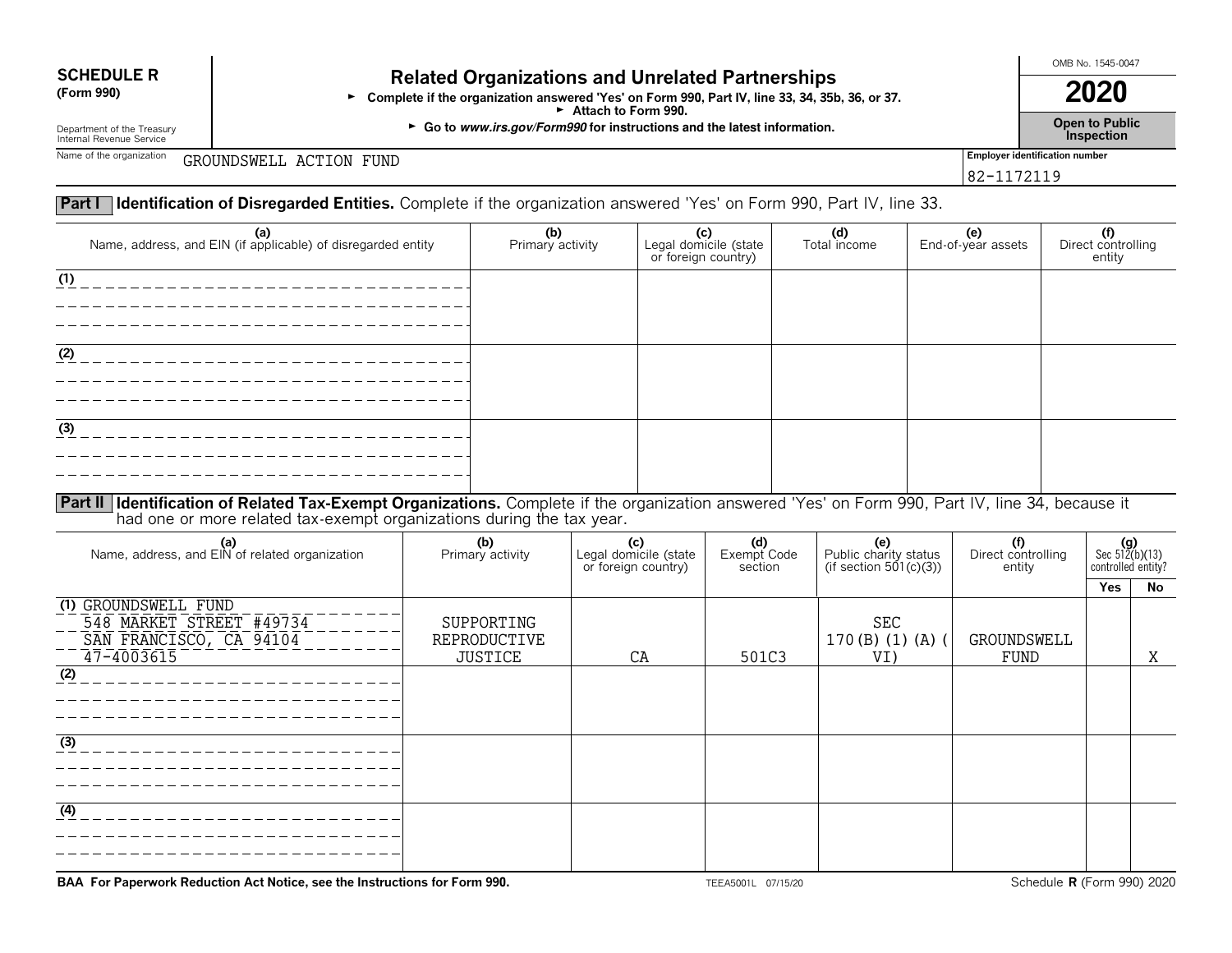### Schedule **R** (Form 990) 2020 Page**<sup>2</sup>** GROUNDSWELL ACTION FUND

Part III Identification of Related Organizations Taxable as a Partnership. Complete if the organization answered 'Yes' on Form 990, Part IV, line 34,<br>because it had one or more related organizations treated as a partnershi D 82-1172119

| (a)<br>Name, address, and EIN of<br>related organization | (b)<br>Primary activity                                                                                                                                                                                                        | (c)<br>Legal<br>domicile<br>(state or<br>foreign | (d)<br>Direct<br>controlling<br>entity |                               | (e)<br>Predominant income<br>(related, unrelated,<br>excluded from tax<br>under sections | $\sim$ power of $\sim$<br>$\overline{(\text{f})}$<br>Share of total<br>income |  |                               | (g)<br>Share of<br>end-of-year<br>assets |     | (h)<br>(i)<br>Code V-UBI<br>Dispropor-<br>tionate<br>amount in box<br>20 of Schedule<br>allocations?<br>K-1 (Form |                         | (j)<br>General or<br>managing<br>partner? |     | (k)<br>Percentage<br>ownership |
|----------------------------------------------------------|--------------------------------------------------------------------------------------------------------------------------------------------------------------------------------------------------------------------------------|--------------------------------------------------|----------------------------------------|-------------------------------|------------------------------------------------------------------------------------------|-------------------------------------------------------------------------------|--|-------------------------------|------------------------------------------|-----|-------------------------------------------------------------------------------------------------------------------|-------------------------|-------------------------------------------|-----|--------------------------------|
|                                                          |                                                                                                                                                                                                                                | country)                                         |                                        |                               | $512 - 514$                                                                              |                                                                               |  |                               |                                          | Yes | No                                                                                                                | 1065                    | Yes                                       | No  |                                |
| $(1)$ _ _ _ _ _ _ _ _ _ _ _ _ _ _                        |                                                                                                                                                                                                                                |                                                  |                                        |                               |                                                                                          |                                                                               |  |                               |                                          |     |                                                                                                                   |                         |                                           |     |                                |
| ____________                                             |                                                                                                                                                                                                                                |                                                  |                                        |                               |                                                                                          |                                                                               |  |                               |                                          |     |                                                                                                                   |                         |                                           |     |                                |
| $\frac{1}{2}$                                            |                                                                                                                                                                                                                                |                                                  |                                        |                               |                                                                                          |                                                                               |  |                               |                                          |     |                                                                                                                   |                         |                                           |     |                                |
|                                                          |                                                                                                                                                                                                                                |                                                  |                                        |                               |                                                                                          |                                                                               |  |                               |                                          |     |                                                                                                                   |                         |                                           |     |                                |
| $(2)$ _ _ _ _ _ _ _ _ _ _ _ _ _                          |                                                                                                                                                                                                                                |                                                  |                                        |                               |                                                                                          |                                                                               |  |                               |                                          |     |                                                                                                                   |                         |                                           |     |                                |
|                                                          |                                                                                                                                                                                                                                |                                                  |                                        |                               |                                                                                          |                                                                               |  |                               |                                          |     |                                                                                                                   |                         |                                           |     |                                |
|                                                          |                                                                                                                                                                                                                                |                                                  |                                        |                               |                                                                                          |                                                                               |  |                               |                                          |     |                                                                                                                   |                         |                                           |     |                                |
| (3)                                                      |                                                                                                                                                                                                                                |                                                  |                                        |                               |                                                                                          |                                                                               |  |                               |                                          |     |                                                                                                                   |                         |                                           |     |                                |
| . _ _ _ _ _ _ _ _ _ _ _ _                                |                                                                                                                                                                                                                                |                                                  |                                        |                               |                                                                                          |                                                                               |  |                               |                                          |     |                                                                                                                   |                         |                                           |     |                                |
|                                                          |                                                                                                                                                                                                                                |                                                  |                                        |                               |                                                                                          |                                                                               |  |                               |                                          |     |                                                                                                                   |                         |                                           |     |                                |
|                                                          |                                                                                                                                                                                                                                |                                                  |                                        |                               |                                                                                          |                                                                               |  |                               |                                          |     |                                                                                                                   |                         |                                           |     |                                |
| <b>Part IV</b>                                           | Identification of Related Organizations Taxable as a Corporation or Trust. Complete if the organization answered 'Yes' on Form 990, Part IV, line 34, because it had one or more related organizations treated as a corporatio |                                                  |                                        |                               |                                                                                          |                                                                               |  |                               |                                          |     |                                                                                                                   |                         |                                           |     |                                |
|                                                          |                                                                                                                                                                                                                                |                                                  |                                        |                               |                                                                                          |                                                                               |  |                               |                                          |     |                                                                                                                   |                         |                                           |     |                                |
| (a)<br>Name, address, and EIN of related organization    |                                                                                                                                                                                                                                |                                                  | (b)<br>Primary activity                |                               | (c)<br>Legal domicile                                                                    | (d)<br>Direct                                                                 |  | (e)<br>Type of entity         | (f)<br>Share of                          |     |                                                                                                                   | (g)<br>Share of end-of- | (h)<br>Percentage                         |     | (i)<br>Sec 512(b)(13)          |
|                                                          |                                                                                                                                                                                                                                |                                                  |                                        | (state or foreign<br>country) |                                                                                          | controlling<br>entity                                                         |  | (C corp, S corp,<br>or trust) | total income                             |     |                                                                                                                   | year assets             | ownership                                 |     | controlled entity?             |
|                                                          |                                                                                                                                                                                                                                |                                                  |                                        |                               |                                                                                          |                                                                               |  |                               |                                          |     |                                                                                                                   |                         |                                           | Yes | No                             |
| <u>(1)</u> ______________________________                |                                                                                                                                                                                                                                |                                                  |                                        |                               |                                                                                          |                                                                               |  |                               |                                          |     |                                                                                                                   |                         |                                           |     |                                |
|                                                          |                                                                                                                                                                                                                                |                                                  |                                        |                               |                                                                                          |                                                                               |  |                               |                                          |     |                                                                                                                   |                         |                                           |     |                                |
|                                                          |                                                                                                                                                                                                                                |                                                  |                                        |                               |                                                                                          |                                                                               |  |                               |                                          |     |                                                                                                                   |                         |                                           |     |                                |
| (2)<br>_________________________                         |                                                                                                                                                                                                                                |                                                  |                                        |                               |                                                                                          |                                                                               |  |                               |                                          |     |                                                                                                                   |                         |                                           |     |                                |
|                                                          |                                                                                                                                                                                                                                |                                                  |                                        |                               |                                                                                          |                                                                               |  |                               |                                          |     |                                                                                                                   |                         |                                           |     |                                |
|                                                          |                                                                                                                                                                                                                                |                                                  |                                        |                               |                                                                                          |                                                                               |  |                               |                                          |     |                                                                                                                   |                         |                                           |     |                                |
| (3)                                                      |                                                                                                                                                                                                                                |                                                  |                                        |                               |                                                                                          |                                                                               |  |                               |                                          |     |                                                                                                                   |                         |                                           |     |                                |
|                                                          |                                                                                                                                                                                                                                |                                                  |                                        |                               |                                                                                          |                                                                               |  |                               |                                          |     |                                                                                                                   |                         |                                           |     |                                |
|                                                          |                                                                                                                                                                                                                                |                                                  |                                        |                               |                                                                                          |                                                                               |  |                               |                                          |     |                                                                                                                   |                         |                                           |     |                                |
|                                                          |                                                                                                                                                                                                                                |                                                  |                                        |                               |                                                                                          |                                                                               |  |                               |                                          |     |                                                                                                                   |                         |                                           |     |                                |
| <b>BAA</b>                                               |                                                                                                                                                                                                                                |                                                  |                                        |                               |                                                                                          | TEEA5002L 07/15/20                                                            |  |                               |                                          |     |                                                                                                                   |                         |                                           |     | Schedule R (Form 990) 2020     |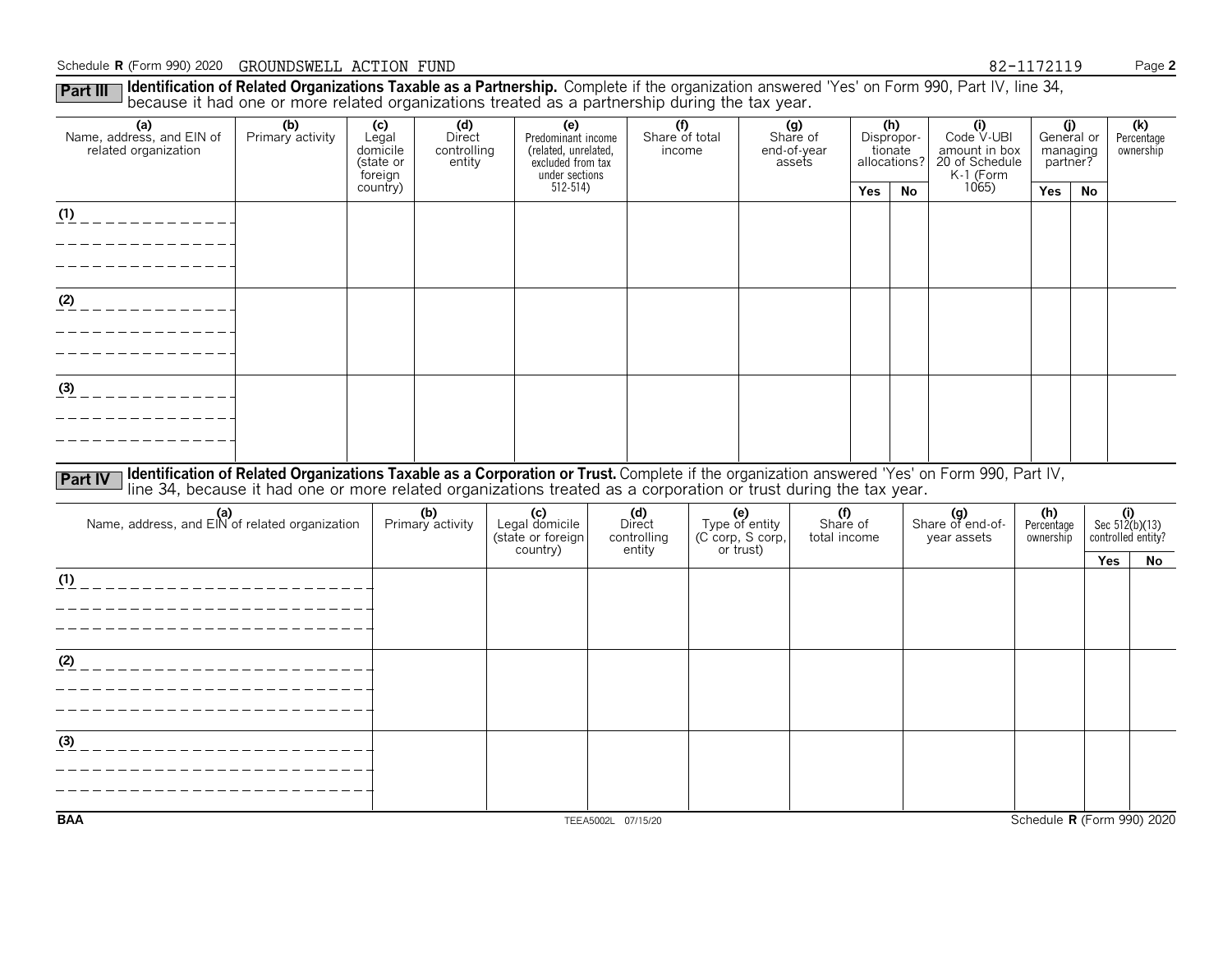**(4)**

**(5)**

**(6) BAA**

## **Part V Transactions With Related Organizations.** Complete if the organization answered 'Yes' on Form 990, Part IV, line 34, 35b, or 36.

|                                                                                                                                                                                                                                                     |             |                        |                       | Yes | No                  |  |  |  |  |  |
|-----------------------------------------------------------------------------------------------------------------------------------------------------------------------------------------------------------------------------------------------------|-------------|------------------------|-----------------------|-----|---------------------|--|--|--|--|--|
| Note: Complete line 1 if any entity is listed in Parts II, III, or IV of this schedule.<br>During the tax year, did the organization engage in any of the following transactions with one or more related organizations listed in Parts II-IV?<br>1 |             |                        |                       |     |                     |  |  |  |  |  |
|                                                                                                                                                                                                                                                     |             |                        |                       |     |                     |  |  |  |  |  |
|                                                                                                                                                                                                                                                     |             |                        | 1 a                   |     | Χ                   |  |  |  |  |  |
|                                                                                                                                                                                                                                                     |             |                        | 1 b                   |     | $\mathbf X$         |  |  |  |  |  |
|                                                                                                                                                                                                                                                     |             |                        | 1 с                   |     | $\overline{X}$      |  |  |  |  |  |
|                                                                                                                                                                                                                                                     |             |                        | 1 <sub>d</sub>        | X   |                     |  |  |  |  |  |
|                                                                                                                                                                                                                                                     |             |                        | 1 е                   |     | X                   |  |  |  |  |  |
|                                                                                                                                                                                                                                                     |             |                        |                       |     |                     |  |  |  |  |  |
|                                                                                                                                                                                                                                                     |             |                        | 1f<br>1 g             |     | Χ<br>$\overline{X}$ |  |  |  |  |  |
|                                                                                                                                                                                                                                                     |             |                        |                       |     |                     |  |  |  |  |  |
|                                                                                                                                                                                                                                                     |             |                        | 1 h                   |     | $\mathbf X$         |  |  |  |  |  |
|                                                                                                                                                                                                                                                     |             |                        | 1i                    |     | X                   |  |  |  |  |  |
|                                                                                                                                                                                                                                                     |             |                        | 1i                    |     | X                   |  |  |  |  |  |
|                                                                                                                                                                                                                                                     |             |                        |                       |     |                     |  |  |  |  |  |
|                                                                                                                                                                                                                                                     |             |                        |                       |     |                     |  |  |  |  |  |
|                                                                                                                                                                                                                                                     |             |                        |                       |     |                     |  |  |  |  |  |
|                                                                                                                                                                                                                                                     |             |                        |                       |     |                     |  |  |  |  |  |
|                                                                                                                                                                                                                                                     |             |                        |                       |     |                     |  |  |  |  |  |
|                                                                                                                                                                                                                                                     |             |                        |                       |     |                     |  |  |  |  |  |
|                                                                                                                                                                                                                                                     |             |                        |                       |     |                     |  |  |  |  |  |
|                                                                                                                                                                                                                                                     |             |                        | 1 p                   |     | Χ                   |  |  |  |  |  |
|                                                                                                                                                                                                                                                     |             |                        | 1 g                   |     | X                   |  |  |  |  |  |
|                                                                                                                                                                                                                                                     |             |                        |                       |     |                     |  |  |  |  |  |
|                                                                                                                                                                                                                                                     |             |                        | 1r                    |     | Χ                   |  |  |  |  |  |
|                                                                                                                                                                                                                                                     |             |                        | 1 <sub>s</sub>        |     | X                   |  |  |  |  |  |
| 2 If the answer to any of the above is 'Yes,' see the instructions for information on who must complete this line, including covered relationships and transaction thresholds.                                                                      |             |                        |                       |     |                     |  |  |  |  |  |
|                                                                                                                                                                                                                                                     | (b)         |                        |                       |     |                     |  |  |  |  |  |
| (a)<br>Name of related organization                                                                                                                                                                                                                 | Transaction | (c)<br>Amount involved | Method of determining |     |                     |  |  |  |  |  |
|                                                                                                                                                                                                                                                     | $type(a-s)$ |                        | amount involved       |     |                     |  |  |  |  |  |
|                                                                                                                                                                                                                                                     |             |                        |                       |     |                     |  |  |  |  |  |
| (1) GROUNDSWELL FUND                                                                                                                                                                                                                                | D           | 147, 412. COST BASIS   |                       |     |                     |  |  |  |  |  |
|                                                                                                                                                                                                                                                     |             |                        |                       |     |                     |  |  |  |  |  |
| (2) GROUNDSWELL FUND<br>305,599. ACTUAL COST<br>0                                                                                                                                                                                                   |             |                        |                       |     |                     |  |  |  |  |  |
|                                                                                                                                                                                                                                                     |             |                        |                       |     |                     |  |  |  |  |  |
| (3)                                                                                                                                                                                                                                                 |             |                        |                       |     |                     |  |  |  |  |  |
|                                                                                                                                                                                                                                                     |             |                        |                       |     |                     |  |  |  |  |  |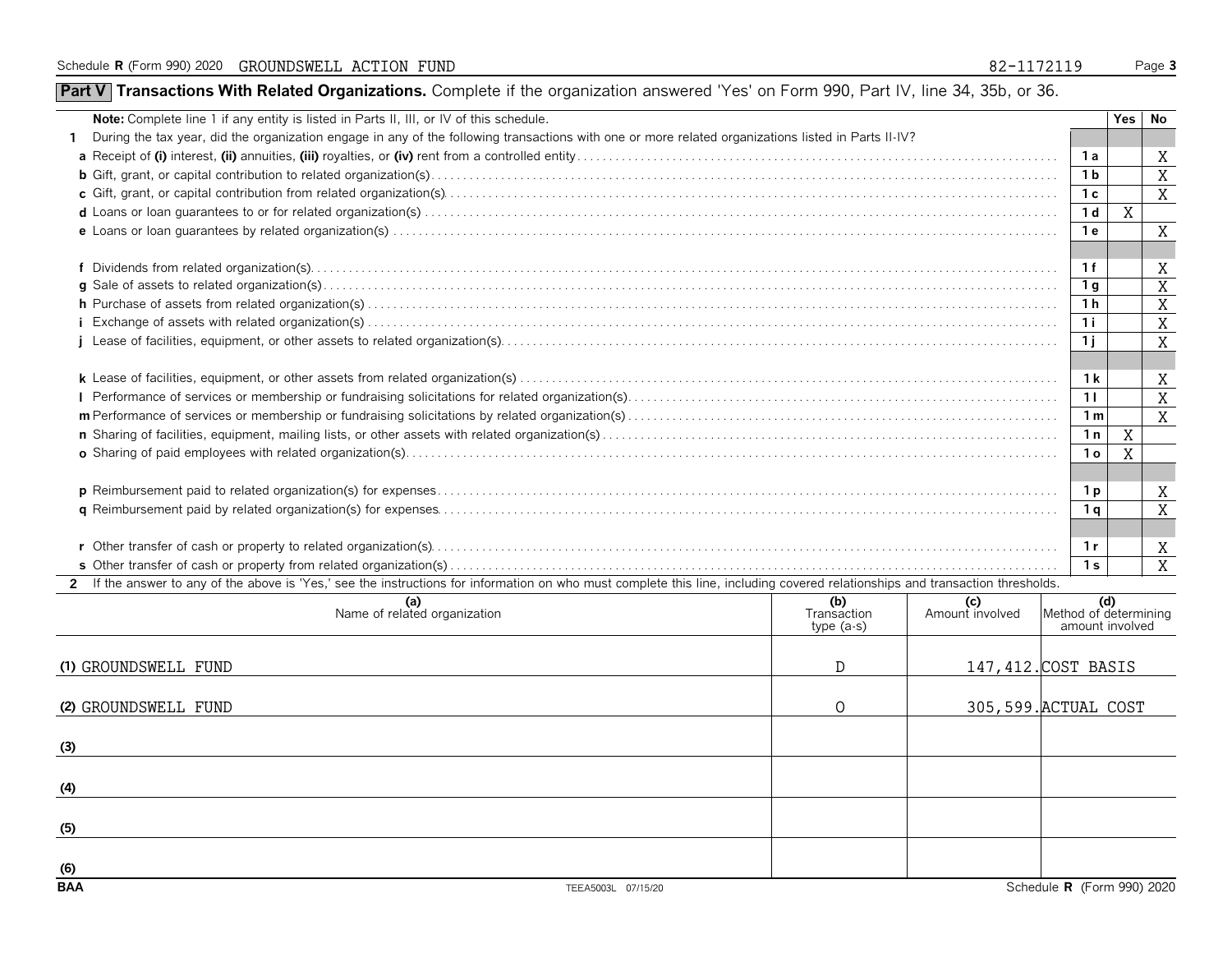### **Part VI** Unrelated Organizations Taxable as a Partnership. Complete if the organization answered 'Yes' on Form 990, Part IV, line 37.

Provide the following information for each entity taxed as a partnership through which the organization conducted more than five percent of its activities (measured by total assets or gross<br>revenue) that was not a related

| $\overline{\phantom{a}}$<br>$\tilde{\phantom{a}}$           | $\tilde{\phantom{a}}$                                  |                                                                    |                                                                                 |    |                          |                                          |                                              |    |                                                                                |                                             |    |                                |
|-------------------------------------------------------------|--------------------------------------------------------|--------------------------------------------------------------------|---------------------------------------------------------------------------------|----|--------------------------|------------------------------------------|----------------------------------------------|----|--------------------------------------------------------------------------------|---------------------------------------------|----|--------------------------------|
| (a)<br>Name, address, and EIN of entity<br>Primary activity | (c)<br>Legal domicile<br>(state or foreign<br>country) | (d)<br>Predominant<br>income<br>(related, unre-<br>lated, excluded | (e)<br>Are all partners<br>$\frac{\text{section}}{501(c)(3)}$<br>organizations? |    | Share of<br>total income | (g)<br>Share of<br>end-of-year<br>assets | (h)<br>Dispropor-<br>tionate<br>allocations? |    | $(i)$<br>Code V-UBI<br>amount in box<br>20 of Schedule<br>$K-1$<br>(Form 1065) | $(i)$<br>General or<br>managing<br>partner? |    | (k)<br>Percentage<br>ownership |
|                                                             |                                                        | from tax under<br>sections 512-514)                                | Yes                                                                             | No |                          |                                          | Yes                                          | No |                                                                                | Yes                                         | No |                                |
| $\overline{(\mathbf{1})}$<br>_____________                  |                                                        |                                                                    |                                                                                 |    |                          |                                          |                                              |    |                                                                                |                                             |    |                                |
| (2)                                                         |                                                        |                                                                    |                                                                                 |    |                          |                                          |                                              |    |                                                                                |                                             |    |                                |
| $\frac{(3)}{2}$                                             |                                                        |                                                                    |                                                                                 |    |                          |                                          |                                              |    |                                                                                |                                             |    |                                |
| $\frac{4}{9}$<br>_____________                              |                                                        |                                                                    |                                                                                 |    |                          |                                          |                                              |    |                                                                                |                                             |    |                                |
| $\overline{(5)}$                                            |                                                        |                                                                    |                                                                                 |    |                          |                                          |                                              |    |                                                                                |                                             |    |                                |
| $\underline{(6)}$<br>____________                           |                                                        |                                                                    |                                                                                 |    |                          |                                          |                                              |    |                                                                                |                                             |    |                                |
| $\sqrt{7}$<br>. _ _ _ _ _ _ _ _ _ _ _ _                     |                                                        |                                                                    |                                                                                 |    |                          |                                          |                                              |    |                                                                                |                                             |    |                                |
| $\frac{1}{(8)}$                                             |                                                        |                                                                    |                                                                                 |    |                          |                                          |                                              |    |                                                                                |                                             |    |                                |

**BAA**